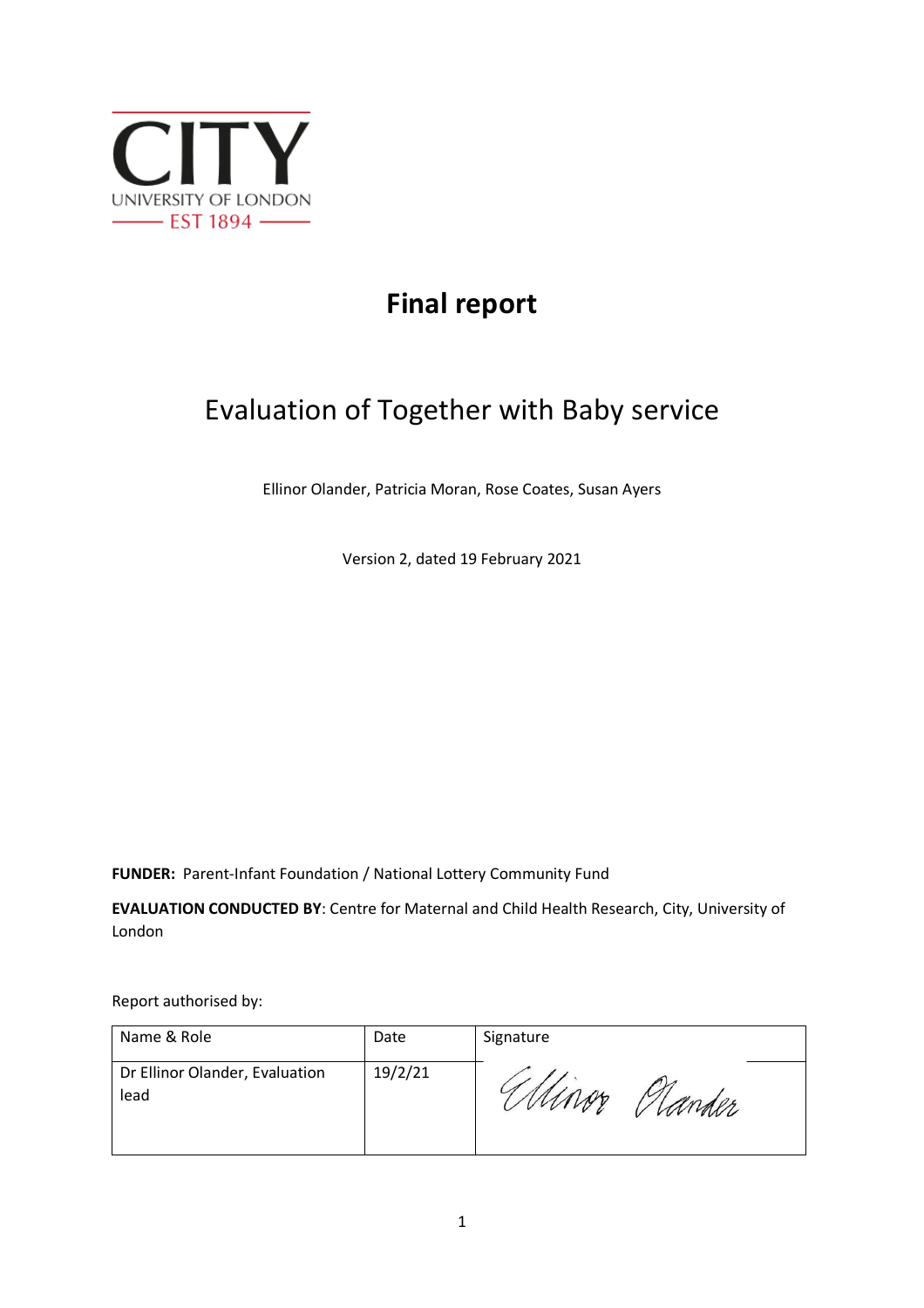# **Table of Contents**

| 3.1 What is the Together with Baby service and how has it been implemented? 8                |  |
|----------------------------------------------------------------------------------------------|--|
|                                                                                              |  |
|                                                                                              |  |
|                                                                                              |  |
|                                                                                              |  |
|                                                                                              |  |
|                                                                                              |  |
|                                                                                              |  |
| 3.3 How has the local and national context affected service implementation and its outcomes? |  |
|                                                                                              |  |
|                                                                                              |  |
|                                                                                              |  |
|                                                                                              |  |
|                                                                                              |  |
|                                                                                              |  |
|                                                                                              |  |
|                                                                                              |  |
|                                                                                              |  |
|                                                                                              |  |
|                                                                                              |  |
|                                                                                              |  |
|                                                                                              |  |
|                                                                                              |  |
| 5.1 Factors facilitating the implementation of a parent-infant relationship team 37          |  |
|                                                                                              |  |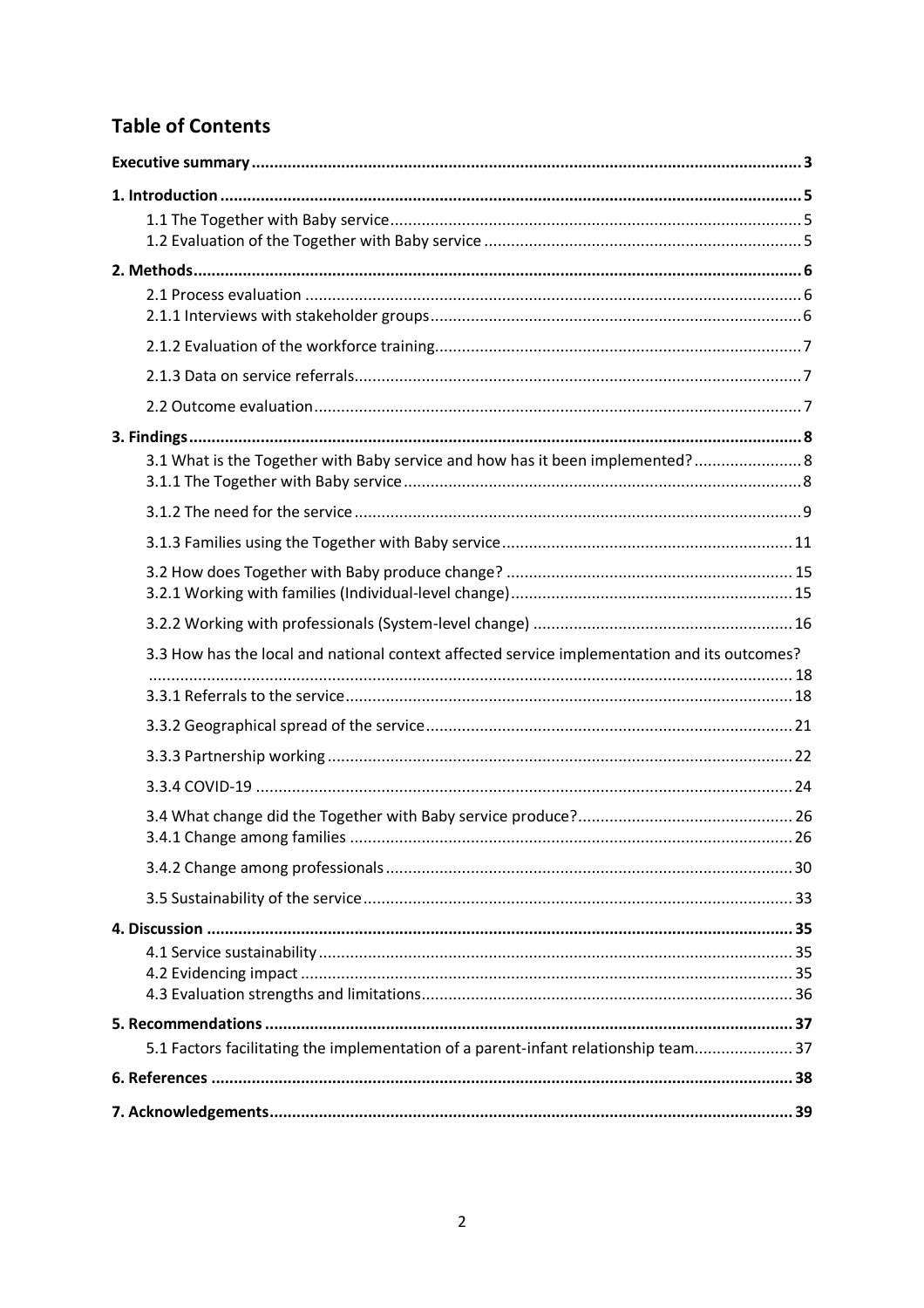# **Executive summary**

The Together with Baby service started in May 2019 and is available in Essex, Southend and Thurrock. The service targets the parent-infant relationship and is as such a highly specialist service often supporting families with several risk factors. Targeting the relationship between baby and parent aims to enhance the mental and physical health of the baby as well as its future development. In addition to working with families, Together with Baby provides support and advice to other healthcare professionals working with families and provides training opportunities focused on the parent-infant relationship for the wider maternity and early years workforce.

Between September 2019 and December 2020, a process evaluation of the implementation of the Together with Baby service was conducted by researchers at City, University of London. Process evaluations focus on the barriers and facilitators influencing service implementation. This evaluation is based on 27 interviews with 20 individuals including the Together with Baby service team (interviewed twice), those referring to the service, service commissioners and Parent-Infant Foundation staff (interviewed twice). It is also based on the evaluation of the training the team has delivered to over 100 individuals and data on the referrals and families engaging with the service (172 adults and 144 children) to date. Many of these families enter the service with complex needs, and a relatively high proportion reported that their children were experiencing social and emotional developmental delay that needed monitoring or further intervention.

The overall finding of this process evaluation is that the **Together with Baby service has been implemented very successfully** alongside already existing perinatal mental health and maternity and early years services. There was a consensus among referrers that the service is highly valued, and succeeds in filling a gap in service provision. The two main contributing factors to its successful implementation have been the highly specialist team with their expertise and strong leadership and the effective partnership working between commissioners, service lead and Parent-Infant Foundation.

Early signs indicate that the **service is succeeding in raising awareness** of infant mental health among service providers and commissioners across Essex, as shown by the referrals received, training evaluation and the feedback on the impact of the team's consultations with practitioners. Commissioning on this geographic scale places many demands on a team, and its success is in no small part due to the enormous effort, commitment and skills of the team.

Additional findings have been summarised as factors supporting or hindering service implementation.

## *The main factors supporting the implementation of the service included*

- A **high calibre, experienced team** with diverse set of skills and expertise who demonstrate a deep commitment to parent-infant work, supported by strong leadership.
- **Investment in team training** and good supervision is important, as is the team having opportunities to train together. This built up team skills and flexibility, alongside enabling a common therapeutic approach to the service offer.
- **Good collaboration, communication and support** between all key stakeholders including commissioning, clinical team and the Parent-Infant Foundation and support from other parent-infant teams.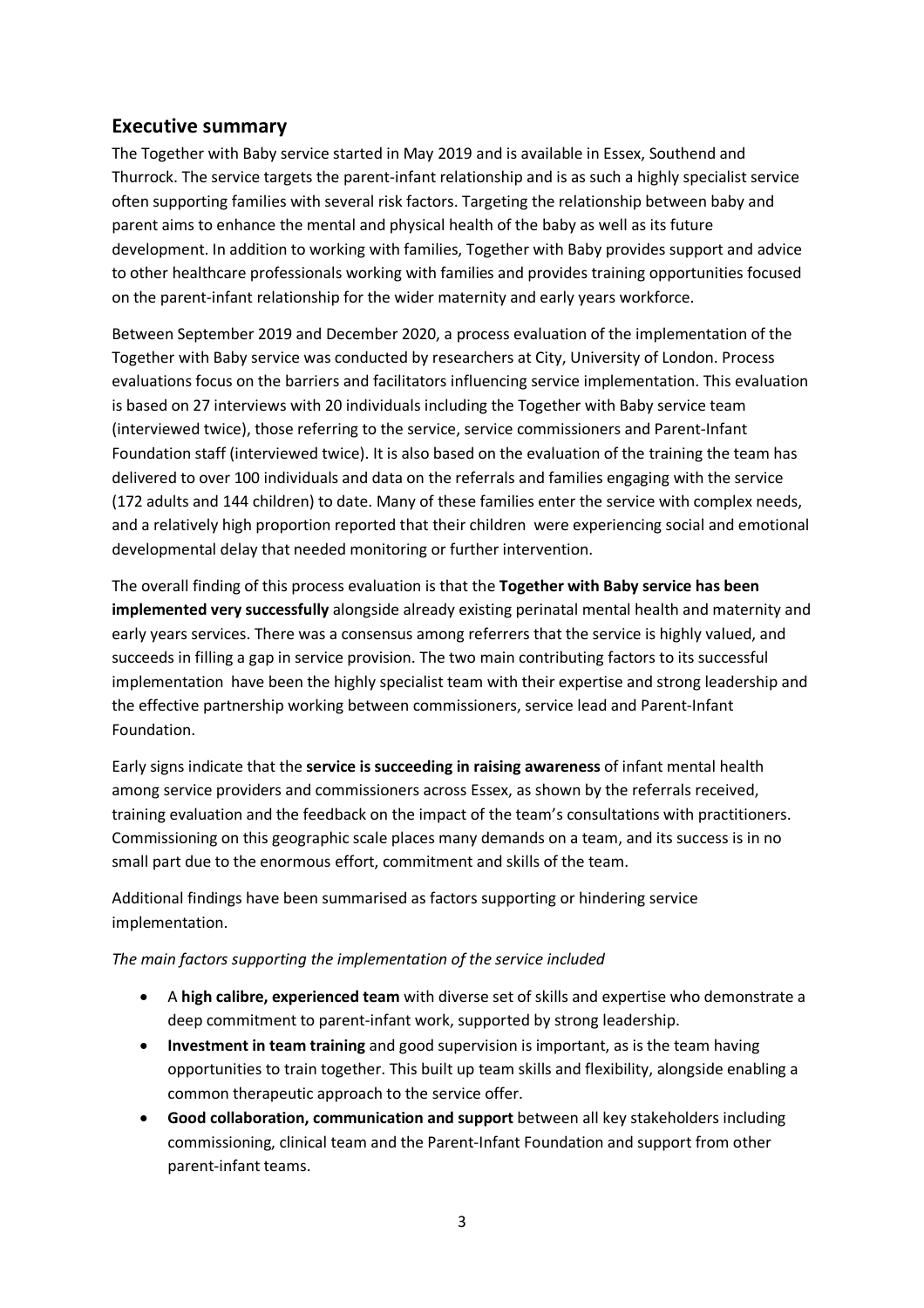- Team members **using existing networks to raise awareness of service** and develop knowledge of local services and professional networks.
- **Raising awareness through online training**.
- **Building referrals incrementally** helped avoid overstretching the service in its initial implementation phase.
- RAG-rating cases enabled **prioritisation of clients** that informed the timing and intensity of input to better meet families' needs, as well as enabling the management of cases within the team in order to avoid individual team members being overloaded with very complex cases.
- IT systems were developed to allow for **remote working following the pandemic outbreak**. This enabled easier access to families located more remotely using video calling, and to wide-spread professional networks, and the ability to offer online training to professionals, thereby reaching a larger audience.

## *The main factors hindering the implementation of the service*

- The **large geographical spread** of the service meant that building awareness of and providing the service had to proceed gradually due to the large volume of services and professionals the team had to build relationships with.
- The **lack of dedicated clinical bases** to work from across the county meant that team members had to seek rooms within other services and agencies, and room availability could not be guaranteed.
- The large amount of travel time taken to reach families and professionals across widely dispersed localities can be an **inefficient use of team member's time**.
- **Organisational change in** closely related services such as health visiting can prevent effective referral.
- **Poor knowledge of team's remit** or professional composition potentially impacts referral rates, appropriateness of referrals, and quality of referral information provided.
- **COVID-19 pandemic** restricted providing service face-to-face and limited referrers' ability to identify families who might have benefited from contact with the service.
- **Identifying appropriate measures for capturing parent-infant work outcomes remains difficult,** delaying the generation of evidence of the impact of the service.

Regarding the **sustainability of the service**, it is important to consider increasing the capacity of the team. Whilst maintaining awareness with referrers is important, providing further workforce training is time-consuming and must be balanced with supporting families. Evidencing impact through using appropriate measures, service satisfaction surveys, records of consultations with other healthcare professionals also needs to be a priority going forward.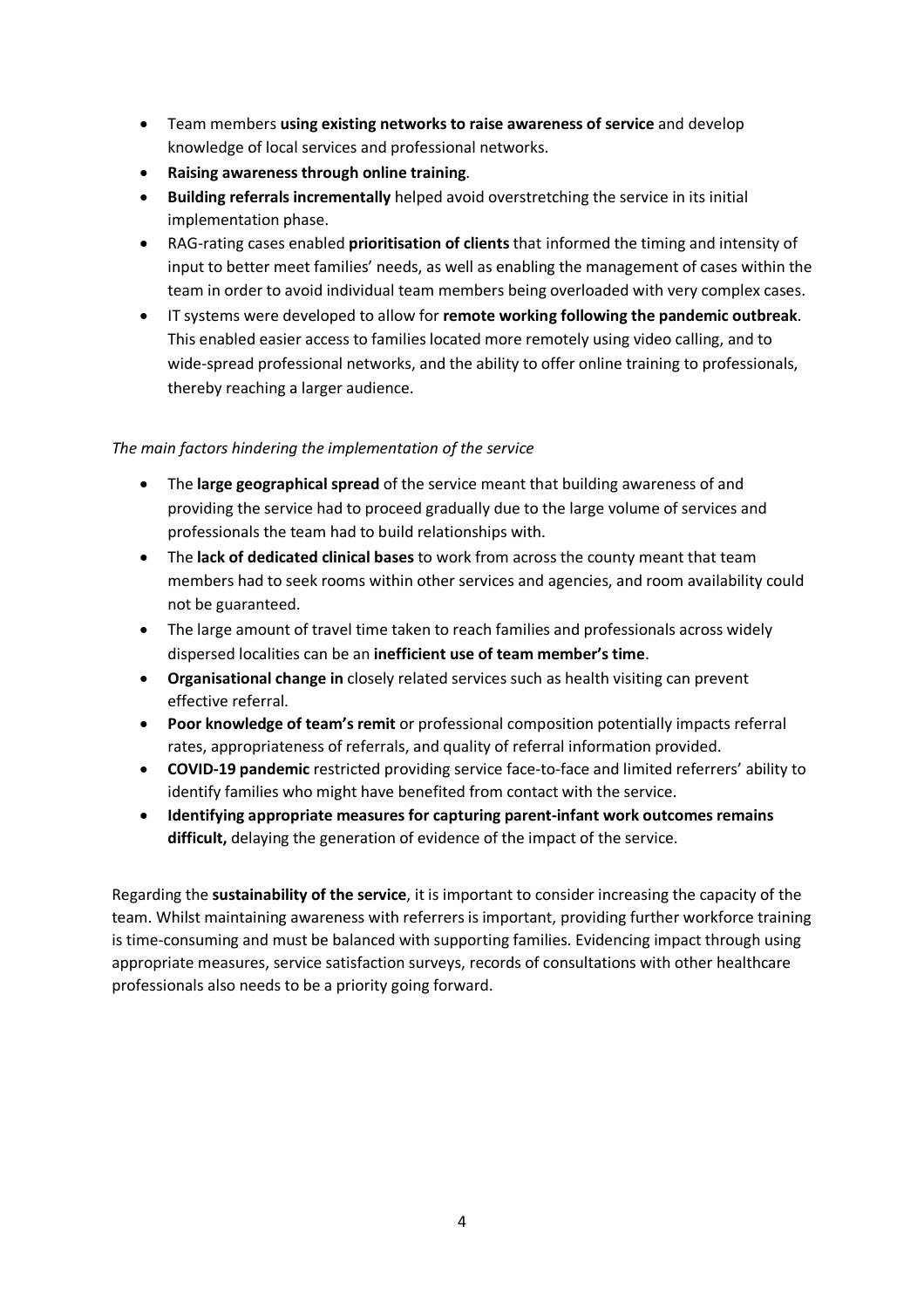# **1. Introduction**

A substantial evidence base clearly demonstrates the importance of a child feeling safe, secure and protected by their primary caregiver. This can be termed secure attachment, and is predictive of many social and emotional outcomes throughout the life course. Strong evidence suggests that children who do not experience an early secure attachment are more likely to experience poorer developmental outcomes. Depending on the type of suboptimal attachment (disorganized, avoidant, or ambivalent) such outcomes for children include vulnerability to stress, problems regulating emotions, internalizing and externalizing problems, poor peer interactions, and lower confidence and self-esteem which can in turn lead to lower academic attainment (Benoit, 2004). In adolescence, outcomes include higher levels of overall psychopathology, impaired social competence and academic skills (Benoit, 2004; Fraley, Roisman, & Haltigan, 2013). In addition, the long-term consequences of attachment difficulties and associated physical and mental health problems are thought to place a considerable economic burden on the public purse through increased costs to education, healthcare, social care, and the criminal justice system (Bachmann et al., 2019; National Collaborating Centre for Mental Health (UK), 2015).

The early interactions between the parent and the infant are essential to developing a secure attachment. The caregiver's understanding and responding, both appropriately and promptly, to the infant's cues (sensitive caregiving) is predictive of attachment security as well as other social, emotional, biological and cognitive outcomes (Bailey et al., 2017).

# 1.1 The Together with Baby service

The Together with Baby service started in May 2019 and is available in Essex, Southend and Thurrock. This area is served by 7 Clinical Commissioning Groups and local authority of Essex County Council and unitary authorities of Thurrock and Southend. The target population for the service are families where there are concerns about the parent-infant relationship from conception to age 2 years. It is a highly specialist service often supporting families with complex and/or a high level of need. Targeting the relationship between baby and parent will enhance the mental and physical health of the baby as well as its future development and can be done either antenatally or postnatally.

In addition to working with families, Together with Baby provides support and advice through consultations with other healthcare professionals working with families, and provides training opportunities focusing on the parent-infant relationship for the maternity and early years workforce.

# 1.2 Evaluation of the Together with Baby service

The Centre for Maternal and Child Health Research at City, University of London was awarded the evaluation of Together with Baby in August 2019. This work is led by Dr Ellinor Olander and was conducted together with Dr Patricia Moran, Dr Rose Coates and Professor Susan Ayers.

The primary evaluation question was *What factors helped and hindered the implementation of the Together with Baby service?* To answer this question, a process evaluation was conducted, guided by the Medical Research Council's process evaluation framework (Moore et al., 2015). The key questions the process evaluation sets out to answer are: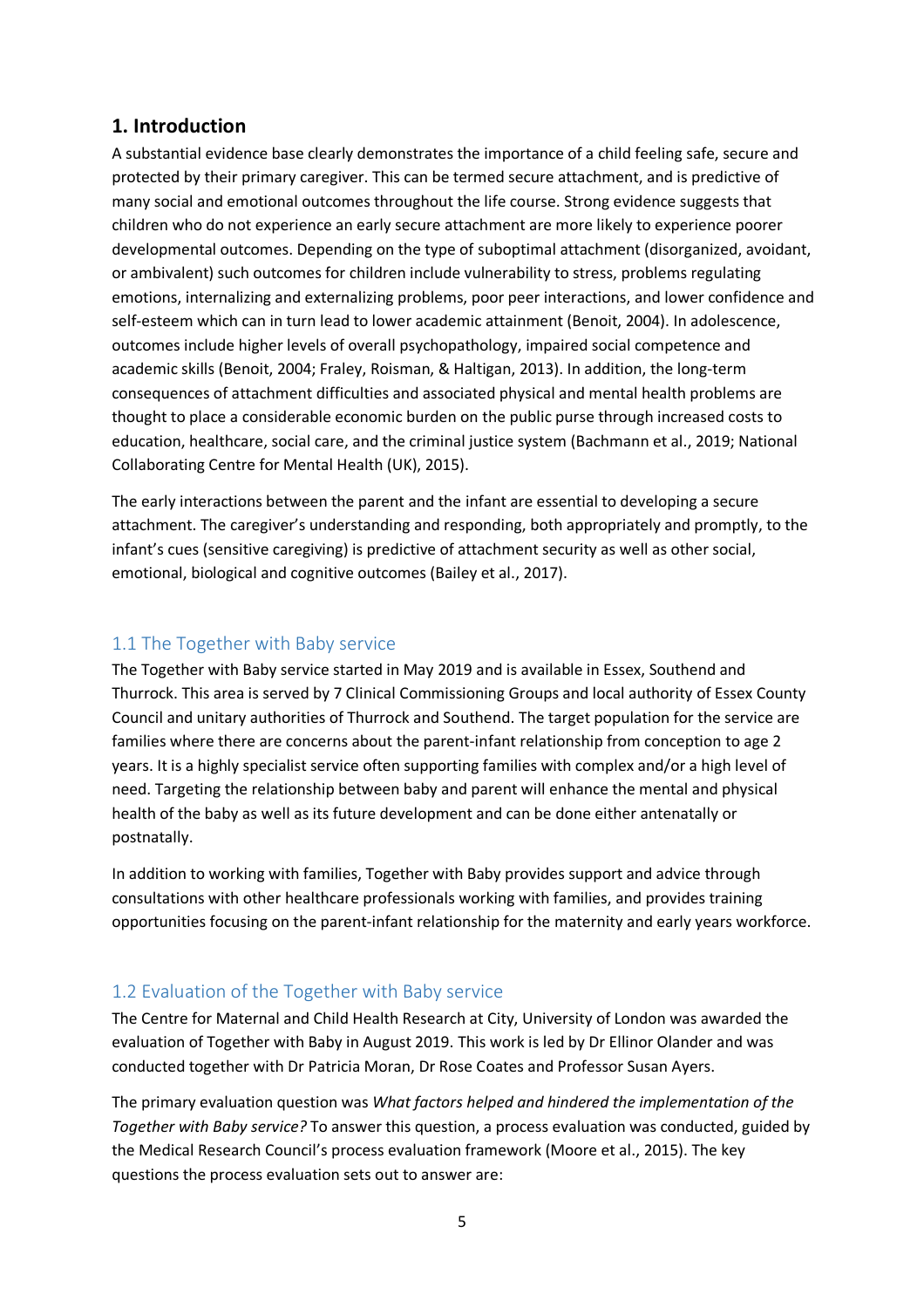- What is implemented, and how?
- How does the delivered intervention produce change?
- How does context affect implementation and outcomes?

The evaluation's secondary aim was to identify service outcomes. This included analysing the data the service regularly collects and asking interviewees their views on the outcomes of the service.

A few small changes were made to the evaluation protocol due to COVID-19 and these were outlined in the interim report (March 2020). Separate to this report is a meta-review finalised in August 2020 identifying observational measures of the parent-child relationship and attachment. Families who have taken part in the service will be interviewed in January 2021 and this will be reported separately (February 2021).

# **2. Methods**

# 2.1 Process evaluation

The process evaluation findings came from three strands of data;

- 1. Interviews with key stakeholders
- 2. Evaluation of the workforce training
- 3. Service referrals data

# 2.1.1 Interviews with stakeholder groups

In total, 27 interviews were conducted with 20 participants. The same participants (bar one) from the clinical team and Parent-Infant Foundation were interviewed twice to capture the service implementation journey. Table 1 summarises the interviews conducted. Interviews were either conducted face-to-face or over the phone/Microsoft Teams. The Parent-Infant Foundation team and clinical team were recruited directly by the evaluation team after being provided email addresses. Commissioners and service referrers were recruited via the Parent-Infant Foundation who sent out an initial email to ask for consent to share contact details with the evaluation team. Those who consented to this were then contacted by the evaluation team. The nine referrers who took part were based within different services and locations and had the following professional roles: health visitor (3), perinatal mental health nurse (1), adult mental health nurse (1), occupational therapist (1), social worker (1), Family Nurse Partnership worker (1), and CEO of a voluntary sector organisation (1). The three commissioners also worked in different parts across the Together with Baby service area.

| Participant group               | Number of participants | Date of interviews              |
|---------------------------------|------------------------|---------------------------------|
| Clinical team providing service | 4 time 1               | June 2020 (time 1) repeated Oct |
|                                 | 4 time 2               | 2020 (time 2)                   |
| Referrers to service            |                        | July - Oct 2020                 |
| Service commissioners           |                        | July - Sept 2020                |
| Parent-Infant Foundation team   | 4 time 1               | Nov-Dec 2019 (time 1) repeated  |
|                                 | 3 time 2               | Oct-Nov 2020 (time 2)           |

Table 1. Description of participants interviewed and when.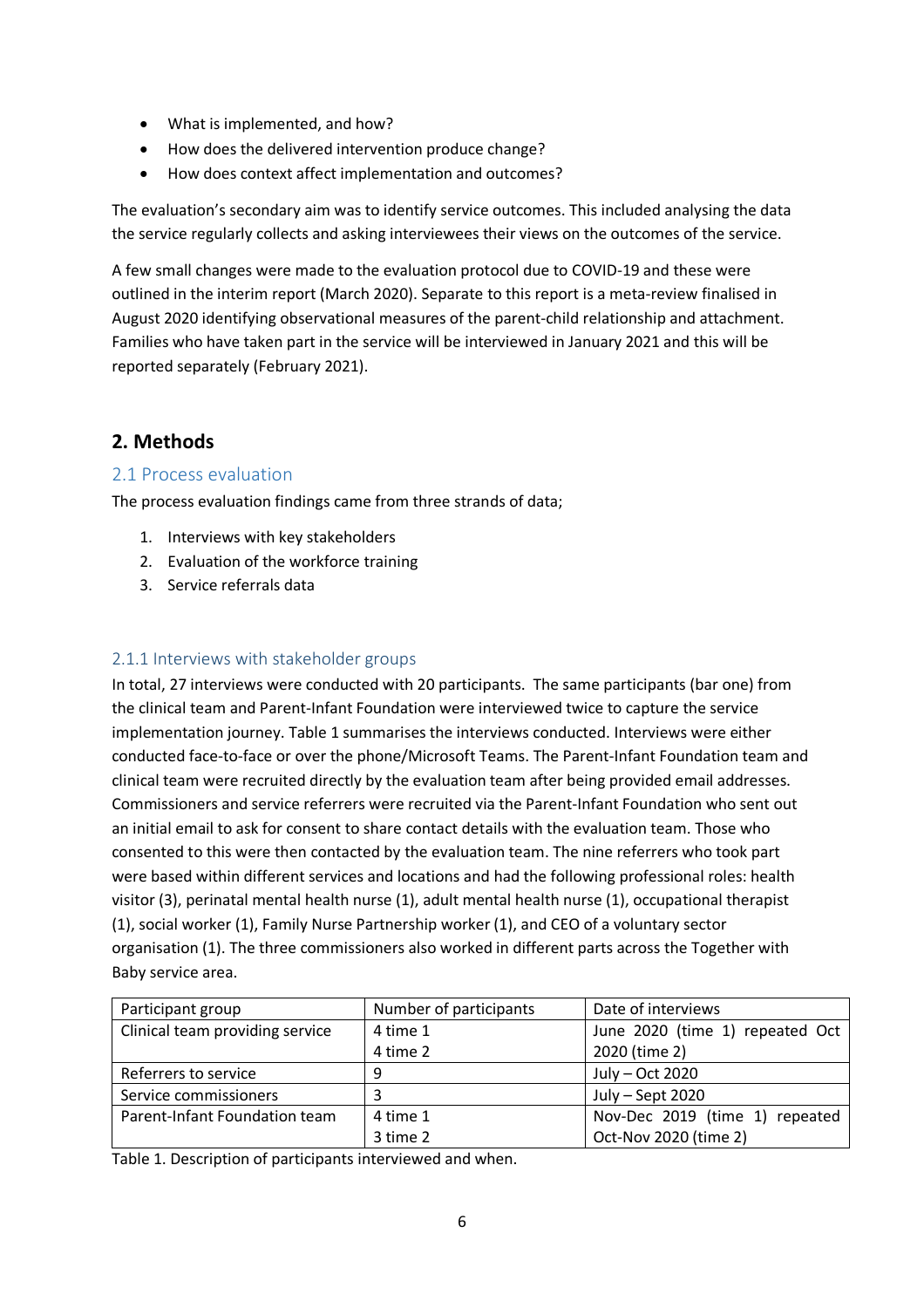Ahead of the interviews, participants provided verbal or written consent to take part in the evaluation. All interviews<sup>1</sup> were transcribed by a professional transcription service, and were analysed thematically using the steps outlined by Braun and Clarke (2006). Ethical approval was received from the Research Ethics Committee in the School of Health Sciences at City, University of London. Additional approval was received from the Essex Partnership University NHS Foundation Trust (EPUT) Research and Development department to interview the clinical team. Findings from these interviews can be found throughout section 3.

# 2.1.2 Evaluation of the workforce training

Two events were held to raise awareness of infant mental health and the Together with Baby service. First a stand-alone off webinar in June and then an eight-session training course from September to November 2020. Both events were evaluated by the Parent-Infant Foundation via surveys, and subsequently findings were anonymised and shared with the evaluation team. Questions focused on knowledge of infant mental health and Together with Baby service, referrals and training delivery. A summary of these findings can be found in section 3.4.2.

# 2.1.3 Data on service referrals

Anonymised service referral data for 172 adults and 144 children were provided by the Together with Baby service provider EPUT. Data were provided from 1<sup>st</sup> May 2019 to 31<sup>st</sup> October 2020. Data included the referral date, source of referral, reason for referral, current status of referral and registered CCG. A summary of referral data is reported in sections 3.1.3 and 3.4.2. Demographics of those entering the service were also provided (ethnicity, relationship status, gender and age of adults, ethnicity and age of children). No information was provided regarding service response times, so could not be compared to what is detailed in the service specification. A summary of the source and geographical spread of referrals is reported in section 3.3.1.

# 2.2 Outcome evaluation

 $\overline{a}$ 

Together with Baby collects data on parental mental health (Hospital Anxiety and Depression Scale), risk factors (Wave Trust, 2013), the mother-infant relationship (Mothers' Object Relations Scale), and child development (Ages and Stages Questionnaire) at entry to the service. Mental health and parent-infant relationship data are also collected at the end of treatment for some families. Two fathers completed this data, the remaining data comes from mothers.

Anonymised quantitative outcome measures data were provided by Together with Baby and by EPUT (all other data). As is usual in health services research, some outcome data were missing. Collaboration with EPUT allowed for some of the missing data to be provided. Frequency analysis is provided for all data. This data can be found in section 3.4.1.

 $1$  One interviewee did not want their interview recorded, so notes were taken instead and included in the analysis.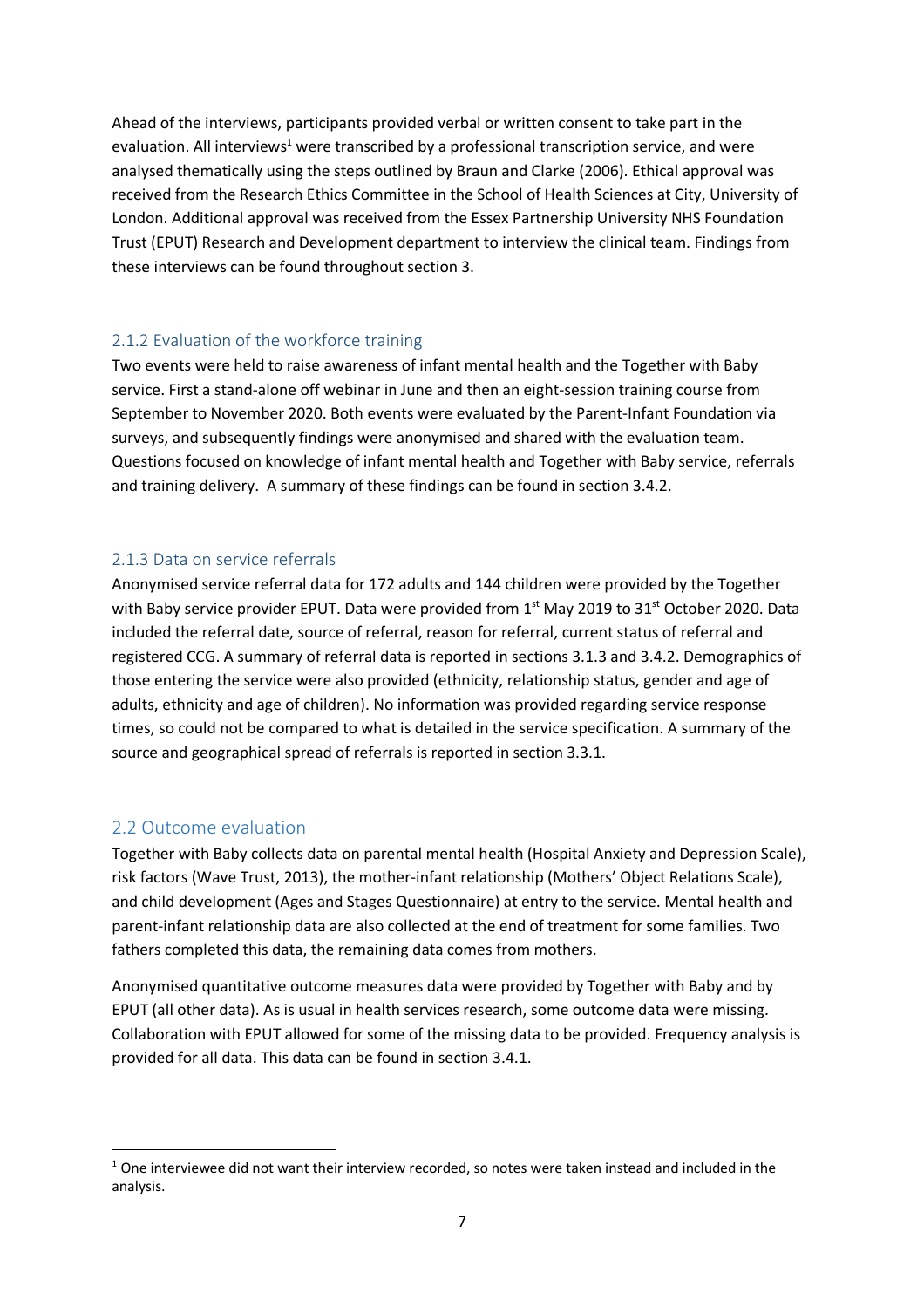# **3. Findings**

Findings from the interviews and quantitative data collection are presented below. Quotes are provided verbatim, with the role of the interviewee and their participant number provided, to retain anonymity.

# 3.1 What is the Together with Baby service and how has it been implemented?

# 3.1.1 The Together with Baby service

The Together with Baby service was set up to provide specialist therapeutic services focused on supporting the emotional and mental health needs of the baby and the relationship between the baby and parent(s) where there are concerns about attachment or bonding. The team carry out this work by providing:

- therapeutic interventions to families antenatally and postnatally up to the child's second birthday
- advice and consultation services for practitioners working with babies and their carers where concerns have been identified
- awareness raising of the parent-infant relationship for the wider children's workforce

The service is part of Essex Partnership University NHS Foundation Trust, and is a pan Essex service, with each member of the team assigned an area to work within. Currently there is one practitioner covering each of North East Essex, South Essex and Mid Essex respectively and two practitioners covering West Essex. The Trust has provided key support at various stages of implementation such as during procurement, and with provision of IT services. However, operating from an NHS context has not been without some challenges for the service:

 *… we have a lot of extraneous demands on us being within a Trust which can be time consuming and yeah maybe we're not as nimble on our feet perhaps because everything takes so long to clear.* (Team member 2)

An additional contextual challenge is that the service lacks a dedicated operational base within easy reach of all of the clinical locations it serves. This initially meant spending time developing colocation working with other services in centres such as family hubs, although the COVID-19 pandemic curtailed this. It has also involved considerable time spent traveling to family homes for provision of direct intervention work:

*It might be a very long way to travel and take me a whole day. So it does sort of limit my capacity to do face-to-face work.* (Team member 4)

#### *Team*

The service is delivered by a multidisciplinary team comprised of a lead clinical psychologist and five parent-infant therapists whose professional backgrounds include psychoanalytic psychotherapy, art therapy, health visiting, and CAMHS mental health nursing. As such, each member brings their own expertise and professional network. Two practitioners work full-time, and the remainder work part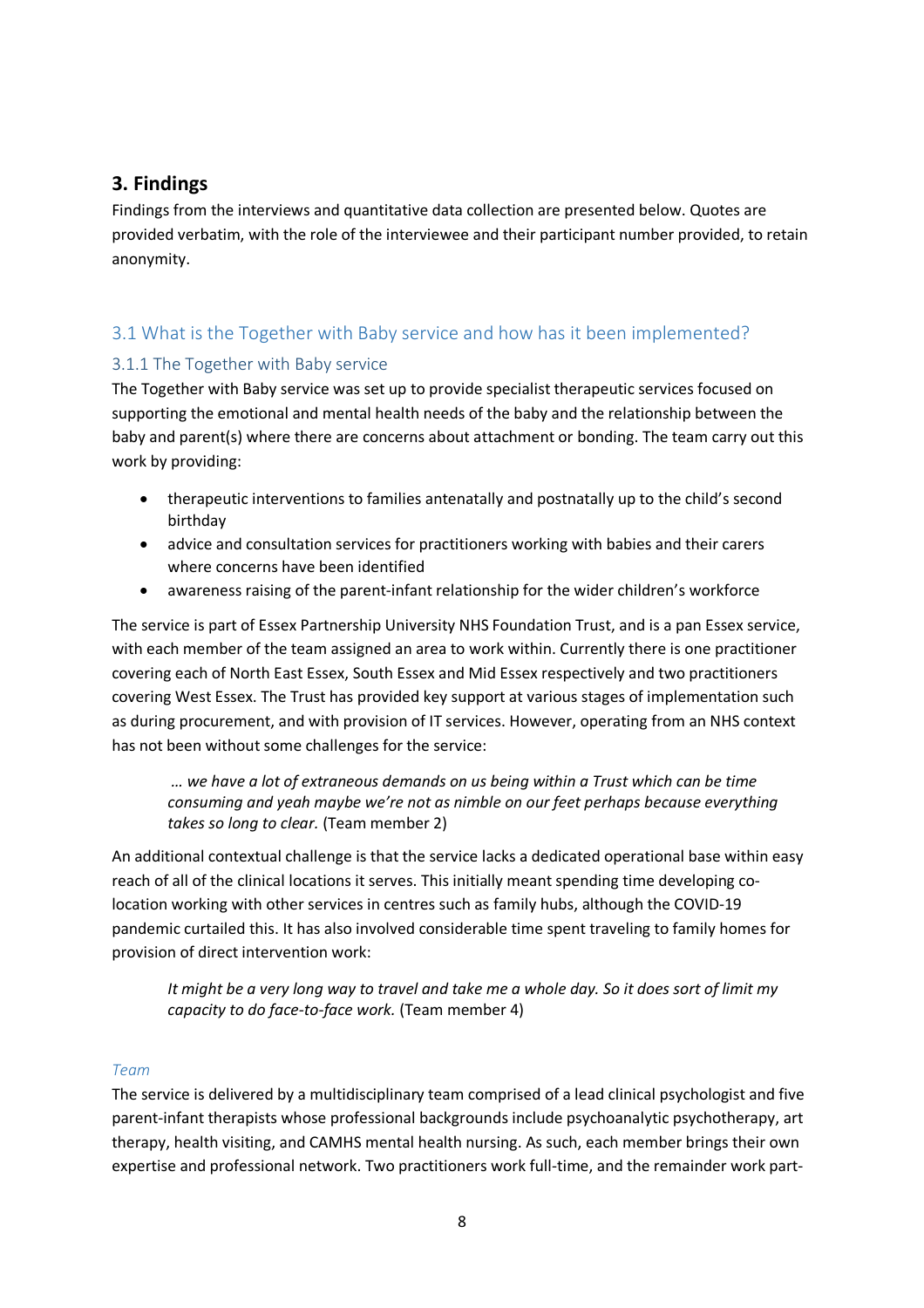time for the service, including the clinical lead who is also the psychology lead for the perinatal mental health service. The team is supported by an administrator, and for time-limited periods only, the team has had support from three trainee/assistant psychologists. For the duration of the evaluation, the team were also supported by a part-time Implementation Support Manager from the Parent-Infant Foundation.

The high calibre of the team and their specialist skillset were fully acknowledged by interviewees:

*And what I've noticed in my interactions with the team is how much knowledge they have between them. They have got quite diverse backgrounds themselves.* (Parent-Infant Foundation 3)

*I think it's a very specific, specialist set of skills they have, so that's a definite strength.* (Referrer 5)

The team's diversity of professional backgrounds was seen as a strength in terms of the wealth of experience and the flexibility of approach it offered. At the same time there was the potential for regional variation in the service depending on which practitioner was overseeing work in a particular region. This possibility was mitigated by the team undertaking training together to build a common skillset. The team highly valued the shared training they received as it allowed for development of team cohesion and a coherent service offer:

*We all come to this work with our own kind of underpinning theoretical knowledge and understanding. […] We are trying to sort of build a shared language of intervention that we bring our own kind of understanding to that intervention. But, there is a sort of core set of principles that we are all striving towards having at the root of our practice.* (Team member 4)

The leadership of the team was assessed as strong and supportive by interviewees. Team members felt united by this support, and by their shared passion for parent-infant work and support of each other:

*I think we are all incredibly passionate about the work, and I think we all want it to continue. And I think we are quite supportive of each other too, so I think that is really helpful in being about kind of have that backing of the team.[…] And I think (team leader) has been really helpful […] very supportive.* (Team member 1)

The team continues to develop its skillset by undertaking training in additional models such as the CARE Index and Compassion Focused Therapy, as well as reflective supervision. The result is a dynamic team, continually building skills and expertise, and able to offer an increasing range of interventions:

*It just feels like it's ongoing, we're continuing to develop, and will continue to develop, we're on a kind of trajectory of development.* (Team member 4)

## 3.1.2 The need for the service

There was a consensus among interviewees that the service was both needed and valued. They affirmed that there was a '*definite role for this service'* (Referrer 2), and saw it as '*useful*' (Referrer 6)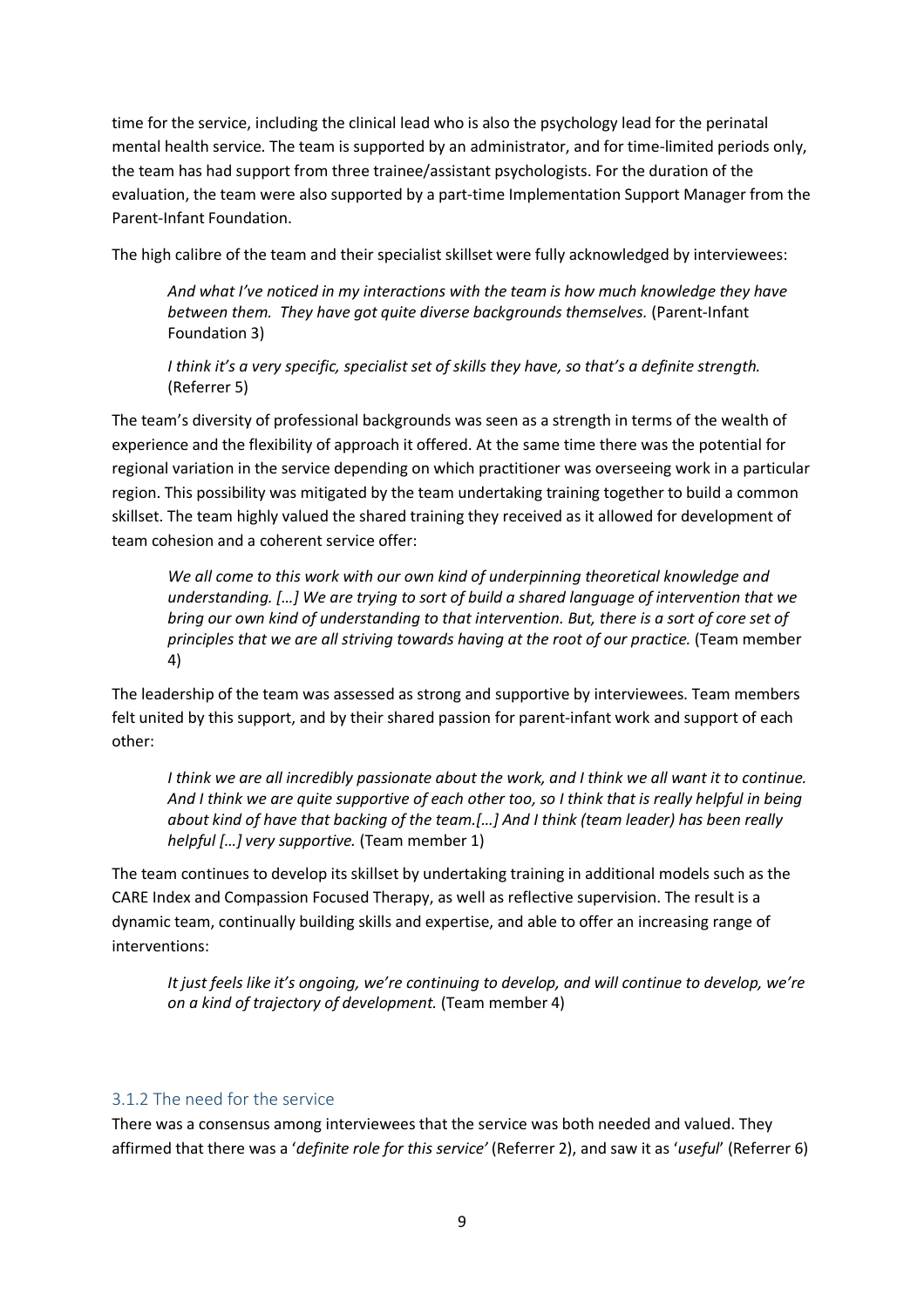and '*absolutely invaluable'* (Referrer 3). Prior to its introduction, interviewees agreed that there was 'a *huge gap'* (Referrer 1) in service provision, with little focus on the infant:

*I don't think the infant, as a focus, would have been picked up, I think the parent, or the caregiver, probably would have come into adult services, with whatever struggles they were having, and their difficulties may have been addressed. But I'm sad to say, that probably that parent-child interaction and any of the problems that the baby is going to face due to that, has probably not been considered before now.* (Commissioner 2)

The gap in provision that the service fills was seen as critical for early prevention of longer-term difficulties for children:

*They're trying to help families get back on a healthy development trajectory, and away from increased risk of a whole bunch of poor outcomes, education outcomes, mental health, physical health, all kinds of things. So, if this service didn't exist, what you'd end up with is children who need that specialist intervention not receiving it, and then they get to three, there isn't a service to pick them up there. So, they go to school, sometimes their mental health difficulties present as education or behavioural difficulties in school; very often those children still don't get picked up. Then be referred into social services, and eventually somebody will think, maybe this is to do with the relationship with the parents.* (Parent-Infant Foundation 4)

This gap in provision was seen to arise in part as a result of the perinatal service's age cut-off for working with children (at age 12 months), and CAMHS provision not adequately serving very young children with attachment and mental health needs:

*Well, as I say, perinatal, there is a cut-off point anyhow, so the children that are above that age, they're, you know, it felt like there wasn't a great deal […]*(Referrer 5)

*There's a whole cohort of children that just don't get serviced at all, if they don't get picked up when they're very little. I mean, that's a comment about the state of CAMHS as much as anything, and again it's not a criticism, but CAMHS don't provide the kind of service that these children need if they get missed before they're two.* (Parent-Infant Foundation 4)

Health visitors also recognised that while Together with Baby complimented some of their work, the service offered a more specialist, intensive focus:

*It's what we do with MECSH (Maternal and Early Childhood Sustained Home Visiting Programme) but actually your [Together with Baby] service seems more detailed and ever since I've had the service, the service is far more valuable because they've far more time than we have.* (Referrer 9)

Similar reasons for valuing the service were echoed by referrers from the voluntary sector:

*If we felt a bonding issue was becoming out of our depth, you know, we would then be phoning the Together with Baby service and saying, "We think this mum or dad might need additional support.* (Referrer 3)

In short, interviewees see the Together with Baby team as offering a distinctive and vital service that fills a gap in provision, and potentially impacting short-term and much longer-term outcomes for children. It complements the work of other professionals, while providing a specialist mental health service without which families' needs would not be adequately met.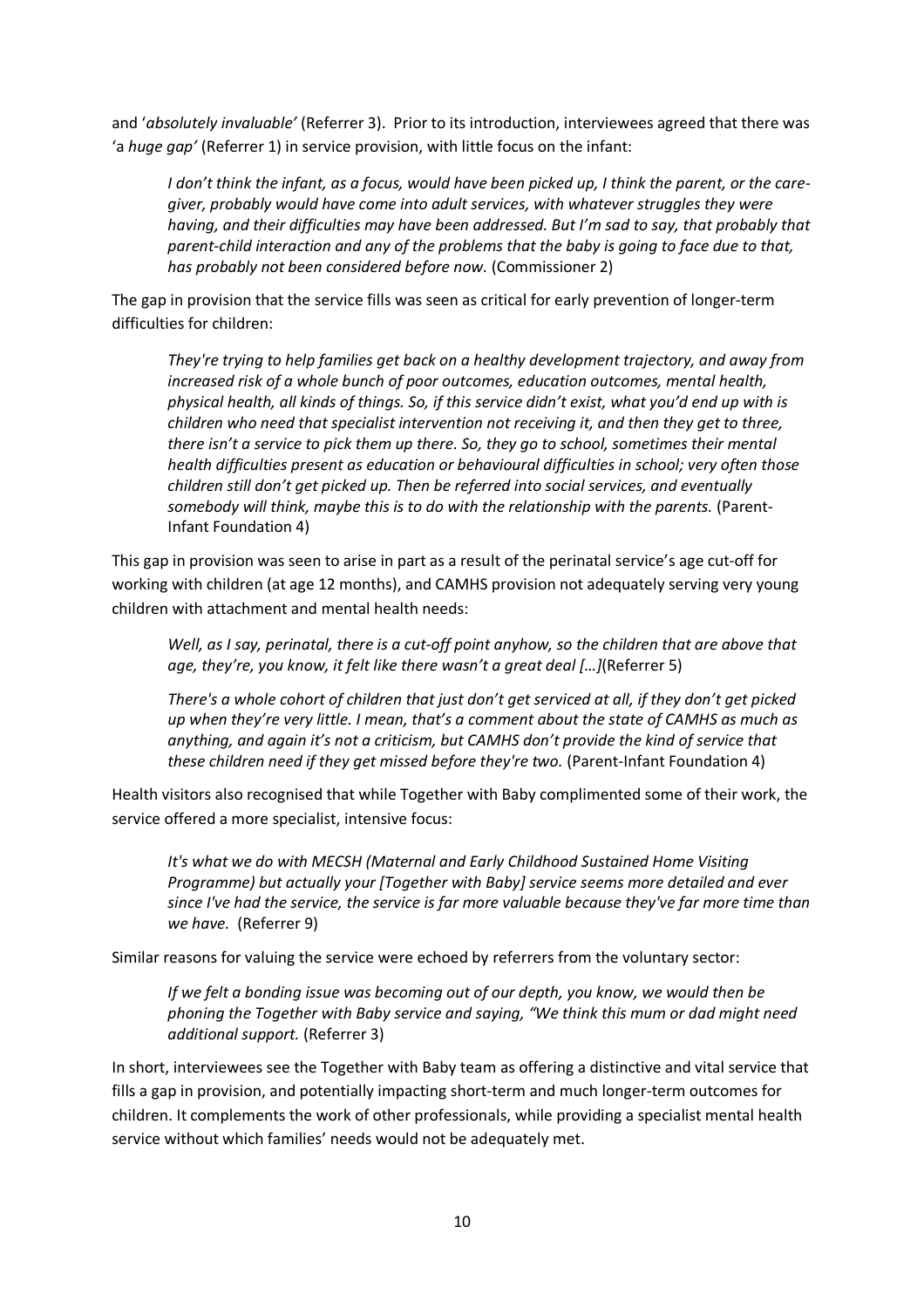# 3.1.3 Families using the Together with Baby service

Between 14<sup>th</sup> May 2019 and 31<sup>st</sup> October 2020, the service received referrals for 172 adults with 144 children. As of 31<sup>st</sup> October 2020, a total of 87 parents were either receiving care (n = 50) or had completed treatment (n = 37). The status of parents referred to the service can be seen in Figure 1.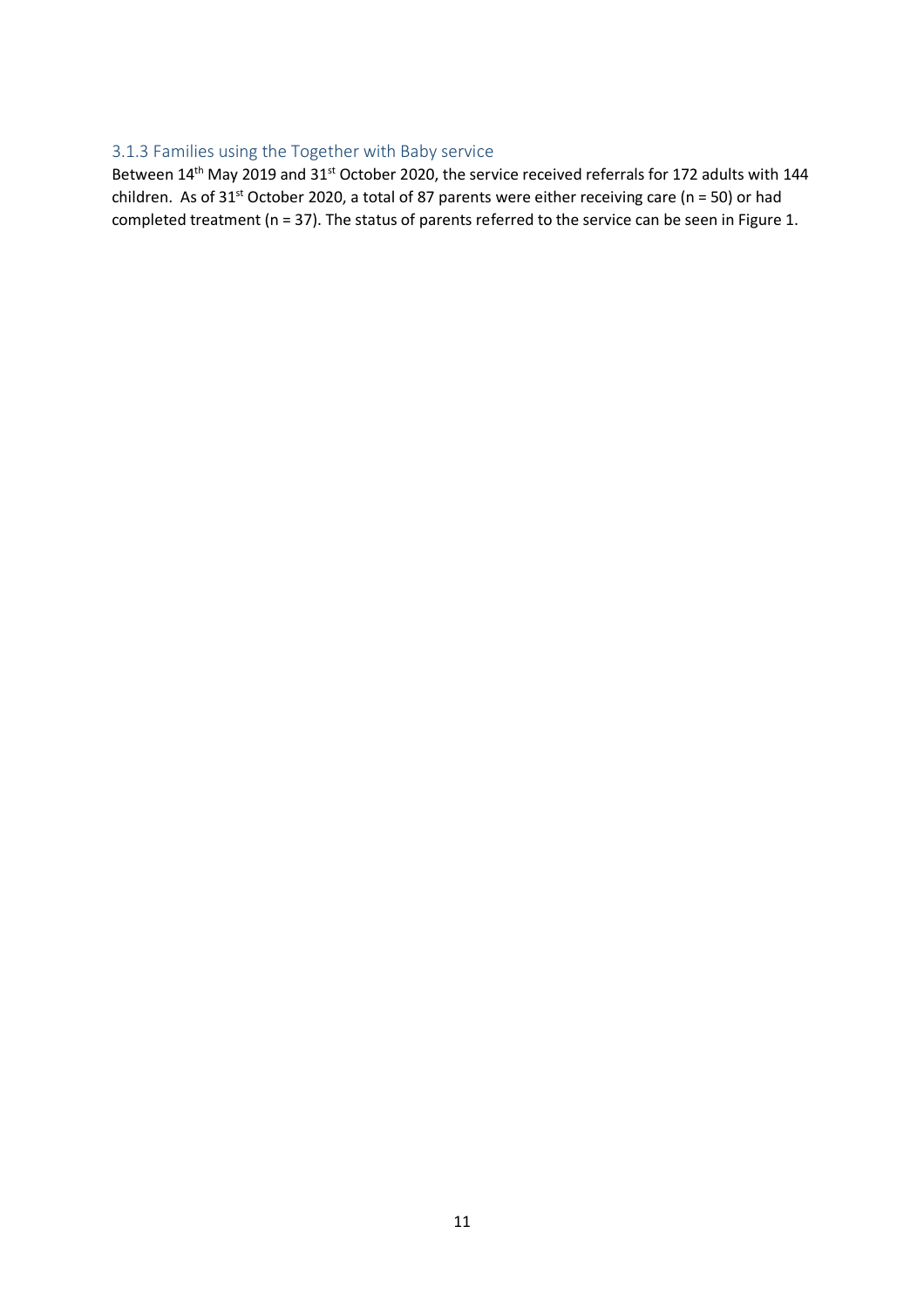|                                    | Currently within service (63)    |                        |                            | Referred to service (172)      |                                                      |                                                  | Discharged from service (109) |                                    |
|------------------------------------|----------------------------------|------------------------|----------------------------|--------------------------------|------------------------------------------------------|--------------------------------------------------|-------------------------------|------------------------------------|
| Waiting for<br>information<br>(11) | Waiting for<br>assessment<br>(2) | Receiving<br>care (50) | Treatment<br>complete (37) | Inappropriate<br>referral (22) | Referred /<br>signposted to<br>other service<br>(13) | Refused to be<br>seen / unable<br>to engage (16) | Discharge to<br>GP (19)       | Incomplete -<br>dropped out<br>(2) |

Figure 1. Status of referrals to Together with Baby at 31<sup>st</sup> October 2020.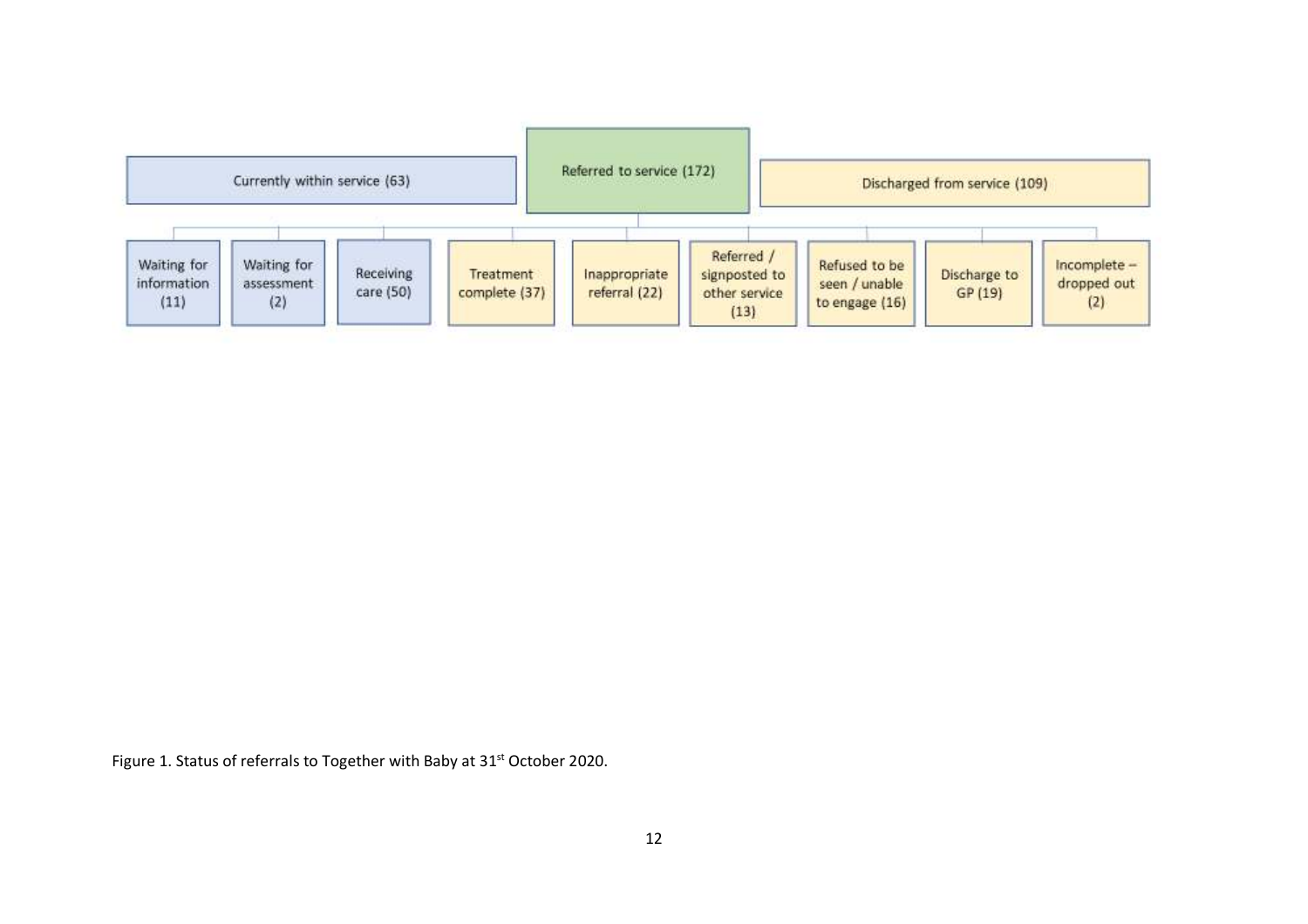## *Family demographic profiles*

Family demographic information indicates that to date, the parents who have been referred to the service were largely female (95%), aged from 16 to over 40 with the largest age group being 30 – 34 years old (29%), of unknown (49%) or single (31%) relationship status, and White (73.9%). For comparison purposes in table 2 we have included census data for Essex indicating the ethnic makeup of the county. This is derived from the 2011 census, as more recent data are not available. Children ranged from 0-3 weeks through to 22 months of age, with the largest group being 3-5 months old (n=36). A substantial number were referred before birth (n = 25).

| (%)<br>census n<br>(%)<br><b>Ethnicity</b><br>White (any)<br>127 (73.9)<br>122 (84.7)<br>1,313,856<br>(94.4)<br>Mixed<br>1(0.6)<br>9(6.2)<br>20,885<br>(1.5)<br>9(5.2)<br>6(4.2)<br>Asian or<br>34,860<br>Asian<br>(2.5)<br><b>British</b><br>1(0.7)<br><b>Black or</b><br>18,709<br>0<br><b>Black</b><br>(1.3)<br><b>British</b><br>10(5.8)<br>3(2.1)<br>Any other<br>5,277(0.3)<br>ethnic<br>group<br>25(14.5)<br>3(2.1)<br>Not stated<br>172 (100)<br>Total<br>144 (100)<br>1,393,587<br>(100)<br>Relationship<br>status<br>Cohabiting<br>8(4.7)<br>Married<br>25 (14.5)<br>Single<br>54 (31.4)<br>Unknown<br>85 (49.4)<br>172 (100)<br>$16-19$<br>6(3.5)<br>25(15.3)<br>Antenatal<br>Age<br>$20 - 24$<br>37 (21.5)<br>$0 - 3$<br>weeks<br>16 (9.8)<br>$1 - 2.5$<br>$25 - 29$<br>months<br>36 (20.9)<br>24 (14.7)<br>30-34<br>$3 - 5$<br>months<br>50 (29.1)<br>36(22.1)<br>35-39<br>$6-8$<br>32 (18.6)<br>months<br>13(8.0)<br>11(6.4)<br>$9 - 11$<br>26(16.0)<br>40+<br>months<br>$12 - 17$<br>months<br>12(7.4) |  | Adult <sub>n</sub> | Child n (%) |  | 2011 |
|-----------------------------------------------------------------------------------------------------------------------------------------------------------------------------------------------------------------------------------------------------------------------------------------------------------------------------------------------------------------------------------------------------------------------------------------------------------------------------------------------------------------------------------------------------------------------------------------------------------------------------------------------------------------------------------------------------------------------------------------------------------------------------------------------------------------------------------------------------------------------------------------------------------------------------------------------------------------------------------------------------------------------|--|--------------------|-------------|--|------|
|                                                                                                                                                                                                                                                                                                                                                                                                                                                                                                                                                                                                                                                                                                                                                                                                                                                                                                                                                                                                                       |  |                    |             |  |      |
|                                                                                                                                                                                                                                                                                                                                                                                                                                                                                                                                                                                                                                                                                                                                                                                                                                                                                                                                                                                                                       |  |                    |             |  |      |
|                                                                                                                                                                                                                                                                                                                                                                                                                                                                                                                                                                                                                                                                                                                                                                                                                                                                                                                                                                                                                       |  |                    |             |  |      |
|                                                                                                                                                                                                                                                                                                                                                                                                                                                                                                                                                                                                                                                                                                                                                                                                                                                                                                                                                                                                                       |  |                    |             |  |      |
|                                                                                                                                                                                                                                                                                                                                                                                                                                                                                                                                                                                                                                                                                                                                                                                                                                                                                                                                                                                                                       |  |                    |             |  |      |
|                                                                                                                                                                                                                                                                                                                                                                                                                                                                                                                                                                                                                                                                                                                                                                                                                                                                                                                                                                                                                       |  |                    |             |  |      |
|                                                                                                                                                                                                                                                                                                                                                                                                                                                                                                                                                                                                                                                                                                                                                                                                                                                                                                                                                                                                                       |  |                    |             |  |      |
|                                                                                                                                                                                                                                                                                                                                                                                                                                                                                                                                                                                                                                                                                                                                                                                                                                                                                                                                                                                                                       |  |                    |             |  |      |
|                                                                                                                                                                                                                                                                                                                                                                                                                                                                                                                                                                                                                                                                                                                                                                                                                                                                                                                                                                                                                       |  |                    |             |  |      |
|                                                                                                                                                                                                                                                                                                                                                                                                                                                                                                                                                                                                                                                                                                                                                                                                                                                                                                                                                                                                                       |  |                    |             |  |      |
|                                                                                                                                                                                                                                                                                                                                                                                                                                                                                                                                                                                                                                                                                                                                                                                                                                                                                                                                                                                                                       |  |                    |             |  |      |
|                                                                                                                                                                                                                                                                                                                                                                                                                                                                                                                                                                                                                                                                                                                                                                                                                                                                                                                                                                                                                       |  |                    |             |  |      |
|                                                                                                                                                                                                                                                                                                                                                                                                                                                                                                                                                                                                                                                                                                                                                                                                                                                                                                                                                                                                                       |  |                    |             |  |      |
|                                                                                                                                                                                                                                                                                                                                                                                                                                                                                                                                                                                                                                                                                                                                                                                                                                                                                                                                                                                                                       |  |                    |             |  |      |
|                                                                                                                                                                                                                                                                                                                                                                                                                                                                                                                                                                                                                                                                                                                                                                                                                                                                                                                                                                                                                       |  |                    |             |  |      |
|                                                                                                                                                                                                                                                                                                                                                                                                                                                                                                                                                                                                                                                                                                                                                                                                                                                                                                                                                                                                                       |  |                    |             |  |      |
|                                                                                                                                                                                                                                                                                                                                                                                                                                                                                                                                                                                                                                                                                                                                                                                                                                                                                                                                                                                                                       |  |                    |             |  |      |
|                                                                                                                                                                                                                                                                                                                                                                                                                                                                                                                                                                                                                                                                                                                                                                                                                                                                                                                                                                                                                       |  |                    |             |  |      |
|                                                                                                                                                                                                                                                                                                                                                                                                                                                                                                                                                                                                                                                                                                                                                                                                                                                                                                                                                                                                                       |  |                    |             |  |      |
|                                                                                                                                                                                                                                                                                                                                                                                                                                                                                                                                                                                                                                                                                                                                                                                                                                                                                                                                                                                                                       |  |                    |             |  |      |
|                                                                                                                                                                                                                                                                                                                                                                                                                                                                                                                                                                                                                                                                                                                                                                                                                                                                                                                                                                                                                       |  |                    |             |  |      |
|                                                                                                                                                                                                                                                                                                                                                                                                                                                                                                                                                                                                                                                                                                                                                                                                                                                                                                                                                                                                                       |  |                    |             |  |      |
|                                                                                                                                                                                                                                                                                                                                                                                                                                                                                                                                                                                                                                                                                                                                                                                                                                                                                                                                                                                                                       |  |                    |             |  |      |
|                                                                                                                                                                                                                                                                                                                                                                                                                                                                                                                                                                                                                                                                                                                                                                                                                                                                                                                                                                                                                       |  |                    |             |  |      |
|                                                                                                                                                                                                                                                                                                                                                                                                                                                                                                                                                                                                                                                                                                                                                                                                                                                                                                                                                                                                                       |  |                    |             |  |      |
|                                                                                                                                                                                                                                                                                                                                                                                                                                                                                                                                                                                                                                                                                                                                                                                                                                                                                                                                                                                                                       |  |                    |             |  |      |
|                                                                                                                                                                                                                                                                                                                                                                                                                                                                                                                                                                                                                                                                                                                                                                                                                                                                                                                                                                                                                       |  |                    |             |  |      |
|                                                                                                                                                                                                                                                                                                                                                                                                                                                                                                                                                                                                                                                                                                                                                                                                                                                                                                                                                                                                                       |  |                    |             |  |      |
|                                                                                                                                                                                                                                                                                                                                                                                                                                                                                                                                                                                                                                                                                                                                                                                                                                                                                                                                                                                                                       |  |                    |             |  |      |
|                                                                                                                                                                                                                                                                                                                                                                                                                                                                                                                                                                                                                                                                                                                                                                                                                                                                                                                                                                                                                       |  |                    |             |  |      |
|                                                                                                                                                                                                                                                                                                                                                                                                                                                                                                                                                                                                                                                                                                                                                                                                                                                                                                                                                                                                                       |  |                    |             |  |      |
|                                                                                                                                                                                                                                                                                                                                                                                                                                                                                                                                                                                                                                                                                                                                                                                                                                                                                                                                                                                                                       |  |                    |             |  |      |
| 11(6.7)<br>$18+$<br>months                                                                                                                                                                                                                                                                                                                                                                                                                                                                                                                                                                                                                                                                                                                                                                                                                                                                                                                                                                                            |  |                    |             |  |      |
| 172 (100)<br>$163* (100)$<br>Total                                                                                                                                                                                                                                                                                                                                                                                                                                                                                                                                                                                                                                                                                                                                                                                                                                                                                                                                                                                    |  |                    |             |  |      |

\*The total number of children is larger here than in all other reported data due the child age data report being run at a later date.

Table 2. Demographic characteristics of people referred to Together with Baby 01 May 2019-31 October 2020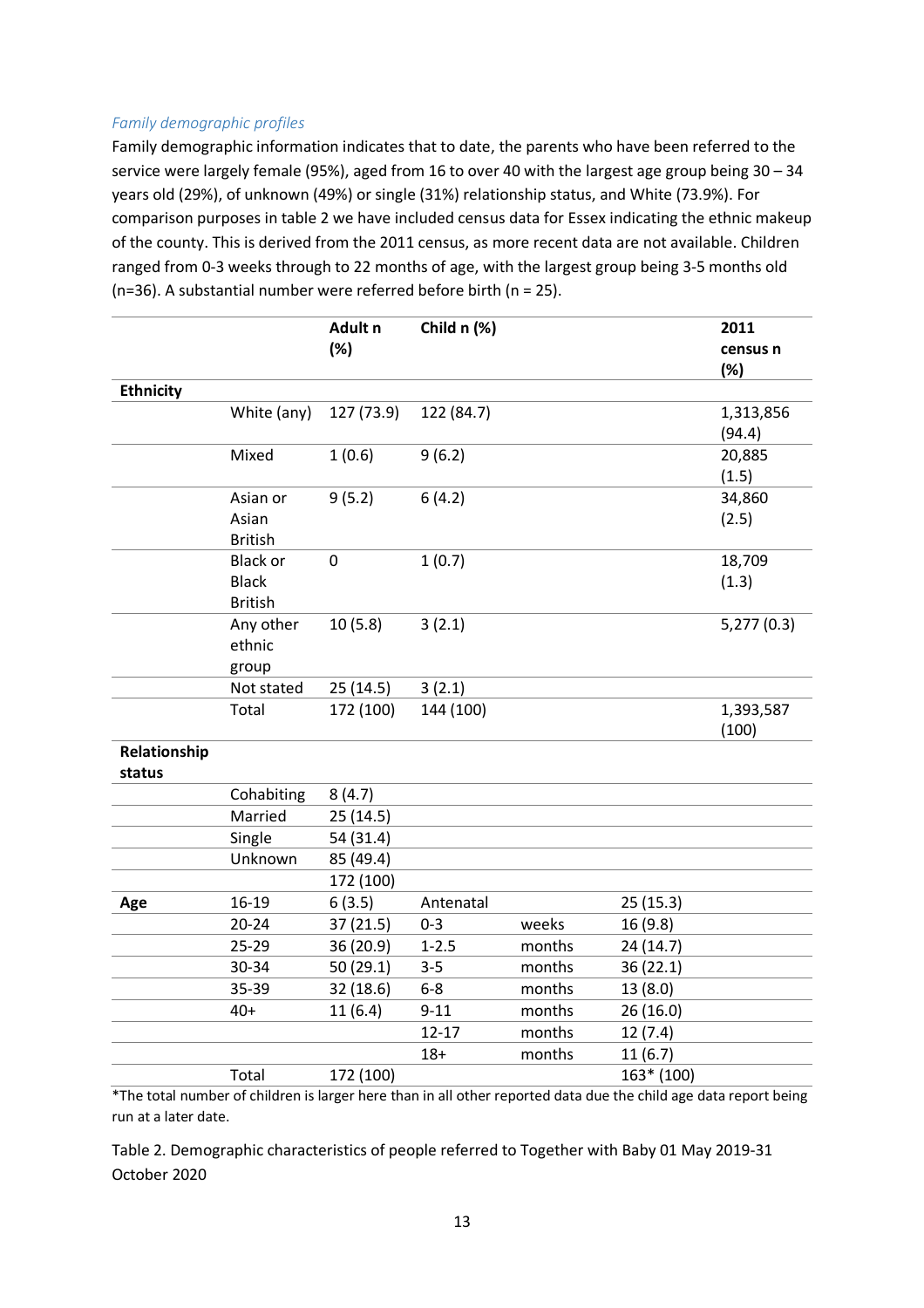#### *Assessment of families*

Families referred to the service undergo an assessment based on information collected from a variety of sources. These include information from the referrer and other key agencies involved with the family, information from assessment tools such as the Age and Stages Questionnaire (ASQ) and the risks and stresses checklist (Wave Trust, 2013) made available through Parent-Infant Foundation, as well as information collected through conversation with and observation of the family. Data regarding risk factors and child development indicate that the service is working with relatively highrisk families, as described in more detail below.

#### *Risk factors*

Assessment of risk involves consideration of 47 possible risk factors as set out in a checklist developed by the Gloucestershire Infant Mental Health Team (Wave Trust, 2013). Risks are categorised as: potential biological vulnerability in the infant e.g. mother smoked heavily during pregnancy or infant feeding difficulties; parental social and emotional difficulties e.g. a previous child has behaviour problems or own mother was mentally ill; interactional factors e.g. consistent lack of eye-to-eye contact or physical neglect; and socio-demographic factors including chronic unemployment or lack of supportive relationships. Parent-Infant Foundation considers that four to six risk factors are significant, but combinations of a smaller number of risk factors can warrant attention (Bateson, Lang, Hogg, & Clear, 2019).

Risk factor data were available for 56 adults who had between 0 and 45 risk factors each. The mean number of risk factors was 4.9, and the median number of risk factors was 3. Other parent-infant teams typically report families experiencing 4-5 risks/adversities on average, with 29% or more of families reporting 7 or more factors. The Together with Baby data falls within this range, suggesting that the team are working with families similar to other parent-infant teams around the UK, that is to say families experiencing multiple and complex adversities. Data were not available for 116 adults. This level of missing data reflects the team's initial adaptation to the routine practice of recording risk data, as well as the adjustments to the IT system that were required in order to capture the data.

Eleven of the 47 risk factors are high risk factors – each one is a serious condition whose presence alone can indicate that attention is needed. Examples are an absent parent or stepparent in the family, very low birthweight, and substance abuse during pregnancy. Data available for the same 56 adults indicated a mean of 2.2 high risk factors and median 2 high risk factors per adult.

#### *Children's development*

The social and emotional development of infants and children is assessed at entry to the service using the Ages and Stages Questionnaire (ASQ:SE-2). The version of the questionnaire used is dependent on the age of the child. Data were available from three versions: 6 months, 12 months and 18 months. In total, ASQ data were available for 32 children at 35 time points (the ASQ was completed for 3 children more than once). Twenty seven of these children had an intervention from the service. Scores indicated that social and emotional development needed monitoring or further intervention from a professional in eight (6 months), six (12 months) and four (18 months) children. In total 51% of children needed monitoring or further intervention for their social and emotional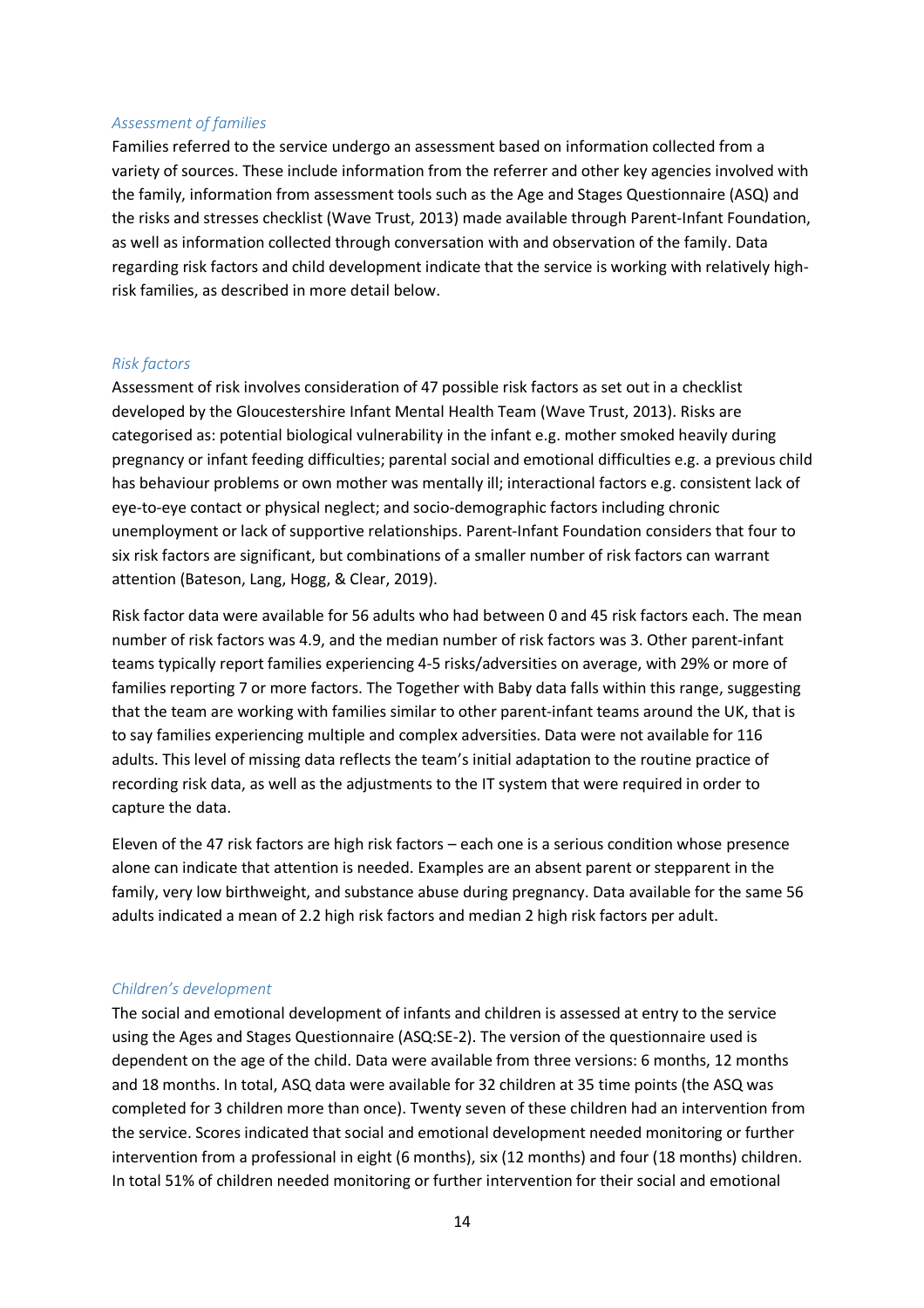development. This is much higher than the typical population prevalence of development delay in personal-social skills as assessed by the ASQ-3 at 2-2.5 years which is usually less than 10% (Public Health England, 2020). It is unclear whether this over-representation of self-reported developmental delay in social and emotional skills is (a) a real phenomenon in that parent-infant relationship are more likely in developmental delayed children or that parent-infant relationship problems cause developmental delay, or (b) are a perceived phenomenon because the parents are having trouble reading the child, (c) a combination of any of these factors, or (d) a function of different measurement tools. What it does show is that the Together with Baby service works with some very vulnerable children, and we would need more quantitative data to draw firm conclusions.

Mental health and parent-infant relationship data are also collected for some families at entry to the service and once treatment has been completed. These data are reported in section 3.4.1.

Summary box 1. What is the Together with Baby service and how has it been implemented?

- Together with Baby provides specialist therapy to support the emotional and mental health needs of infants and the relationship between the infant and parent where there are concerns about bonding and attachment.
- The service also supports other professionals through consultations and raise awareness through meetings and online training.
- The service is made up of a multidisciplinary team working across Essex with high-risk families referred from outside agencies such as health visiting and perinatal mental health teams.
- The service fills a gap in provision as no other service focuses on the parent-infant relationship or on very young infants' or children' mental health needs.

# 3.2 How does Together with Baby produce change?

The service aims to produce change at the individual level through its clinical work with families, and at the system level through its provision of consultations and training for other professionals working with families. Details of how the service produces these types of change are described below.

# 3.2.1 Working with families (Individual-level change)

## *Therapeutic interventions*

The service offers a range of clinical intervention approaches, enabling the team to provide a tailored package of care to each family. Families are usually seen weekly, and are offered therapeutic sessions either individually and/or within a group. The number of therapeutic sessions provided is tailored to the families' needs. Each of the direct intervention approaches used by the team is based on principles drawn from psychological theory, grounded in research, and is consistent with recommendations in various National Institute for Health and Clinical Excellence (NICE) guidance documents. The team's core toolkit of approaches includes: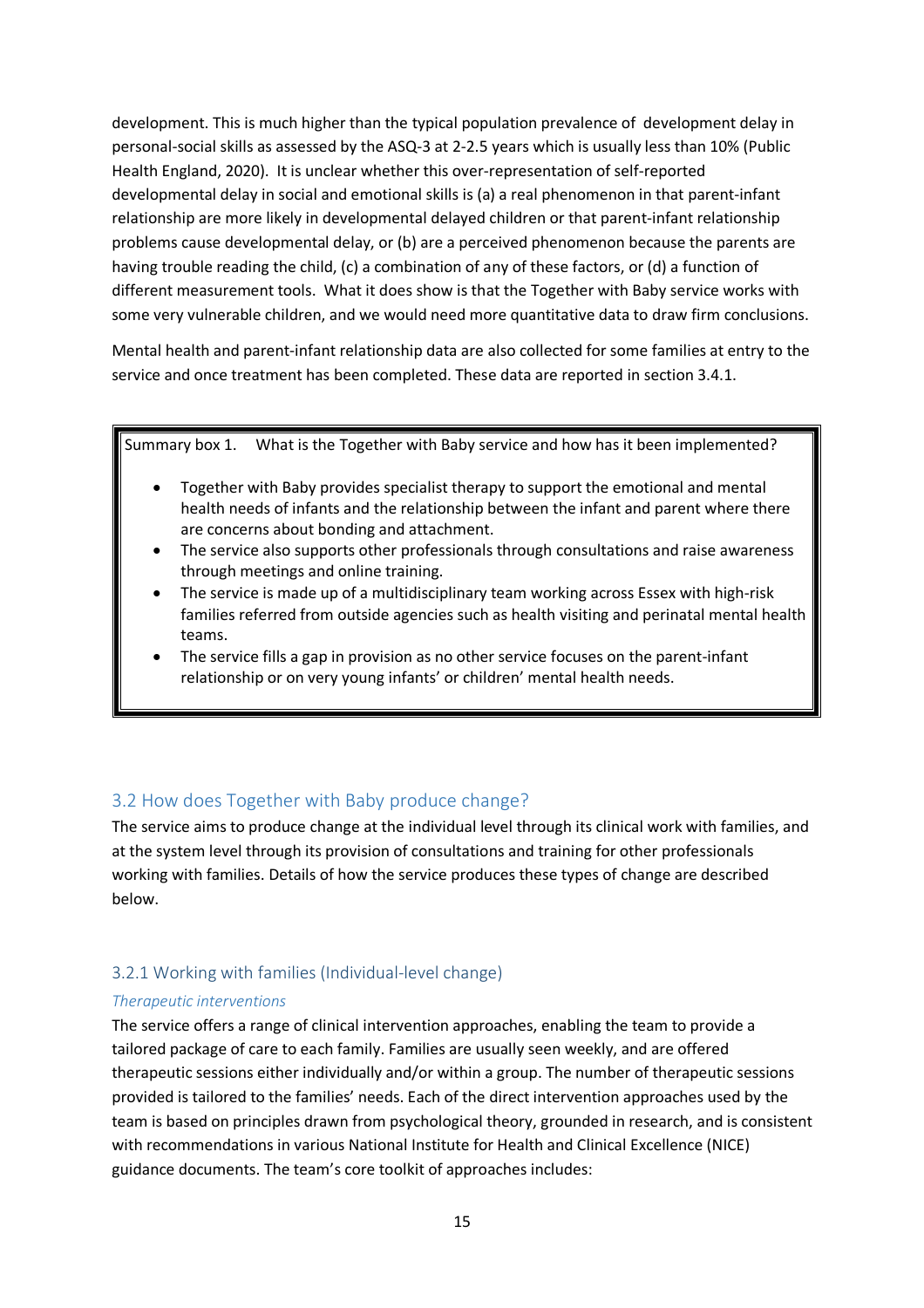- Parent-infant psychotherapy based in psychoanalytic and attachment theory, it addresses past and/or present influences on the parent's relationship with their child.
- Wait, Watch and Wonder involving parents following their baby's lead during play, and exploring the feelings and thoughts this evoked for them.
- Video Interaction Guidance (VIG) involving use of video feedback to support the parent in reflecting on parent-infant interaction and responding sensitively to their child's communication.
- Circle of Security another video feedback intervention aimed at enhancing parental reflection on their child's needs and their own responsiveness.

The complexities of assessing the outcomes of the team's intervention work with families is discussed in section 3.4.1 Change among families.

#### *Challenges to engaging families in therapeutic interventions*

Parental non-engagement with services was identified by interviewees as a primary challenge to working with families. When contacted by the service following a referral, some parents do not respond to calls, or else report that they do not have any problems in their relationship with their child. This difficulty was acknowledged by referrers:

*It's not that often that we come across ones with the 'lack of attachment' that are definitely willing to work. We get lots that are 'lack of attachment' but there's no way they're going to agree to it (referral) any more than they'll agree to our MECSH's*. (Referrer 9)

To facilitate parental uptake of the service, referrers recognised the need to introduce the idea of referral to Together with Baby in a sensitive way with parents:

*I think you have to be careful going in, particularly some patients that maybe have had bad experiences with social services in the past. Some of my patients, although they haven't had bad experiences with social services with them and their own child, they have, when they were a child in need, you know. So, you've got to be very aware that when you mention someone's child when you are there for what they perceive to be their (own) mental health needs, alarm bells often ring.* (Referrer 5)

Parental non-engagement also resulted from the team's enforced move to online working since the start of the COVID pandemic. Some parents refused the service because their preference was for face-to-face meetings, while others did not have sufficiently powerful enough Wi-Fi to manage online sessions.

## 3.2.2 Working with professionals (System-level change)

The service works with other professionals involved in family services to raise awareness of and facilitate understanding of parent-infant attachment issues. It does this through provision of consultations with practitioners and through provision of training, described below.

#### *Consultations*

The team provides advice and consultation services for practitioners working with babies and their carers where concerns have been identified. The specific aims of offering such consultation services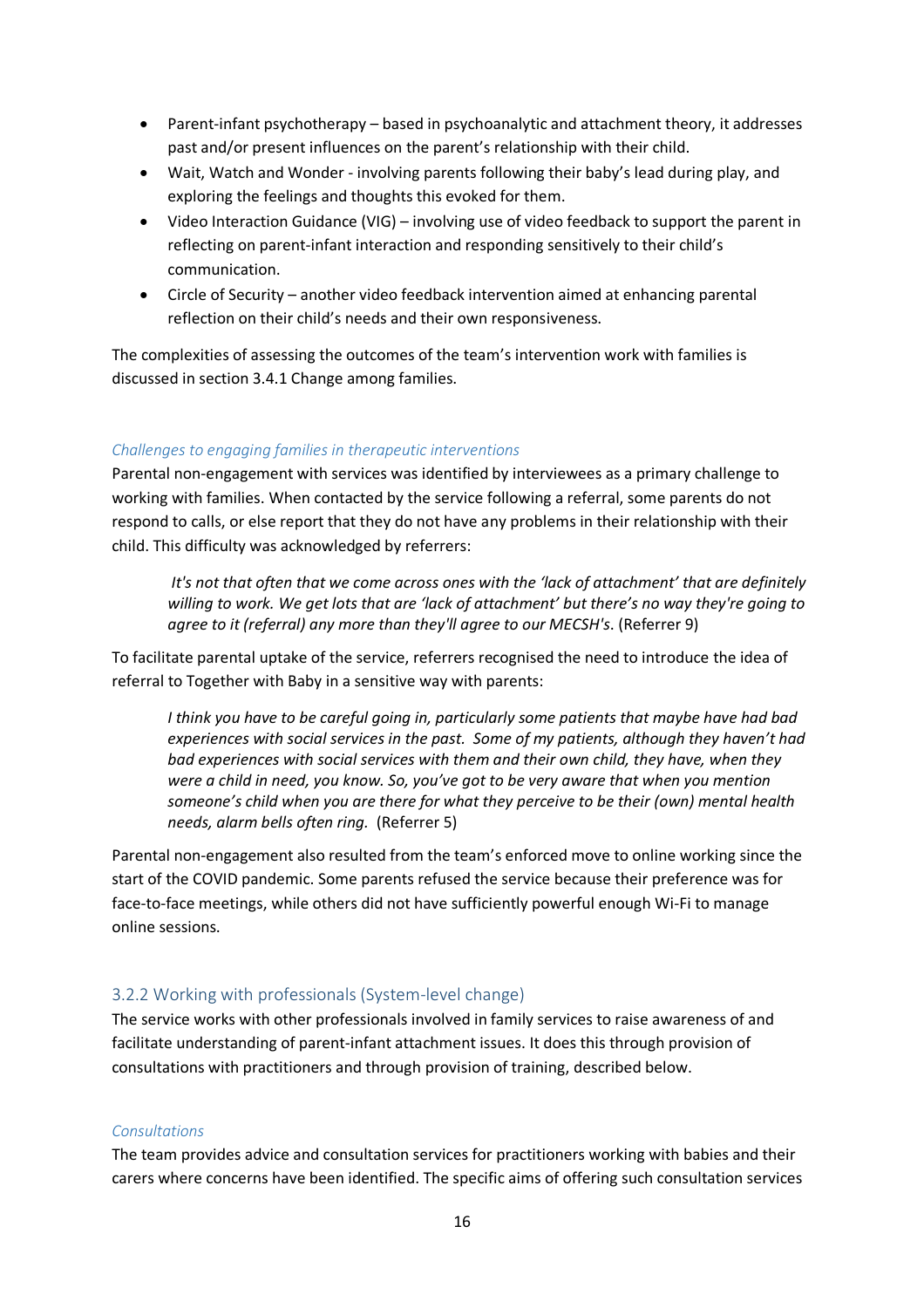are multiple: to increase awareness of the Together with Baby service; to enhance the number of referrals, and enhance the quality of information provided by referrers; to forge professional relationships in order to build a system of professionals working around the family; and to develop the practice of other professionals working with families in relation to parent-infant bonding and infant mental health. Team members framed this work as:

*…empowering professionals to sort of think about the parent -infant relationship, in quite sort of radical ways compared to the way that is has been thought about over some years. So really about, it is about transforming the way we think about, and deliver the infant parent services across the region.* (Team member 4)

Such consultations can take the form of one-to-one conversations with another professional, or reflexive practice meetings and casework discussions with other teams about the families they work with. The Together with Baby team member can help other professionals to hold the needs of the baby in mind as part of the overall picture of family needs, and inform care planning. This can happen without the need for a formal referral to the service.

#### *Awareness raising and training*

The team also raises awareness of the importance of the parent-infant relationship, infant mental health and their service to the wider early years, maternity, mental health and social care workforce. The aim of this awareness raising is to increase knowledge of parent-infant relationship, but also to advertise the service and clarify the referral criteria. It was seen as a key part of the service by service commissioners:

*So, I know that they're developing a training package aligned with competency levels and things and I think that's great. I think that kind of approach is what, yeah, I really like to see. /…/ we will be able to quantify it in terms of numbers eventually because we'll be having the numbers of people and professionals going through the training, getting feedback from them, how that's impacted on their service delivery and then, you start seeing the benefit of the service at scale once it happens.* (Commissioner 1)

Online training with the aim of increasing awareness of the service and infant mental health was delivered twice; a single webinar in June to coincide with Infant Mental Health Awareness week and in September-November 2020. In June, a one-hour webinar was delivered collaboratively by a service commissioner, Together with Baby service clinical lead, and Parent-Infant Foundation.

The autumn training was made up of 6 sessions, each 90 minutes long. These webinars were developed for early years practitioners to understand what infant mental health is and the importance of it. The content was developed to meet the Association for Infant Mental Health (AIMH) Level 1 Competencies Framework and delivered by the Together with Baby service team (with support from Parent-Infant Foundation in session 1). Each session had a lecture-style presentation, interspersed with videos and opportunity for questions and clarifications. Additional sign-up was needed for two 90-minute case discussions where smaller groups met with one member of the Together with Baby service team to discuss cases and reflect on their learning.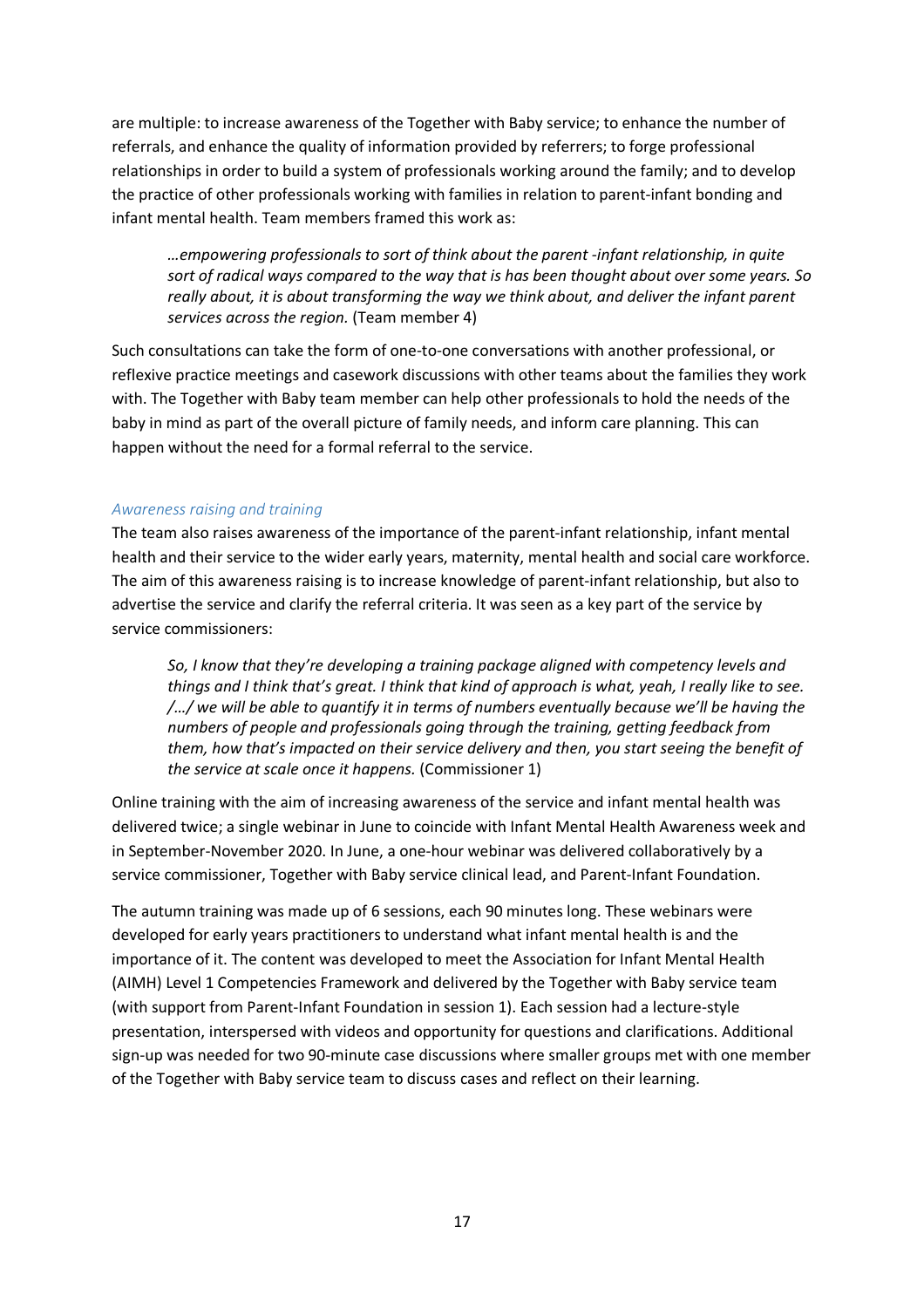Summary box 2. How has the Together with Baby service produced change?

- The team employs a range of clinical interventions tailored to the individual family and consistent with theory, research evidence and clinical guidelines.
- Selection and use of appropriate outcome measures to measure change is challenging and is an ongoing task.
- The team produces system-level change through consultations with practitioners working with families.
- One webinar and one online multi-session training course to increase awareness and knowledge of infant mental health and of the service were delivered to professionals working or supporting families.

# 3.3 How has the local and national context affected service implementation and its outcomes?

A number of local issues were identified that influenced the implementation of the Together with Baby service. These included variation in service referrals, geographical spread of the service and partnership working. A national factor that influenced all health and social care services in 2020 was the COVID-19 pandemic. All of this is discussed below.

## 3.3.1 Referrals to the service

The most common reason for referral was parents experiencing bonding difficulties with their children (74% of referrals, 128 parents). Twenty-two parents (12.8%) were referred for assessment by a parent-infant relationship specialist to understand what difficulties may be occurring, and 11 parents (6.4%) were referred because of perceived attachment difficulties from the infant to the parent.

## *Referral rates by source and region*

There were variations in the source of the 172 referrals, by referral source and across localities, and potential reasons for this were explored with interviewees. Turning first to the source of referrals, it can be seen from figure 2 that most referrals to the service came from the perinatal mental health service ( $n = 64$ ) and health visiting ( $n = 61$ ). Smaller numbers of referrals came from other mental health services (n = 18) and social services (n = 10). Five referrals or fewer came from maternity and children's services, other voluntary agencies, Mother and Baby Units and Child and Adolescent Mental Health Services (CAMHS). Five parents self-referred to the service.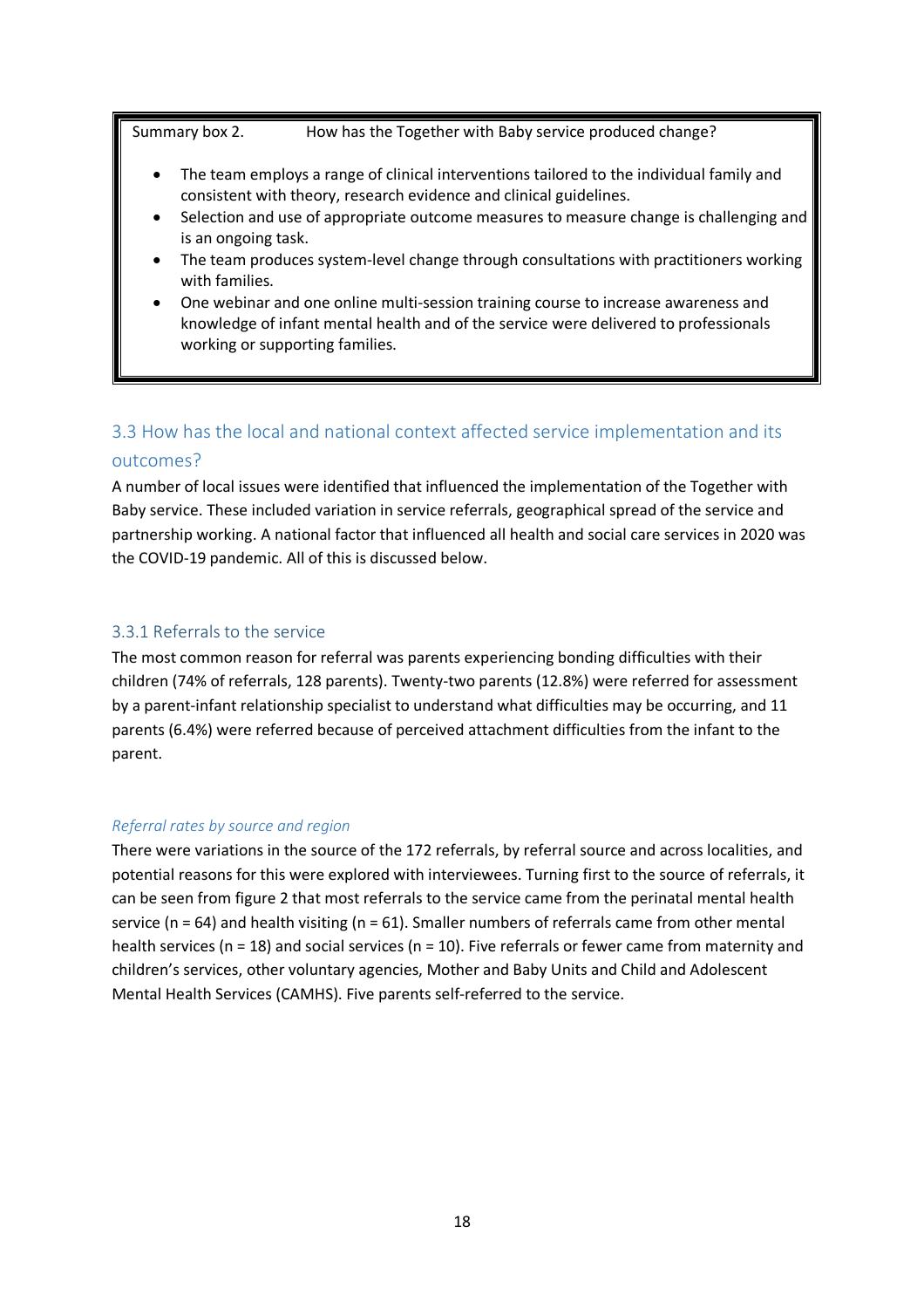

Figure 2. Source of referrals

Referrals also varied in terms of region. Service data indicate that the combination of CCGs in the South region received the largest number of referrals (n = 54). The second largest number of referrals came from Mid Essex CCG (n = 52), followed by West Essex CCG (n = 39). A smaller number came from North East Essex CCG (n =21), and five were from CCGs outside Essex. One CCG was unknown.





#### *Reasons for referral variation*

A combination of factors was thought to be contributing to these variations in referral rates by source and region. For example, the high number of referrals from the perinatal mental health service were attributed to their training on parent-infant relationships and outcome measures used. Health visiting services was the second largest referrer. Within this service, variation was due to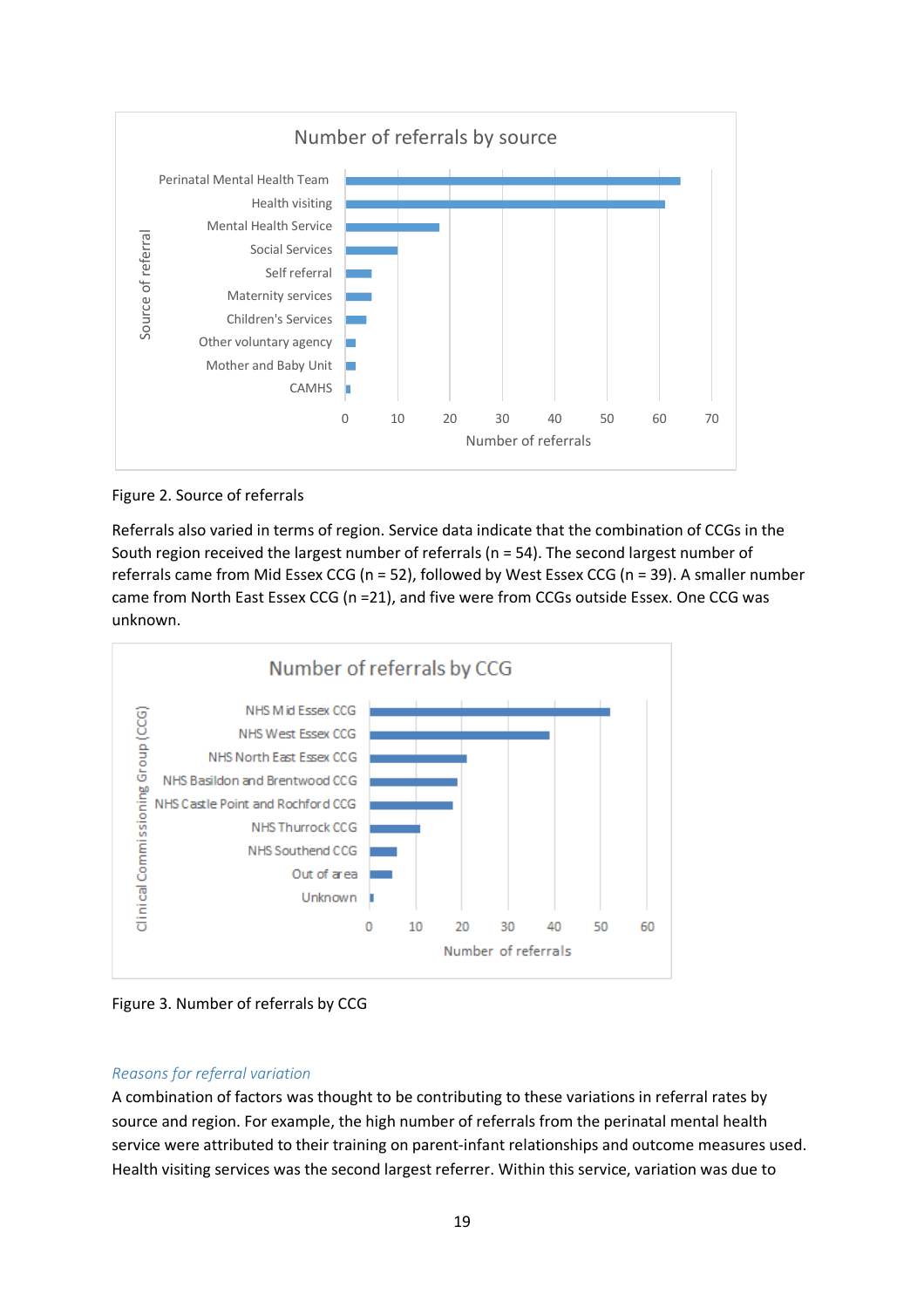already strong links with health visiting in some areas, however in other areas changes to the management of health visiting services, accompanied by restructuring of health visiting roles, loss of experienced health visiting staff, and staff shortage influenced referrals:

*A lot of experienced health visitors left, and there has been a shortage of health visitors in some of those areas. […] So they really go out to do a new birth visit and that is it. A lot of the other contacts are done by phone or by non-health visiting colleagues. […] and I am not quite sure whether there is a lack of understanding or because there aren't heath visitors going out to identify the problems, or a lack of awareness of what infant mental health is and where that fits in. […] I think because mums don't have regular contact with one health visitor, they are very unlikely to disclose to a person that they don't know very well that they are having difficulties with their baby.* (Team member 3)

Other factors contributing to variations in referral rates related to there being different providers within each locality of Essex. This meant that '*If you speak to somebody in the South of Essex, the word isn't going to spread through to the Northeast'* (Parent-Infant Foundation 3)*,* and work had to be done locally in each area. The team's greater familiarity with some localities facilitated this, however the sheer size of some regions and number of networks to connect with relative to the size of the team made this a slow process in some areas:

*Whereas in the mid and northeast, they are lesser-known areas, both for the colleagues and for the services. It is hard to get meetings off the ground. It is just taking more time to build that, particularly the northeast. [… ] It is a massive area. So that is taking longer to kind of network and build those relationships up. And then I think the other thing at the end of the*  day is that we are still a very small team, and one person can only do so much. (Team member 2)

Data from the training evaluation surveys suggested that some practitioners lacked knowledge of the range of work the team carries out, or the multidisciplinary make-up of the team, which prevented referrals. This was confirmed by some interviewees:

*I don't know what else they offer […] I've only really had contact from the psychology side of things. My guess is that there are consultants and nurses and hopefully occupational therapists as well.* (Referrer 5)

The number of inappropriate referrals received by the service peaked in April 2020, one month into the first lockdown and two months before the first awareness raising training event in June. Although inappropriate referrals are still received, the trend has been for a decline in the percentage of inappropriate referrals in the last six months from April 2020 – October 2020, as shown in figure 4.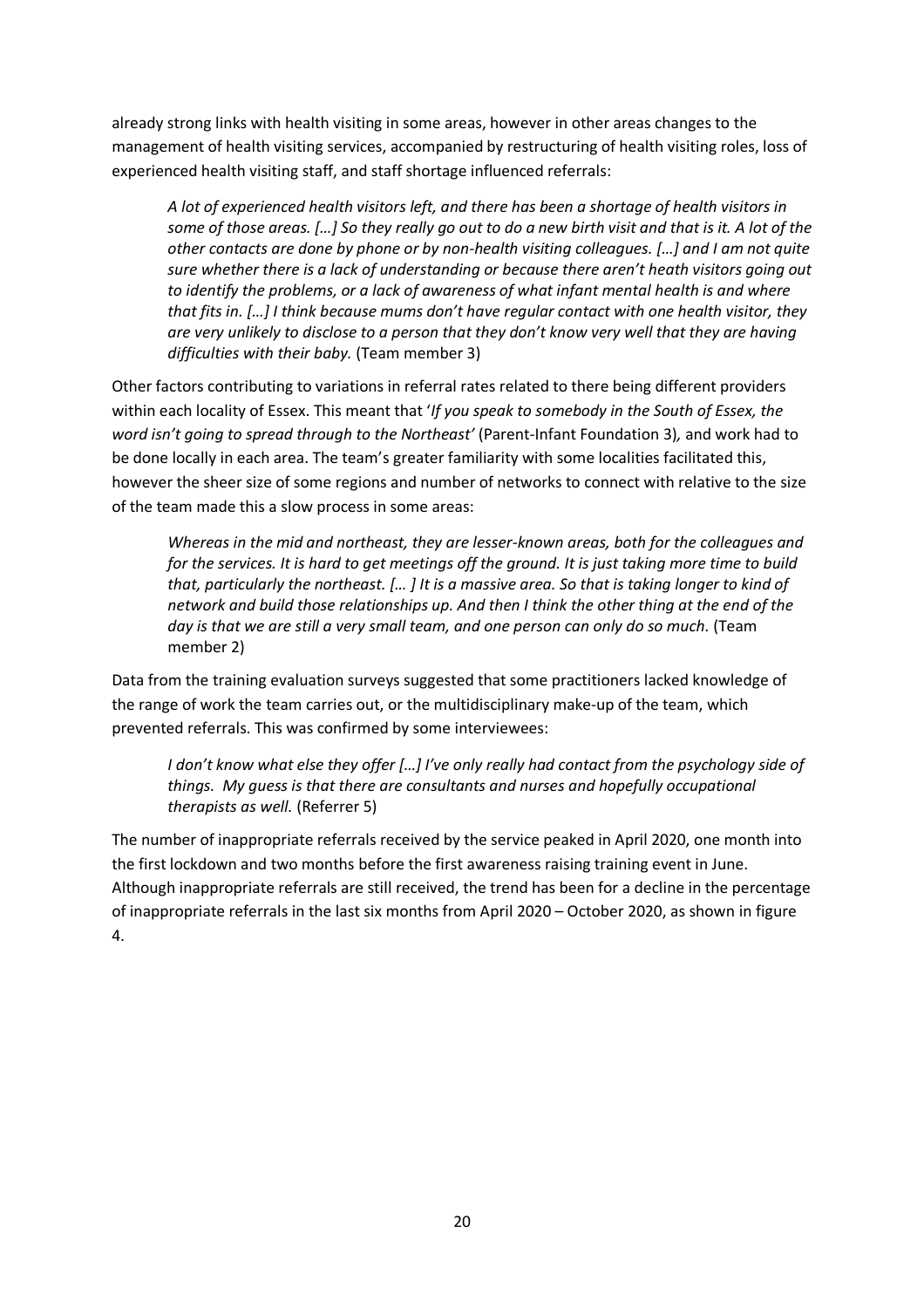

Figure 4. Number and percentage of inappropriate referrals over time (awareness raising training was provided in June and September-November 2020)

#### *Factors facilitating referrals*

Although challenged by the size of the region that the service covered, the team facilitated the buildup of referrals through attendance at meetings such as the perinatal parent-infant pathway meeting, which brought several healthcare professionals together. Referrals were also facilitated by attending other healthcare professionals' service team meetings, and by offering consultations and awareness training:

*Initially we planned to just come along and hear from them what they think might be helpful but our offer really was a kind of consultation space to think about those families that they might be struggling with and offer support to kind of think about those infants within those families.* (Team member 1)

*I think the training has really […] stimulated people's interest in this area and you know people are very excited about the training, we're getting in really good feedback from that […] It appears that this training is targeting people who've not used our service before.* (Team member 2)

Comments from referrers also highlight the factors that influenced their willingness to refer in, including the ease of the referral process, and the team's responsiveness and timeliness of response:

*It couldn't have been easier […] I filled the form in and sent it off. I wouldn't say it was anywhere difficult at all compared to some of the referrals we do.* (Referrer 9)

*I've always found them to be quite receptive. They're very quick to return calls.* (Referrer 5)

## 3.3.2 Geographical spread of the service

A considerable challenge that most participants reported in the implementation of the Together with Baby service related to the comparatively small size of the team given the wide geographic area that the service provided for: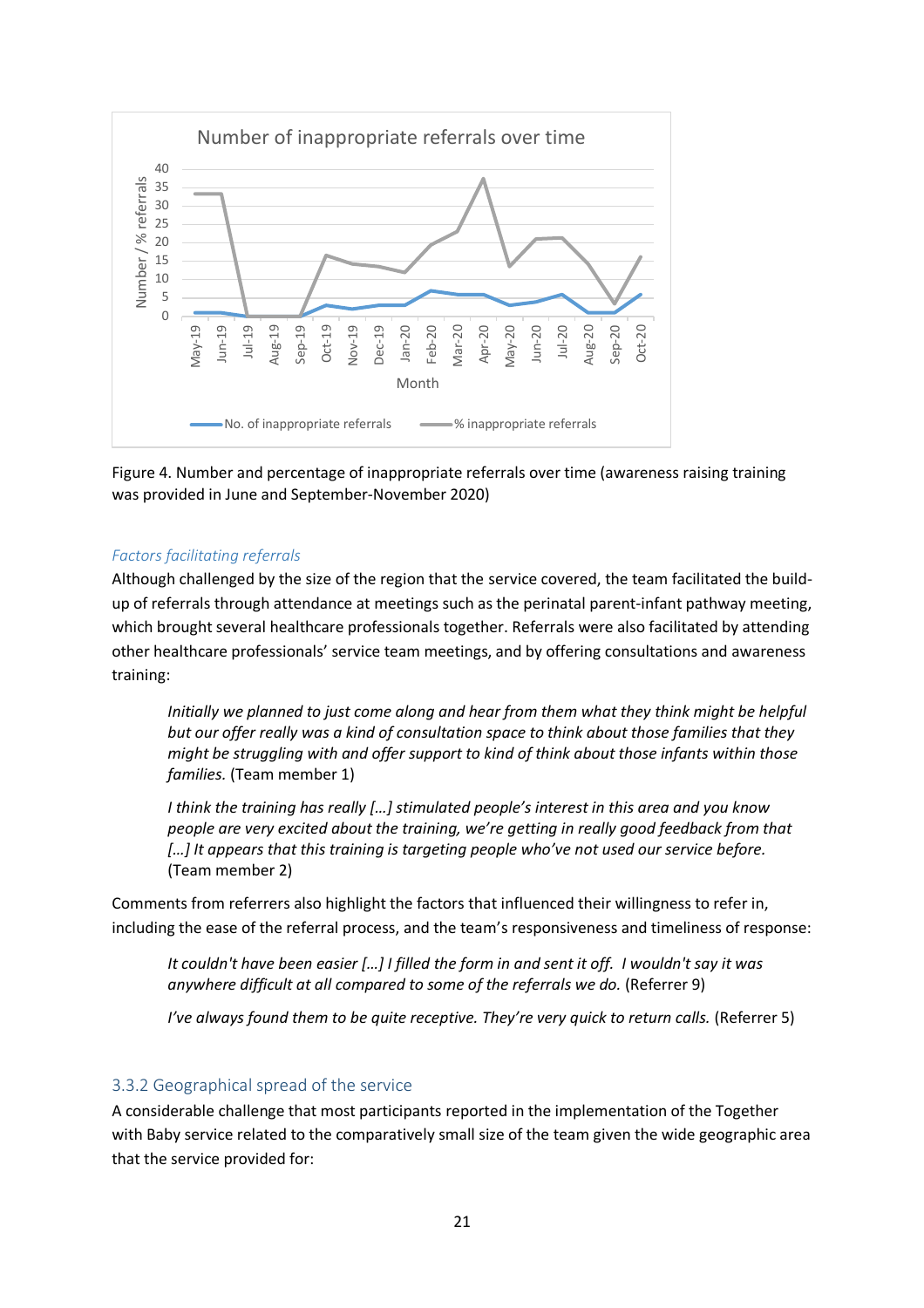*I know they cover such a wide area and that, what worries me is I'm not sure there's enough of them. But I do look at it and I think, wow it's fabulous, but the capacity, I do wonder.* (Referrer 6)

*I think the main weakness is probably having to be spread so thinly across Essex because that must make it much harder for them to build that local contact and build that relationship with different professionals because, you know, where do you start? The whole of Essex! So, to me, that's a weakness, I think that perhaps when it was first introduced, often, you know, commissioners or whatever, they don't understand the practicalities and importance of networking with other professionals and building relationships, you know, people understanding your role, that kind of thing. But, you know, they're doing the best they can within the situation that they're faced with.* (Referrer 9)

Due to the sheer number of partners to connect with and their differing geographic boundaries, it took the team time to map service provision and networks across the whole county. The team's connectivity and support was also affected by the service footprint, involving them having to give '*a lot of thought as to how you stay connected as a team, particularly if you are dispersed around such a large area and you are not seeing each other on a daily basis'* (Team member 3)*.* There were also potential implications of this scale of network and geographic spread to deliver interventions and system-wide family support:

*I think the challenges for the service is that, you know, to kind of align their interventions with the scale of the service, to make sure that they can offer and respond and deliver the outcomes we need when it's at such scale across geographical landscape and across partners and they're a relatively small team.* (Commissioner 1)

*There is a geographical challenge due to the sort of fragmentation of all of the kind of services that are within the NHS and social care, and education, and all the different CCGs, and it is really difficult to create a coherent sense of team around children and families.* (Team member 4)

To enable coverage of area, the service adopted the strategy of allocating responsibility for developing partner relationships in specific regions to individual team members with local knowledge and prior professional networks within that locality. This was more efficient since less of the team's time was spent travelling across the county, and it also facilitated more rapid network building. Use of remote technology such as video calling, developed in response to COVID, also reduced travel times, and enabled contact with professional networks across the regions, as well as with families living more remotely or in areas with poor transport links.

## 3.3.3 Partnership working

#### *Partnerships with services and practitioners*

Establishing relationships with partner organisations in statutory and voluntary sectors is critical for development of an effective system of support for families. It involves building knowledge of the local landscape of service providers, from universal to acute tiers of provision, and informs interprofessional referral processes, information sharing and care package planning. It was acknowledged by numerous interviewees that '…*with any new service, it takes a while to embed and get people familiar to the offer, really*.' (Commissioner 2) and focus within the first year of the service was on '*learning and evolving that as we go, and that's part of this project.*' (Parent-Infant Foundation 1).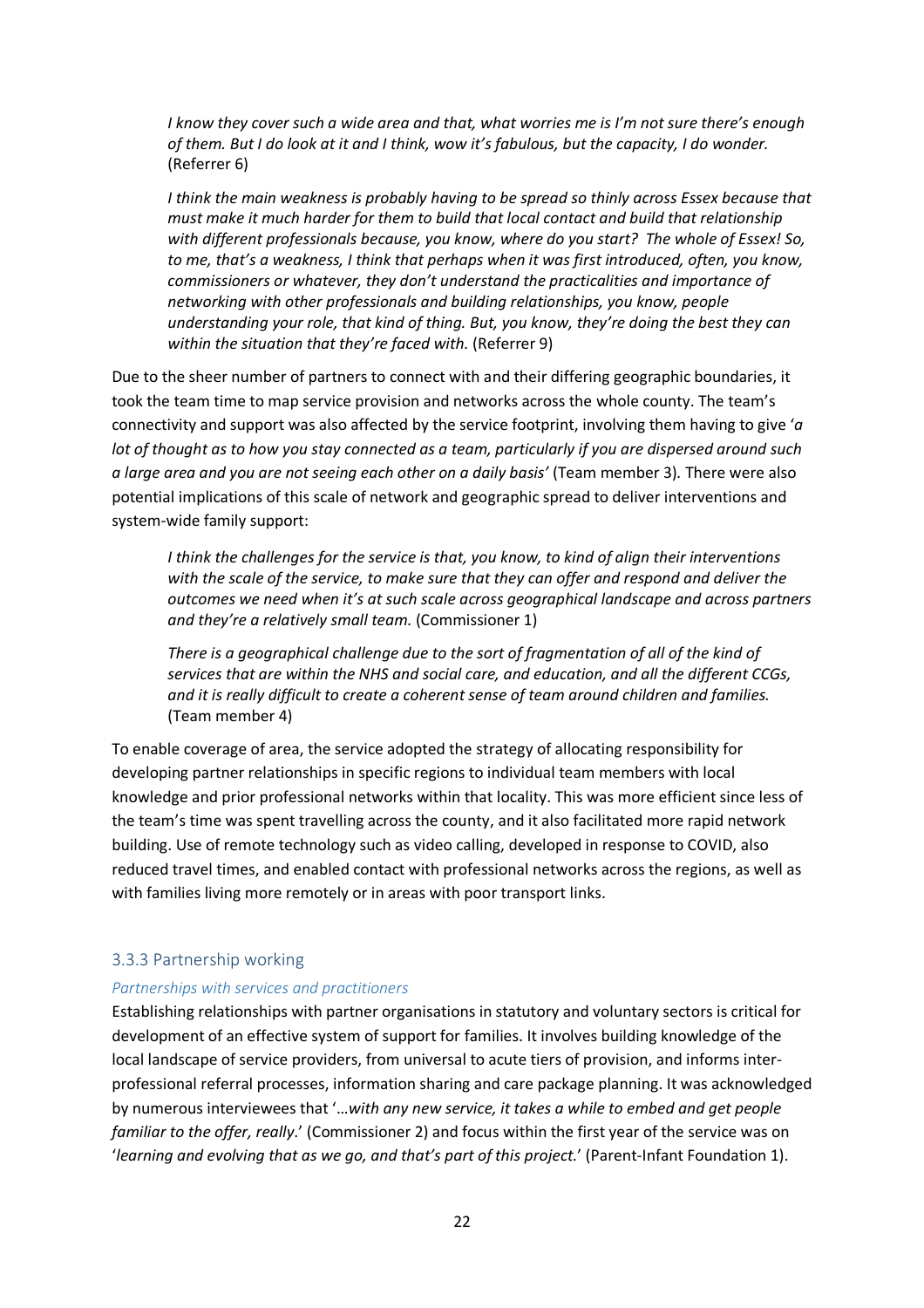Partnership working was complex for the Together with Baby service due to the large number of providers involved. The team managed this by developing a gradual build-up of relationships with providers, although this inevitably meant some partner relationships were developed more slowly than others:

*I think I had initial concerns about the fact they were up and running and we didn't know about them […] but that's been allayed now because I do think they have, you know, their presence is a bit more known*. (Referrer 6)

Having strong partner relationships was particularly important for management of the more complex client cases. This involved careful joint care planning to ensure that families were receiving effective support from the most appropriate service in a timely manner to avoid parents becoming overwhelmed by visits from multiple professionals:

*I went in to do the assessment. We had the perinatal team, the social worker, the social worker's support person, there was the health visitor in doing the MECSH programme, and we had Parent's First, which is the voluntary organisation […] how do we do that in collaboration with everyone else so that this poor mum wasn't overwhelmed with having people knocking on her door, turning up like buses all together?* (Team member 3)

Managing this process required good understand of each other's professional roles and responsibilities, and clear referral criteria and protocols for information sharing. Sharing case notes was made difficult by the lack of a common IT system across services:

*I think that is a weakness because it's obviously so useful if they can click and see our notes and we can see theirs.* (Referrer 5)

In spite of the difficulties involved in case note sharing, the team were praised by referrers for their '*really good communication'* and for the way that they '*keep keeping in touch'* (Referrer 2).

## *Partnerships with commissioners*

The strong partnership with service commissioners was discussed by several participants. This partnership was characterised by everyone's acknowledgement of the developmental trajectory of the service which allowed for it to '*take it slow, be deliberate, be planned and that's fine'* (Commissioner 1). This approach allowed time for the team to soft launch the service, build up referrals and to identify appropriate measures for assessing outcomes with families when the original ones were found to be inappropriate. The importance of having commissioners who understood the service, its value and who was happy to take part in activities such as webinar and podcast to discuss and share learning was emphasised and seen as reassuring for other commissioners as well as the service.

*So, when you have a commissioner - albeit the commissioners' lives are really hard, and the CCGs themselves are evolving, if you've got somebody who sees the value of what these teams are delivering, you are already in a much less vulnerable place for funding.* (Parent-Infant Foundation 2)

This good collaborative relationship was found to be invaluable when the impact of COVID-19 meant that timelines, budgets and contracts had to be renegotiated between the commissioners, the service and Parent-Infant Foundation.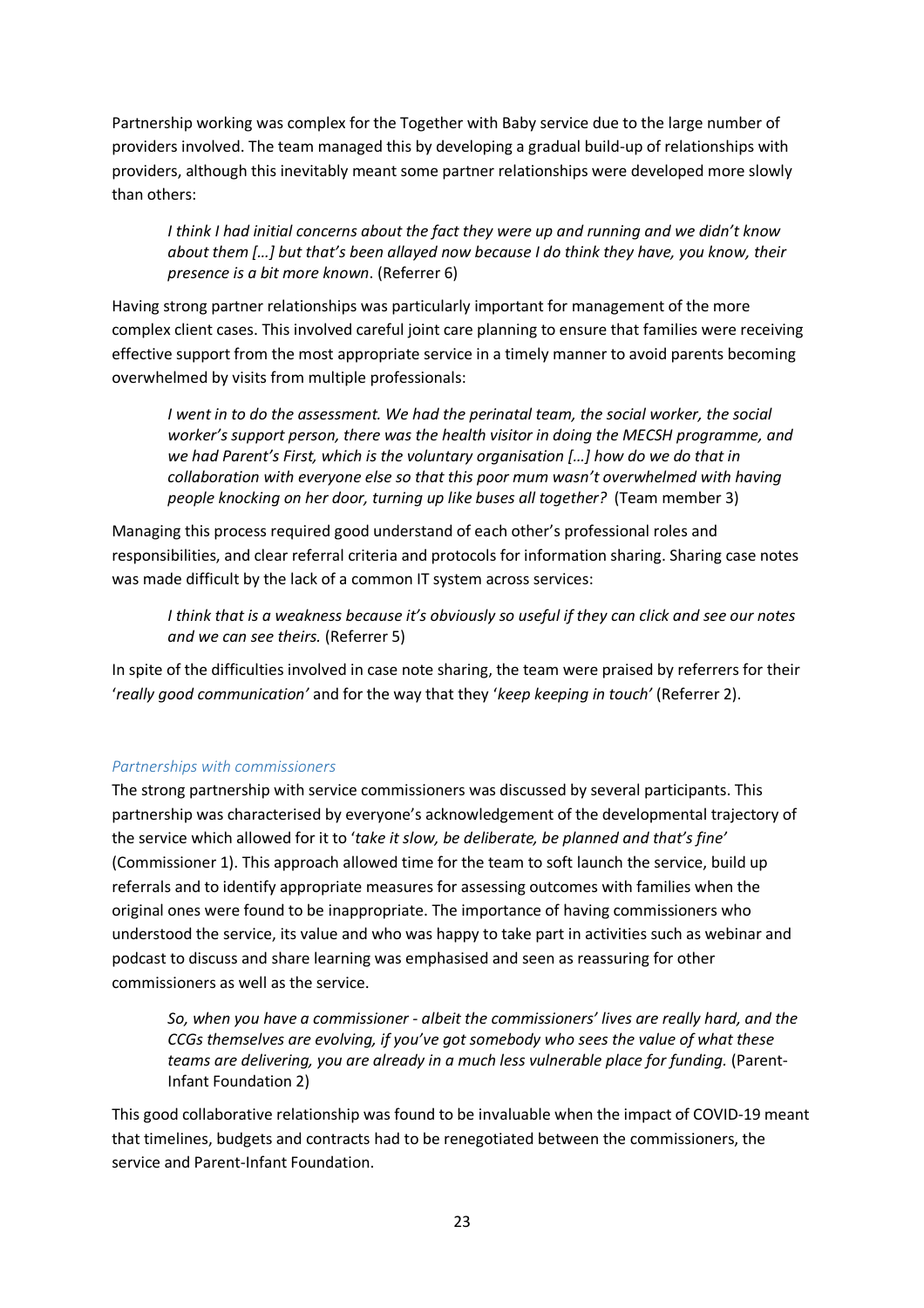*I feel like there's been a really good level of trust, there's a real sense of shared ownership, [yeah] a shared vision about the kind of partnership we want and the kind of goals we want to achieve together. So that's been really, really great. I mean, I have to say, it's been one of the best examples of partnership working I've experienced, because people are just so mutually concerned about each other's wellbeing and tasks and goals and outcomes. So that's been great.* (Parent-Infant Foundation 4)

## *Partnership with the Parent-Infant Foundation*

The Together with Baby service team regarded the support and guidance provided by the Parent-Infant Foundation team as extremely valuable, particularly the Parent-Infant Foundation's Implementation Support Manager who worked closely with the service. Several interviewees discussed the importance of '*mutual learning'* (Team member 2) and the service also benefited from the Parent-Infant Foundation Toolkit, and from connections facilitated with other parent-infant teams:

*Having the Parent-Infant Foundation there has really made a difference. It's given us a framework, a framework of development, a framework of training, supportive partners, other people who've been through this development. You know, really it's immeasurable, I think, the value that that's brought.* (Team member 4)

From the Parent-Infant Foundation's perspective regular contact with the clinical team and its lead meant opportunity for '*peer support and a thinking space, you know, where peers come together and just really think collectively*' (Parent-Infant Foundation 4) about implementation and service delivery. After being implemented for over a year, there was also a hope that the Together with Baby service team '…*will actually be able to support other services who are going through similar setup.*' (Parent-Infant Foundation 3). This has already happened thanks to contact being brokered through PIF between the Together with Baby team and other teams around the UK, particularly to discuss assessment tools, Circle of Security and VIG practice.

## 3.3.4 COVID-19

#### *The impact of COVID-19 on the service*

The arrival of the pandemic and the subsequent lockdown placed a hold on the development of the team's work. Inter-professional activities due to take place in person were initially postponed, such as face-to-face awareness training, consultations, and pathways meetings, as were visits to families. Referrals saw a downturn as many referrers also reduced family visits and consequently had less opportunity for observing parent-infant bonding:

*More people are going undetected because, I mean, we're still, we've been doing visits throughout COVID but they've been whittled down.[…] So, that's been that challenge because then you can't identify people that would benefit from Together with Baby.* (Referrer 8)

#### *Challenges and adaptations*

The team adapted their working methods by using telephone contact and video calls instead of faceto-face meetings with families and professionals. This initial adaptation phase was extremely challenging: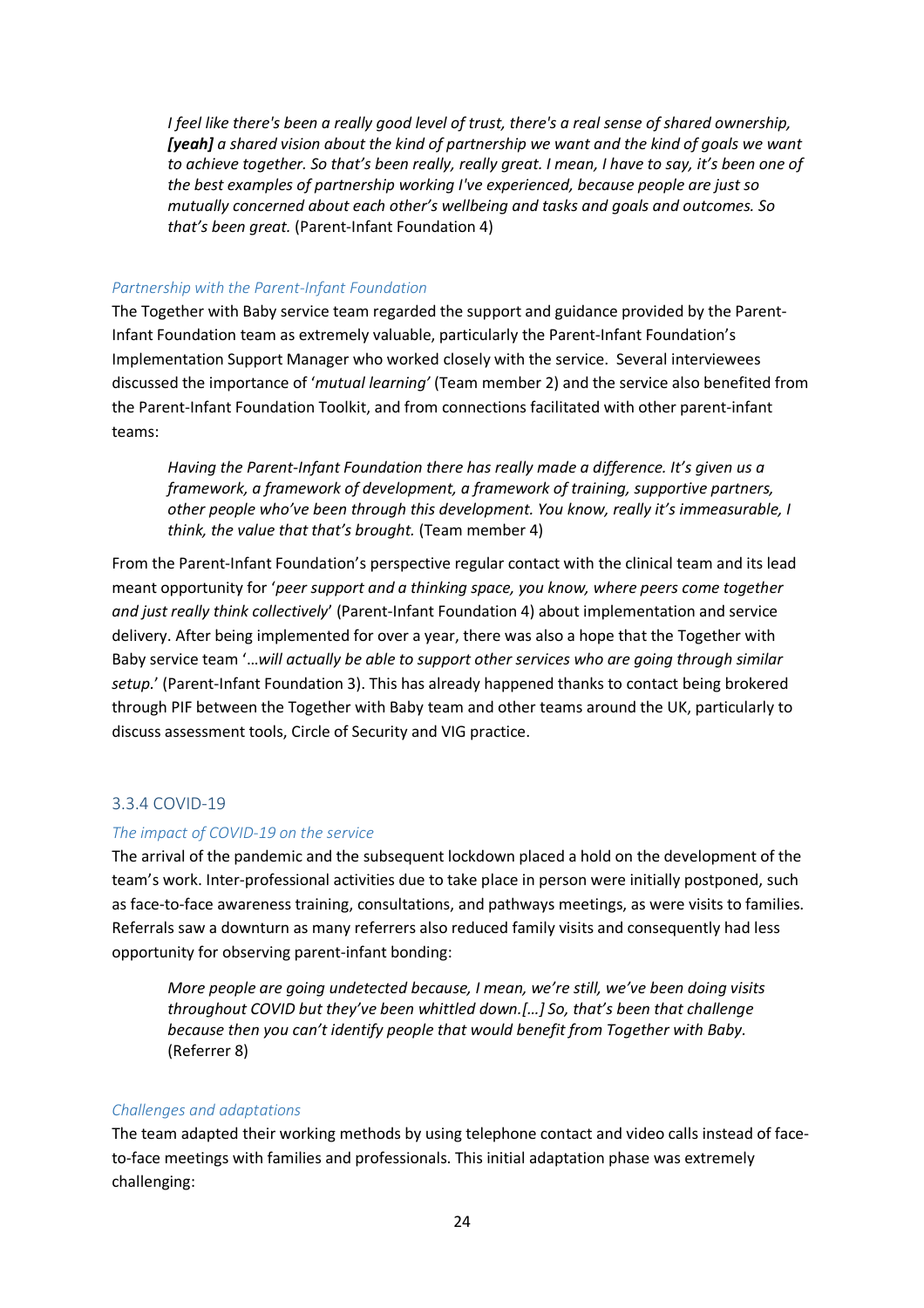*How do I continue to do this role? How do I do it when everything I have ever known has been based on face-to-face working?* (Team member 2)

*How do you do parent intervention work with a suicidal mother over a phone?* (Team member 4)

Gathering assessment information was particularly difficult without the benefit of observations of the family in person rather than via a screen. Completion of questionnaire measures with families was also a difficulty, and the team considered use of online methods for solving this. Some families preferred face-to-face visits, which initially could not take place, and consequently work with them had to be put on hold. Other families lacked sufficient Wi-Fi connectivity for video calls, which meant reliance on telephone calls that potentially compromised the team's work. All of this was recognised by service commissioners who also acknowledged how this must be hard for families receiving the service:

*Yes, I mean, I think [Together with Baby service team] struggled with that initial assessment, getting people to communicate with them for their initial assessment that wasn't face to face, I think that has really affected things because obviously, you know, if you're going through such a difficult time yourself and it's the first time you've been referred to a service to support you, doing that over the phone or in a way that isn't personal could be quite intimidating or quite anxiety inducing, I think.* (Commissioner 2)

Home visiting was only deemed possible by the Trust for the most high-risk families, and RAG-rating of cases for risk was introduced to prioritise family visits. Once introduced, RAG-rating also proved beneficial for enabling a balanced distribution of caseload across practitioners.

The initial introduction of remote working with families and professionals raised technical challenges and information governance issues in establishing a secure and appropriate platform for video calling. The team's intervention approaches involving video feedback also called for specific technical support in their adaptation to remote working, and this took time for the Trust to provide. However, once in place, this technical support enabled the team to offer virtual meetings and consultations to professionals, awareness training through webinars, and intervention with families via video calls including use of VIG.

#### *Benefits of adaptations*

Benefits that resulted from this shift to remote working included the development of a set of national guidelines by a member of the team for the use of VIG via online working. Virtual networking opportunities and consultations with other services saved time on travel across regions of the county. Training benefited too since a wider audience could attend webinars compared to attendance in person. There was also the possibility of enhanced reach to families across the broad geographic area that the service served:

*What this has enabled us to do is to really accelerate the ideas that we had in the beginning, about the geographical reach, and being able to get to families who are not able to get on public transport, and travel two hours on a bus to come and see somebody, which in some parts of the county, that would the case*. (Team member 2)

While offering potential benefits, remote working was not seen as the optimum approach for work with families given the reliance on observation as a core part of parent-infant therapeutic work: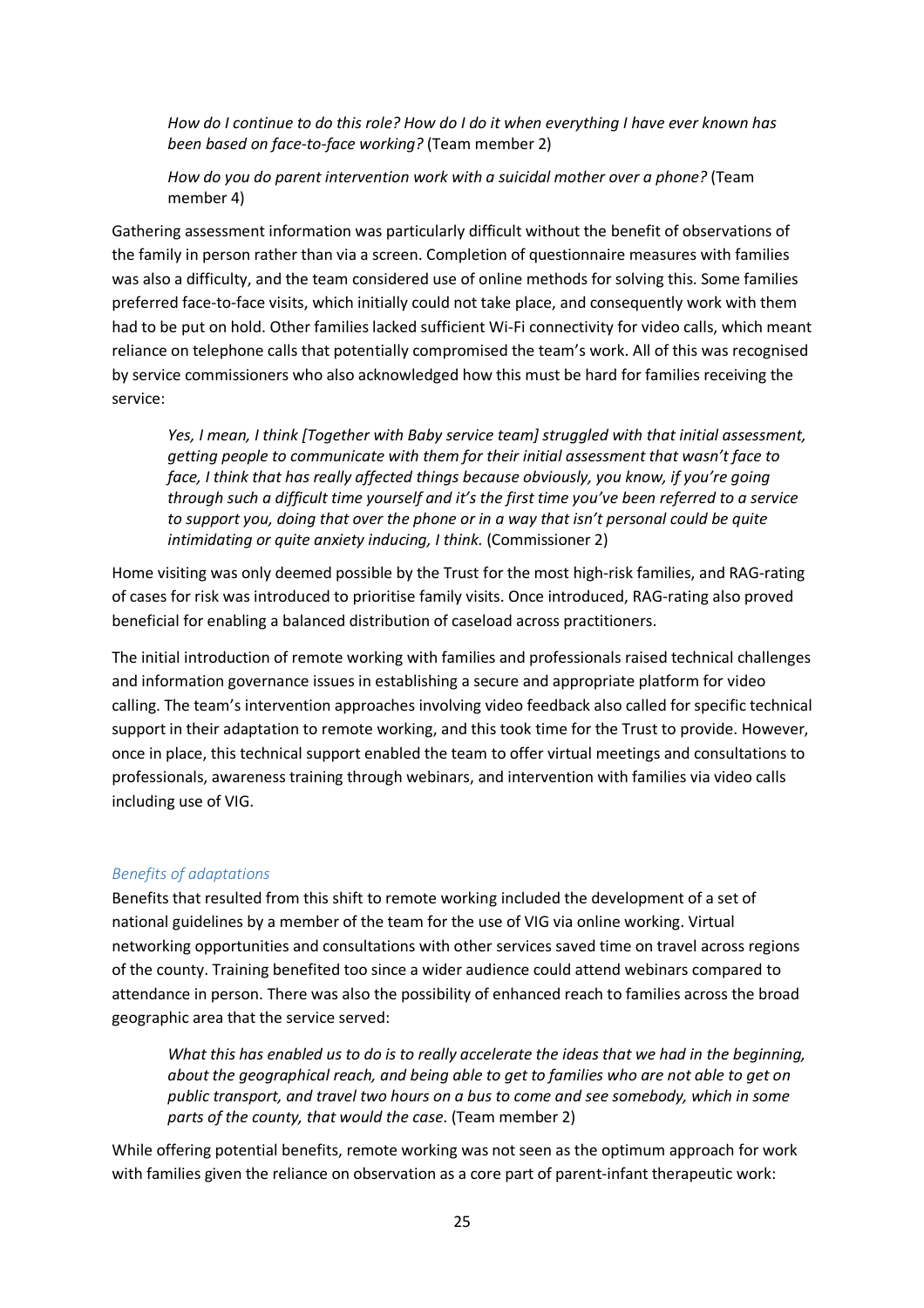*A lot of how you work is by what you see, what you pick up, what you, you know the unspoken in a home.* […] *But actually, if you're talking over a phone there's a lot that you're not going to see, you know particularly in the interaction between mum and baby.* (Team member 3)

*One of my concerns is that some service providers may see that this (virtual) model is good enough and will curtail face to face visiting.* (Team member 2)

Summary box 3. How has the local and national context affected service implementation and its outcomes?

- Establishing relationships with partner organisations is critical for the service to be effective.
- The small size of the team relative to the wide geographic area they serve provides a challenge in the ability to build networks with partner organisations across the county and in staying connected as a team.
- Referral rates varied by region and by source of referral with most referrals coming from the South and Mid-Essex regions and from health visitors and perinatal mental health teams.
- The support, guidance, and implementation framework provided by Parent-Infant Foundation strongly benefitted the implementation of the service.
- The COVID-19 pandemic proved very challenging given the centrality of observation in parent-infant therapy, but the adjustment to online working allowed for training to reach a wider audience.

## 3.4 What change did the Together with Baby service produce?

This section summarises the change that was produced by the service in relation to work carried out with families and also with professionals. These assessments of change draw on a combination of qualitative and quantitative data.

#### 3.4.1 Change among families

Change among families was assessed using standardised quantitative outcome measures assessing parental mental health and also parental perceptions of their baby's feelings towards them. We additionally collected perceptions of family change as reported by interviewees. Before providing these results, we report on the challenges and facilitating factors affecting the use of quantitative measures with families.

#### *Challenges to using outcome measures*

Among several interviewees it was felt that the measures they were initially contracted to use did not reflect the nature of the changes that they saw as a result of their work with families, or they were too lengthy and time-consuming to be clinically practical: '*the outcome measures we'd recommended and put in the contract turned out to be not the best ones for the job*.' (Parent-Infant Foundation 4). The Keys to Interactive Parenting Scale (KIPS) and the DC:0-5 assessment (also called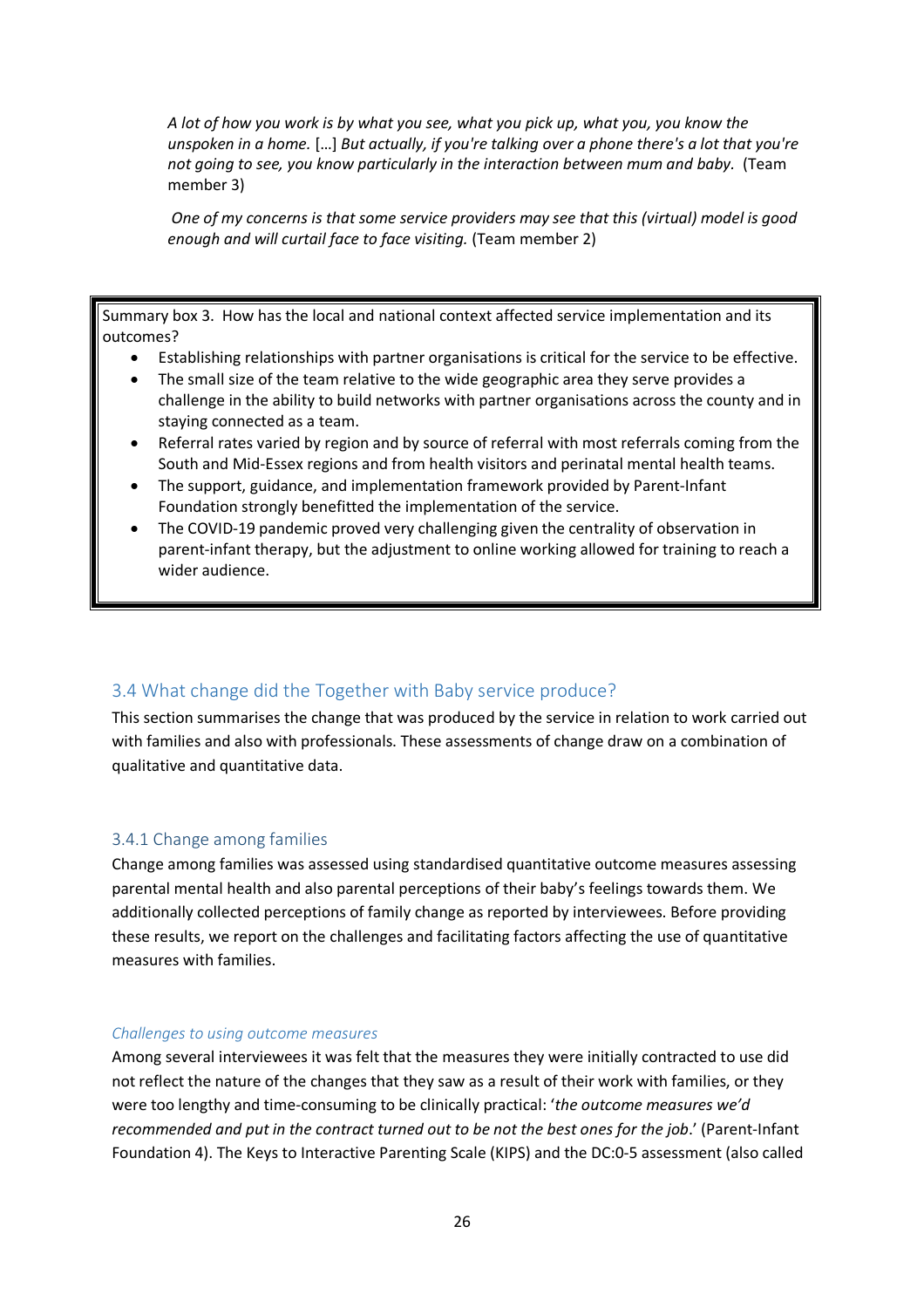Levels of Adaptive Functioning; LOAF) were regarded as not fit for purpose due to either the constructs they assessed or their length:

*I think particularly the KIPS […] we weren't convinced that it was necessarily assessing the parent and infant interaction... the golden ticket almost, is when one can define something that assessed the parent-infant relationship, the interactional element of it, but is not too time-consuming.* (Team member 2)

The Mothers' Object Relations Scale (MORS) was viewed more favourably, though it was acknowledged that it too had some limitations:

*We're using the MORS and I feel that can be, that's quite, it can be quite an unsettling questionnaire. I think it's invaluable but I think that you know it can ask some questions that can leave parents feeling maybe really bad about something, guilty about something.* (Team member 3)

The use of the Hospital Anxiety and Depression Scales (HADS) for capturing change in parental mental health was also seen as less favourable to the use of the Clinical Outcomes in Routine Evaluation (CORE) measurement tool, since the latter was already being used within the Trust, and therefore better aligned the team's outcomes with the Trust's outcomes.

Another way in which some parental self-report measures were seen as problematic was their subjective nature. Relying solely on a parent's own perceptions of the parent-infant relationship was not always a reliable indicator of objective change:

*We have had to think quite carefully about a lot of the outcomes because they can be really helpful to show the change, but it can also be quite subjective, you know, rather than an observation of an interaction.* (Team member 1)

*I was just looking at some of the measures that I did with them on assessments. And I was looking at some of the answers that people gave and thinking how they didn't really reflect you know, what I encountered with that person and their baby.* (Team member 4)

Completion of measures with parents had become even more time consuming in the aftermath of the COVID-19 pandemic, which involved the team having to remotely work with parents on measures through screen sharing of documents to be completed together online.

## *Factors facilitating use of outcome measures*

To facilitate the use of outcome measures with families, the team stressed the importance of using measures sensitively, attending to the timing of their introduction, and using them as part of a therapeutic conversation. The ASQ was seen as particularly helpful for therapeutic discussions with parents about their child's development, though it functions more as an assessment tool rather than a measure for assessing outcomes:

*I tend not to do them all in one go because I think that would be overwhelming. Sometimes I might leave them with the ASQ for a little while to look at themselves because it is one that they mark themselves and then you go through it with them afterwards. Some of them are quite useful because they are good discussion points. So, you can use them within the initial assessment, and it might open up a conversation about something.* (Team member 3)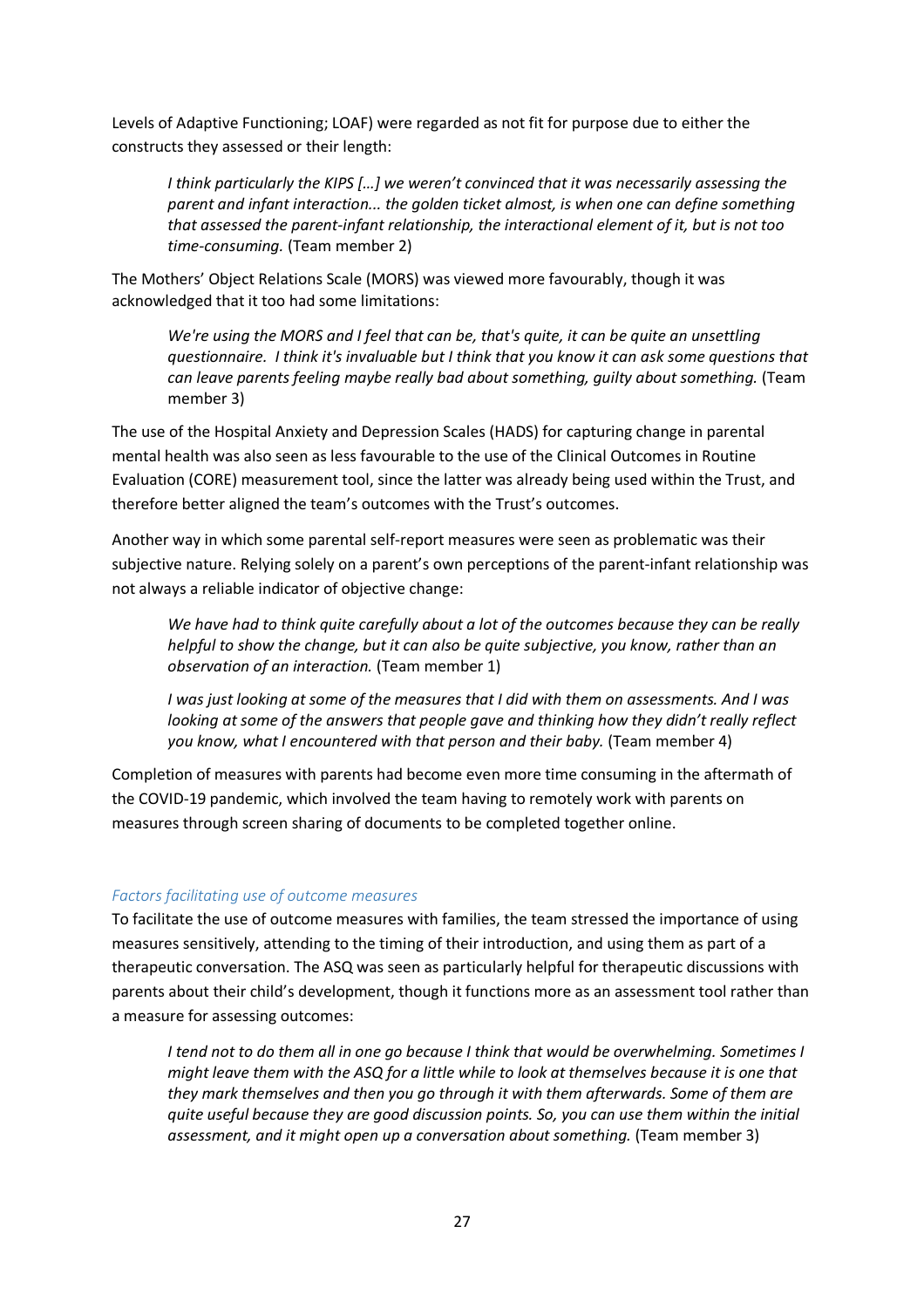The flexibility around having time to identify the correct measures to evidence impact by commissioners was appreciated by the clinical team and acknowledged that it is a learning process.

# *Family outcomes: Parental perceptions of their baby's feelings towards them*

Together with Baby collect information on how the parent perceives their baby's relations towards them – how warm they feel the baby is toward them, and how intrusive or controlling they feel the baby is. Data is collected using the Mothers Object Relations Scale (MORS). A higher score on the warmth scale indicates that the parent perceives their baby shows them more warmth. An average score for warmth is 29, and scores lower than 20 should indicate concern (Oates & Gervai, 2019). A higher score on the intrusion scale indicates that the parent feels their baby shows more unwelcome invasion towards them. An average score for invasion is 10 and a score higher than 12 may indicate concern.

Data were available for 54 parents on entry to the service (52 mothers and 2 fathers). The average score for warmth on entry to the service was 22.43 (SD 6.96) and the average score for invasion was 14.28 (SD 5.82). The average score for warmth on entry to the service for the parents with data available both before and after treatment (n=23) was 21.48 (SD 7.01) and the average score for invasion was 14.87 (SD 6.95) Once parents had completed their treatment, parents perceived their baby as showing more warmth towards them indicated by an average score for warmth of 28.58 (SD 5.63). Invasion scores had decreased (M = 10.13, SD 5.50), indicating that parents saw their baby as less intrusive and controlling than before treatment. Scores on both warmth and invasion were very similar to the population average after treatment (see figure 5).



Figure 5. Parental perceptions of warmth and invasion shown by their baby at service intake and after treatment, as measured by the Mothers Object Relations Scale (MORS). Data is from 23 parents who completed MORS at the start and end of service.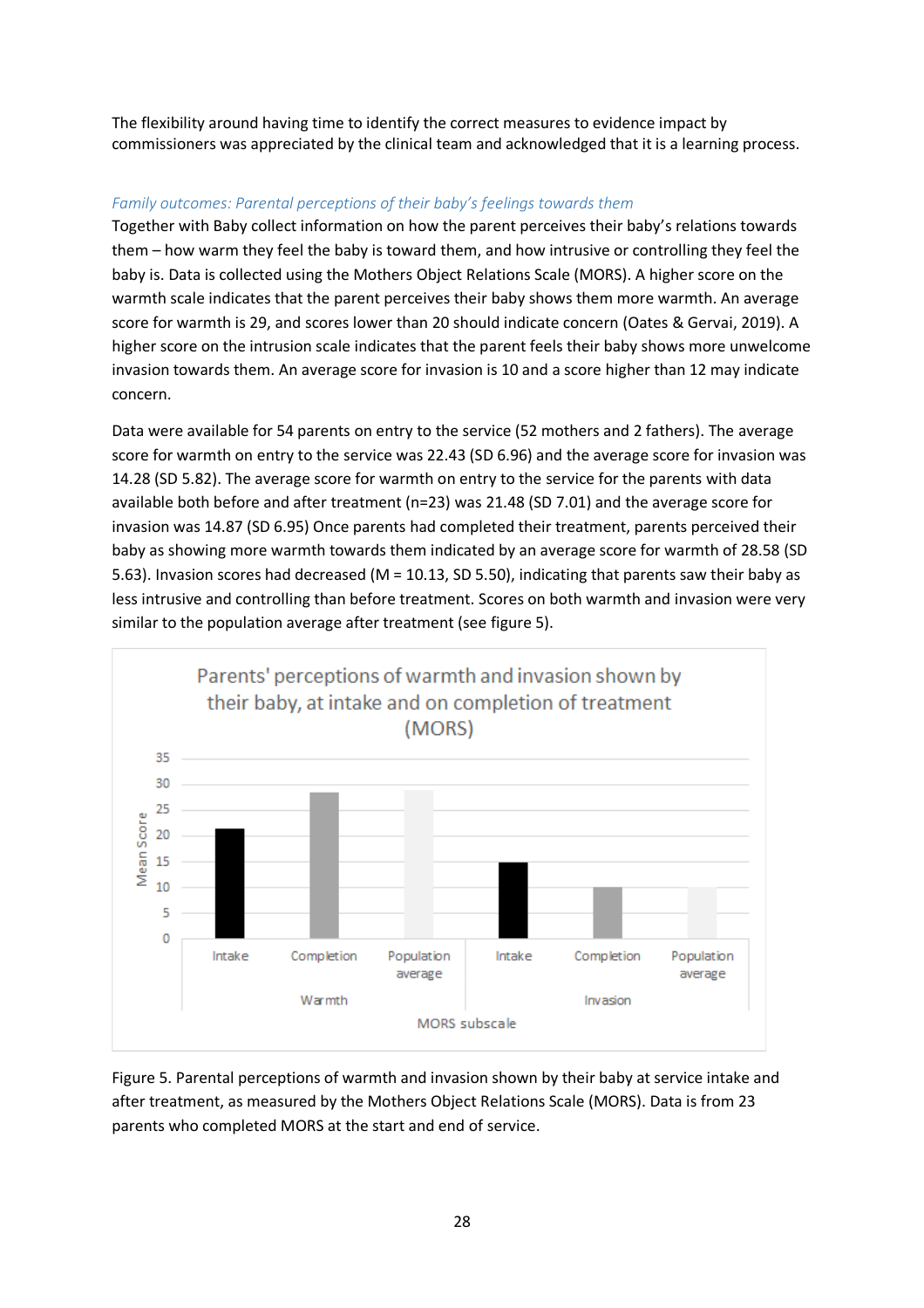#### *Family outcomes: Parental mental health*

The Hospital Anxiety and Depression Scale (HADS) is used to collect data on anxiety and depression at entry to the service. Using the original scale scores as a guide, it is suggested that total scores of 0- 14 are 'normal'; 15-22 are suggestive of disorder; and 23 or more probable disorder. Total scores were provided for 59 parents at entry to the service and for 17 parents who had completed treatment. At entry to the service scores ranged from 3 to 36; the mean score was 20.57 (SD 7.86), and the median score was 22. Compared with a mean of 9 in the general population (Crawford, Henry, Crombie, & Taylor, 2001) the scores suggest high levels of mental health difficulties among parents. After completing treatment, scores were substantially lower. Scores ranged from 0 to 30; the mean score was 15 (SD 8.93) and the median score was 13. The small amount of data available after treatment mean that this effect should be treated with caution, as there may be a bias toward capturing data from parents who are feeling better after treatment.



Figure 6. Anxiety and depression mean scores as measured by HADS totals, at intake and on completion of treatment ( $N = 17$  parents with data at the start and end of service).

#### *Family outcomes: Stakeholder perceptions of family change*

Referrers reported very positively on changes among families they had referred to the Together with Baby service.

*I've been referring some of my ladies to her (Together with Baby practitioner) since then and I've heard nothing but good things.[...] From client reports, I think it's going really well* (Referrer 8)

The positive impact of the service was seen to benefit not just the referred parent and child, but stretched beyond to the other children in the family: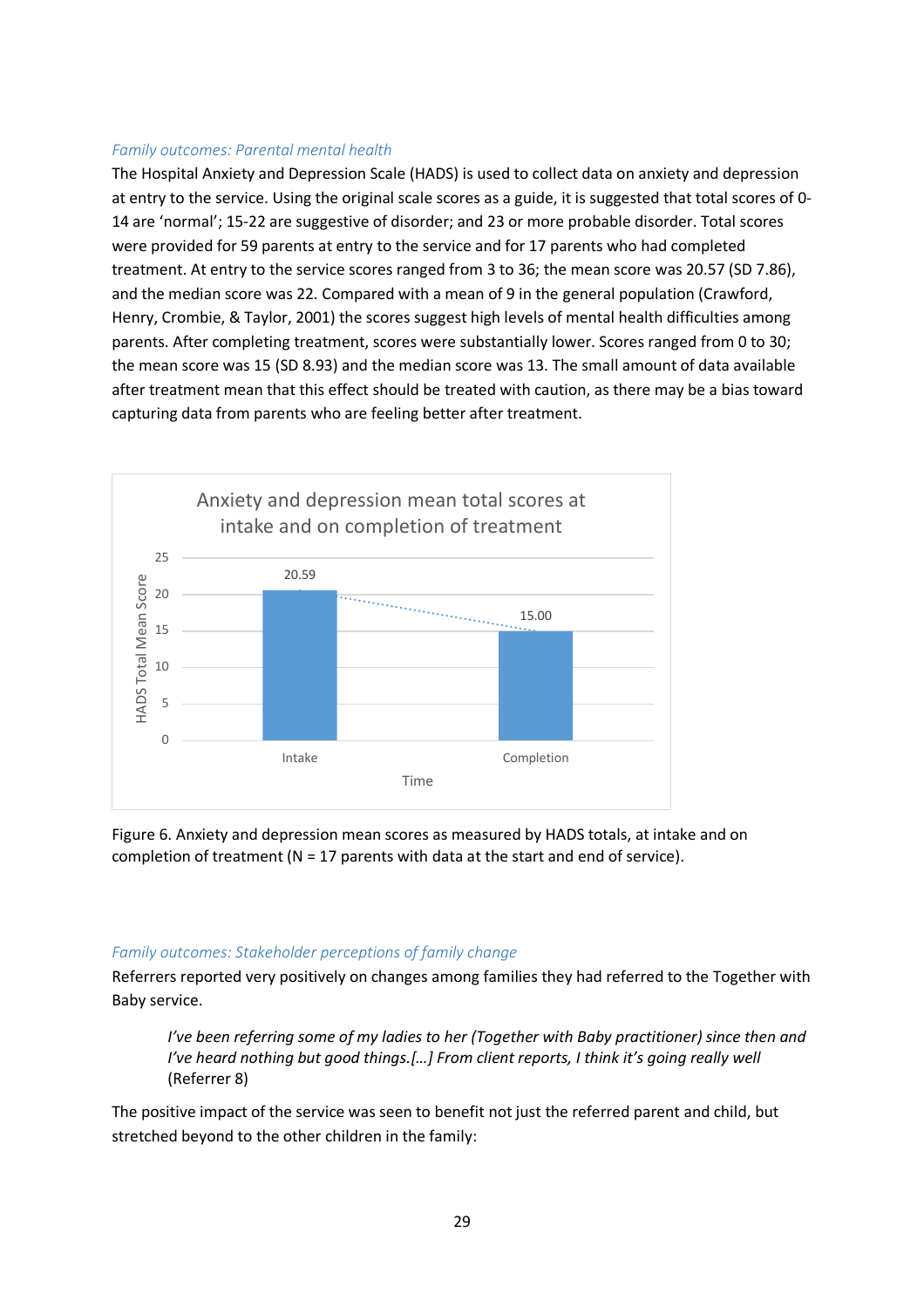*I think it makes a huge difference in family well-being. I've really seen that knock-on effect to other family members, even if they're not directly receiving treatment. She definitely had a better outcome to her life because of their intervention. And I'm hoping as well, things like that can really make a big impact on this intergenerational pattern that we're seeing and really go some way to helping parenting.* […] *It's been amazing to see.* (Referrer 1)

The use of video feedback in particular was seen as a powerful intervention that parents responded especially well to, enabling more self-aware and confident parenting:

*The videoing was excellent because she (the mother) said, (name of Together with Baby practitioner) sat and explained to me look, this is actually what you're doing, you have got, you see how the baby's responding back to you. And it's made such a difference between her and the second child and all round. […] She says herself you know it really made such a difference, you know the mum did. I think it meant that the mum just became a bit more confident and believed in herself a bit more.* (Referrer 9)

*The change was incredible really. And seeing this little one being able to be soothed by mum when he wasn't feeling well […] Yes, it was really quite something, in terms of just seeing the change in that relationship.* (Team member 1)

#### 3.4.2 Change among professionals

The impact of the Together with Baby service on professionals was assessed through feedback concerning consultations, changes in the rate of referral to the service, and evaluation of the awareness training sessions. Each is described below.

#### *Feedback about consultations*

Referrers regarded the consultations offered by the team as making a significant difference to the way they carried out their work:

*They are very thoughtful and it seems as though their responses are very well planned and thought out […] I think in nursing you want to go and you want to help and you want quick results, if you know what I mean. You just want it sorted and I think because of the psychological approach for their team, they really helped me slow down and they really helped me widen that perspective a bit and think about the whole family I think and the impact on each other and those kind of relational things that are happening.* (Referrer 1)

*To have someone that I was able to go to and get a second set of eyes on the opinion, a second set of assessments on what was going on, for me that was very reassuring that there wasn't*  an omission that was occurring because of my lack of training in a particular area. (Referrer 5)

These referrers' comments indicate that the team's consultative work is especially valued by other professionals, particularly in cases where parent-infant bonding forms part of the overall picture of family need, but may lie outside of the practitioners' own area of expertise. Such consultations appear to strengthen confidence among professionals about their own practice, while also deepening their practice by promoting a relational, psychological approach to working with families.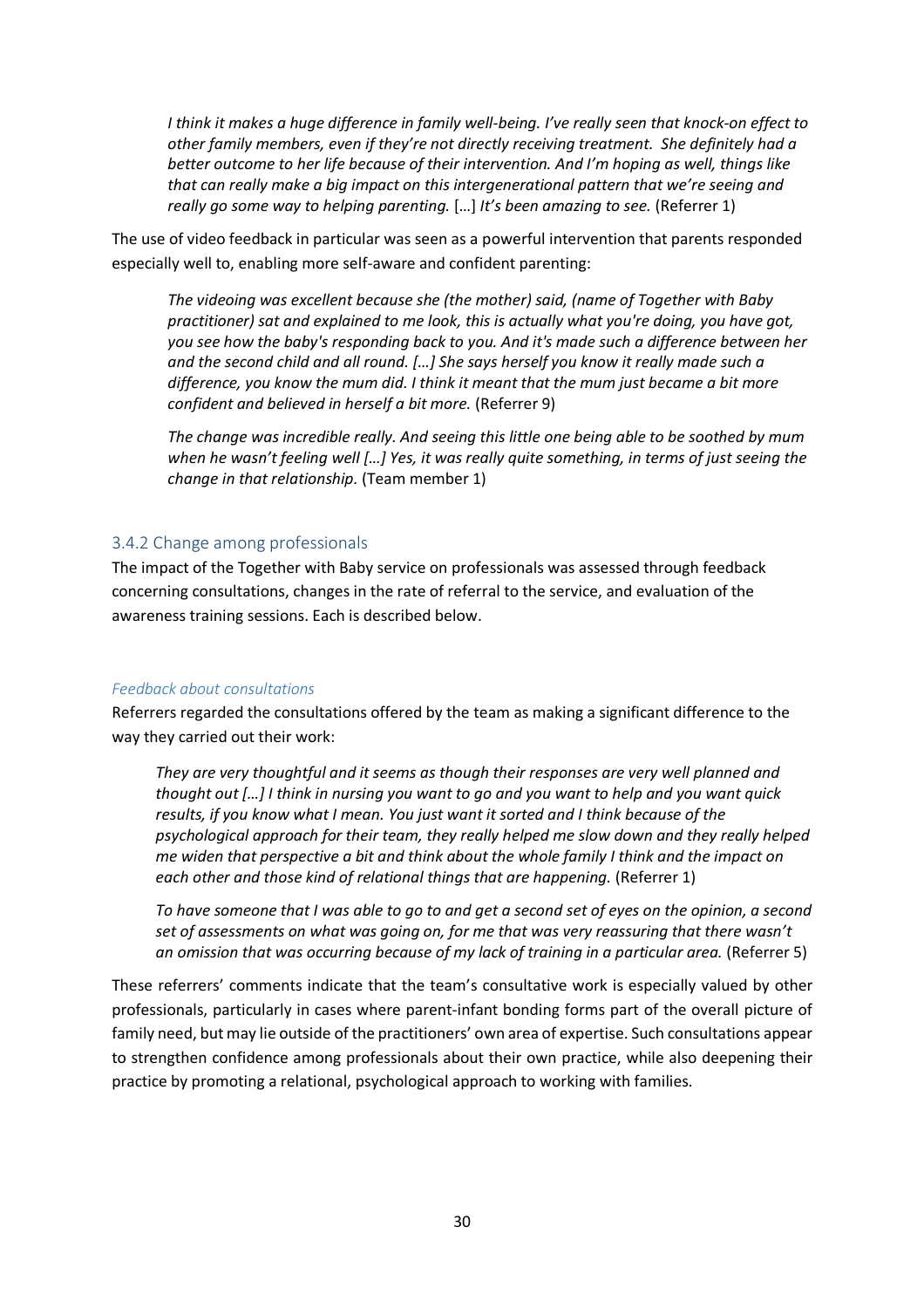## *Changes in referral rates*

The strategy developed for generating referrals was aimed at building referral rates gradually rather than rapidly. This was regarded as necessary given the size of the area that the team was expected to cover and number of services to connect with, but they also recognised its drawbacks:

*It was a phased launch so that it became manageable. […] The drawback to that though has been referrals are probably not coming in at the rate that we want them to. So it is a 'for and against', you either get swamped, or it comes in in a bit more of a trickle. So it is trying to find that balance.* (Team member 2)

This meant that there were some instances of referral services that were slow in finding out about the Together with Baby service:

#### *They're maybe not so widely known as they should be.* (Referrer 5)

The decision to develop a gradual build-up of referrals is evident in the quantitative reports for referrals numbers, as is the impact of COVID-19. Figure 7 shows a gradual increase in referrals until March 2020 when the first national lockdown was announced. The rise in referrals seen in October followed the provision of awareness training that started in September.



Figure 7. Number of referrals to Together with Baby service by month. Shaded columns (April – June 2020) indicate full months in lockdown due to COVID-19.

## *Webinar outcomes*

The June webinar was attended by 183 individuals. Pre and post webinar evaluation showed that after the webinar participants reported increased knowledge of infant mental health (pre average = 4.33 (n=183), post average 6.77 (n=91)) and the Together with Baby service (pre average = 2.66 (n=183), post average 6.5 (n=91)) as compared to before the webinar. More than 80% of participants reported that they knew how to refer to the service after the webinar.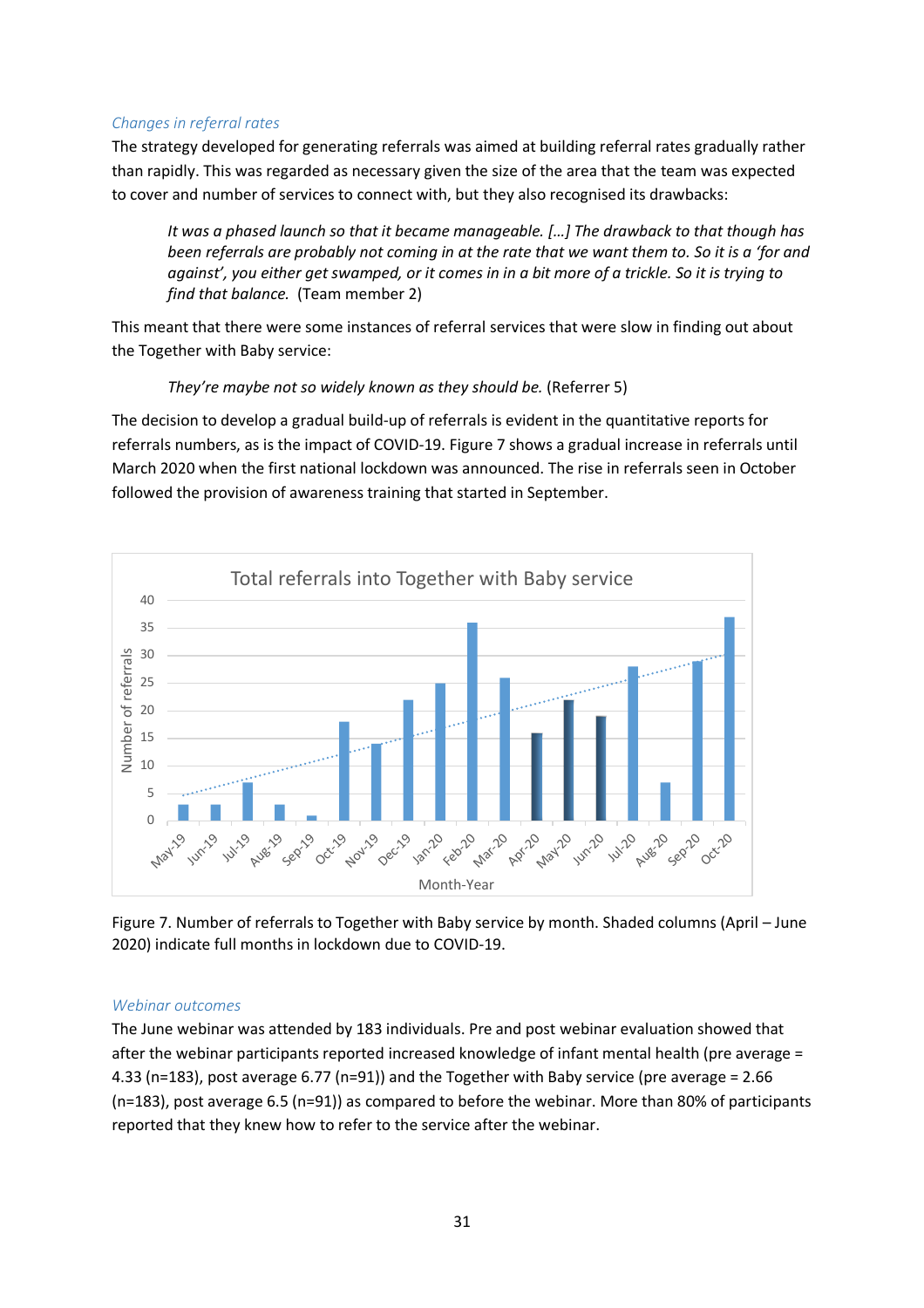#### *Awareness training outcomes*

Overall, the training was well-attended and reached its target audience. Although data are limited, the training appeared successful in raising awareness and understanding of infant mental health and of the Together with Baby service. Attendees also valued its potential contribution to their work with families. These outcomes are described in detail below.

There were 78 to 120 attendees present at each session (see table 3). The reflective sessions were attended by fewer attendees in line with its aim to facilitate small group discussion and reflection. Findings from the baseline survey (n=66) clearly showed that the training reached the local key audience who perceived it to be important to understand infant mental health in their current role.

Attendees included those working within maternity and early years workforce including family support workers, specialist midwife, health visitors and mental health practitioners. Most participants had contact with pregnant women or families on a daily (44%) or weekly (36%) basis, with remaining participants in contact with families monthly (6%) or every couple of months (14%). Half of participants worked in Mid and South Essex (50%), other participants worked in West Essex (18%) or North East Essex (6%). Other participants did not tell us where they worked (27%) suggesting they may work outside of Essex.

| Session | Training topic                                               | Attendees |
|---------|--------------------------------------------------------------|-----------|
|         | What is Infant Mental Health and its importance in building  | 107       |
|         | positive wellbeing.                                          |           |
|         | What are attachment relationships?                           | 120       |
| 3       | The developing brain - understanding the importance of early | 120       |
|         | experiences.                                                 |           |
|         | Reflective session: Case discussion                          | 26        |
| 4       | <b>Baby Communication</b>                                    | 94        |
| 5       | <b>Risks and Resilience</b>                                  | 77        |
| 6       | Supporting families who are struggling                       | 78        |
|         | Reflection session: Case discussion                          | 17        |

Table 3. Awareness training schedule and number of attendees

Findings from the baseline survey (n=66) show that attendees deemed it important to understand infant mental health in their current role (on a scale of  $1$  – not at all important to 10 very important, mean 9.09, SD 1.62). Their understanding of infant mental health (on a scale of 1-poor, 10-excellent, mean 5.53, SD 1.82,) and Together with Baby service (5.62, SD 2.26) was lower. Six participants had already referred to the service.

Twenty six participants completed the mid-point survey. They reported high understanding of infant mental health (mean 7.32, SD 1.51) and Together with Baby service (mean 7.92 , SD 1.32). Two participants had referred a total of three families to the service. 98% of participants said they could apply the information from the session to their own work setting and all respondents agreed that the modules met their professional educational needs. 96% would recommend the training to their colleagues.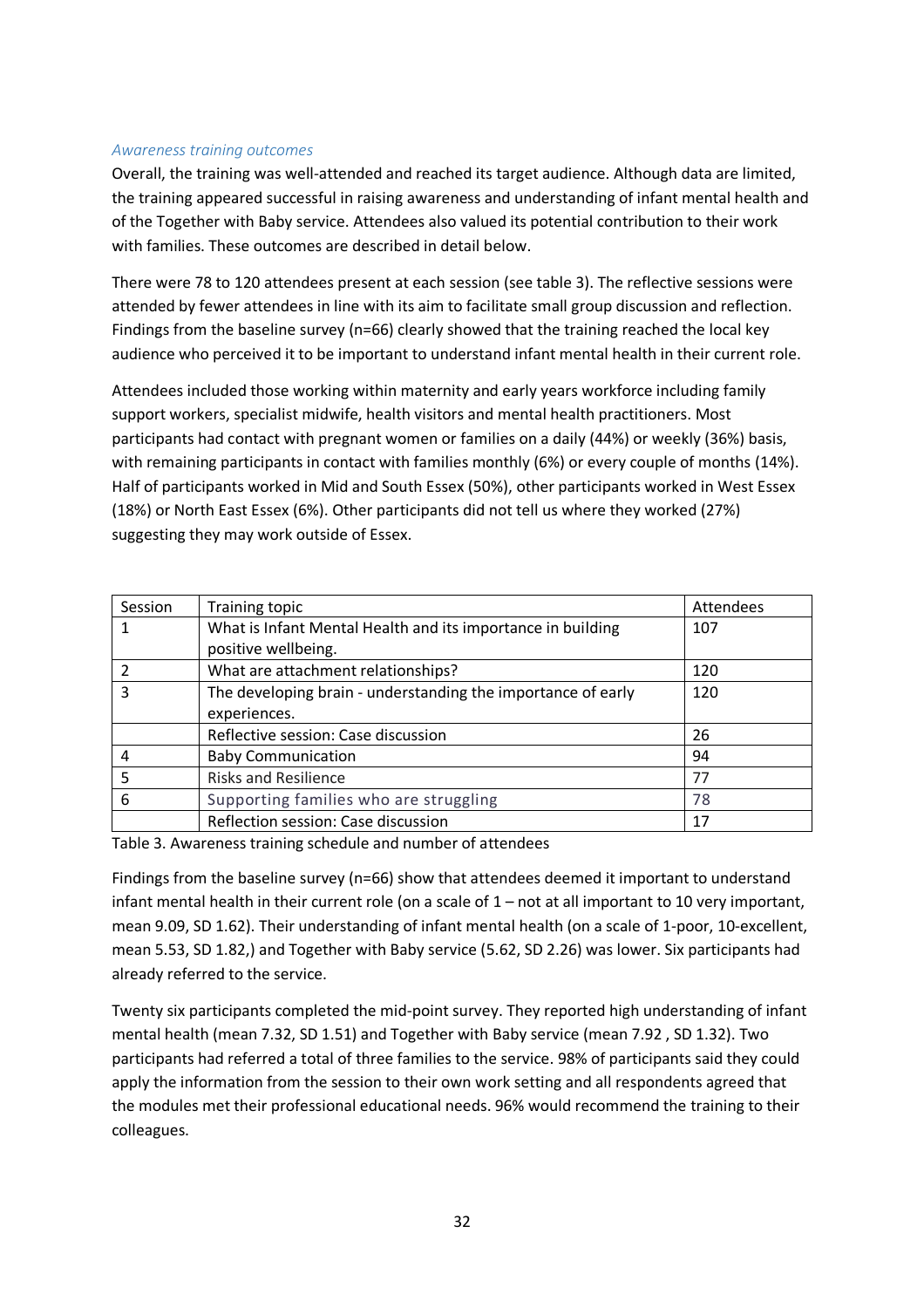From the first four sessions, participants reported learning more about the infant's perspective, the importance of parents bonding with their baby and previous trauma, the need to observe behaviour and infant attachment.

*I am more aware of the signs of an anxious/insecure attachment so will recognise it easier.* 

*I* feel that *I* now have a greater understanding of the impact of trauma on babies and will *encourage parents to be more patient and sensitive when they are struggling with their babies behaviour.*

For the 13 participants who completed both the baseline and mid-point survey, their reported understanding of infant mental health (from mean 4.92, SD 1.89 to mean 7.54, SD 1.33) and Together with Baby (from mean 5.85, SD 1.6 to mean 8, SD 1.35) increased. Whilst very encouraging, these findings need to be carefully considered due to the low number of participants we were able to match.

In the post-training survey respondents (N=14) were again positive about the training. Several respondents said that they would share learning with their team. They reported high understanding of infant mental health (mean 8.5, SD 0.73) and the service (mean 8.57, SD 1.8). No respondent had yet referred to the service. 92% of participants said they could apply the information from the session to their own work setting and 78% thought the modules met their professional education needs. 78% would recommend the training to their colleagues.

Only 4 participants completed the mid-point and final survey, making any comparison between their scores inappropriate. In both surveys the delivery of the webinars were scored highly and comments were very positive about the structure and content. It was suggested that future training should also signpost to other resources where participants can learn more if interested.

Summary box 4. What change did the Together with Baby service produce?

- The service understands the need to capture the changes they are facilitating and the search for appropriate measures to capture the parent-infant relationship is ongoing.
- Reports from referrers and quantitative outcome data indicate improvements in parents' mental health and in parents' perceptions of their relationship with their baby after treatment. However quantitative data is limited in number.
- Referrers have a better understanding of infant mental health and of the service following training provided by Together with Baby.

# 3.5 Sustainability of the service

Funding, service capacity and maintaining awareness of the service were identified during our interviews with all stakeholder groups as factors important for the sustainability of Together with Baby.

Funding and service capacity were seen as closely related. Many interviewees discussed how the Together with Baby service was a small service supporting a large geographical area. The service was seen as likely to reach capacity soon and there was concern it would not be able to meet the need of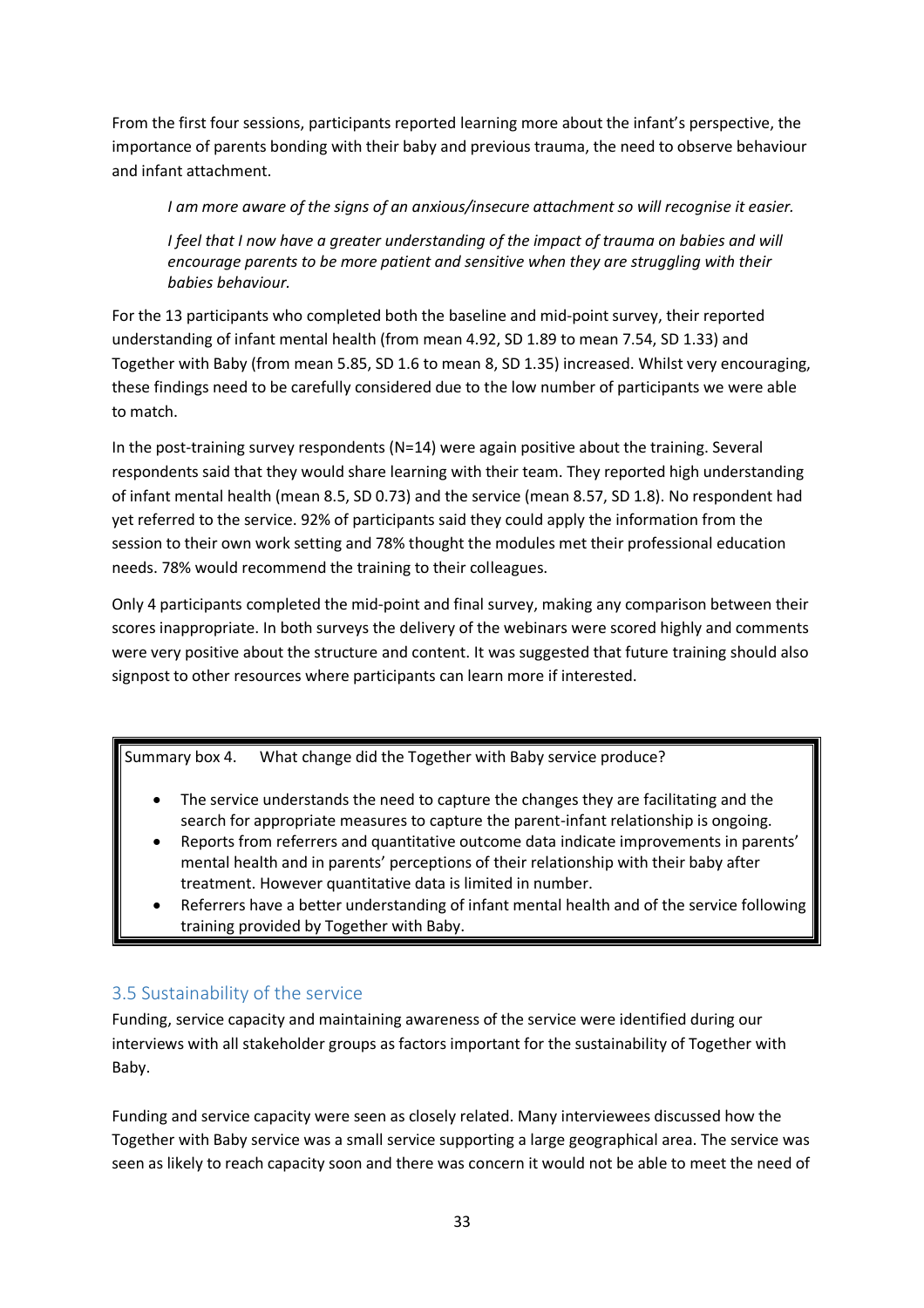the local population. It was also acknowledged that to get further funding to maintain the current service, but ideally grow the clinical team, information was needed regarding the impact and importance of the service.

*if the service doesn't give me the information that I need to be able to articulate the impact, the value for money, the importance, et cetera, et cetera, then, we're gonna struggle because whether we've got the money or not, it's public money and we've got to be seen to be spending it in the right way and meeting a need of the population. So, I think that's the important thing for me, that's going to be key, that's going to be absolutely key.* (Commissioner 1)

The uncertainty of finances after COVID-19 was also acknowledged.

*But I think it could affect what purse we end up having because we've had to, kind of, nationally funnel money towards dealing with this unexpected pandemic. So, I think that is a potential threat.* (Commissioner 3)

Ways of managing the mounting demand for the service were being considered by the team, including running more group intervention sessions, offering time-limited interventions, and having a waiting list, though the latter was not seen as preferable given the rapidity of development for babies and very young children. '*Babies can't wait'*, as one team member put it. The possibility of developing specialist team roles was also raised as a means of managing the competing tasks:

*Maybe certain people [could] lead on certain areas like, you know like training, like development, you know, I don't know. I feel like we're doing lots and lots of different things*  which is really good but it also feels like a huge amount of work. (Team member 1)

Expansion of the team through recruitment of further trainee psychologists was a possibility, though this had drawbacks as their placements were time-limited and their departure from the service required planning to ensure that remaining staff were not over-stretched as a result.

Finally, the importance of cementing the service into the routine service offer and making sure the early years services remembered the service was mentioned. This included making sure people with influence and commissioners are aware of and reminded of the service and that it is part of the offer in the area:

*But making sure it's kind of recognised and up there as an integral part of the response, just like the broader perinatal commissioned offer.* (Commissioner 3)

The continuation of the service clearly mattered, as this referrer describes:

*It's been really useful and I'd be devastated if it ended, to be honest. […] I'd be really sad if it was taken away, if only there were more services that were as useful and as easy to access*. (Referrer 8)

Summary box 5. Sustainability of the service.

- To secure further funding it is vital that the service provides commissioners with evidence of the impact it is making.
- Demand for the service is likely to soon outstrip capacity and whilst planning is underway to mitigate this situation, further discussion is likely to be needed over the medium term.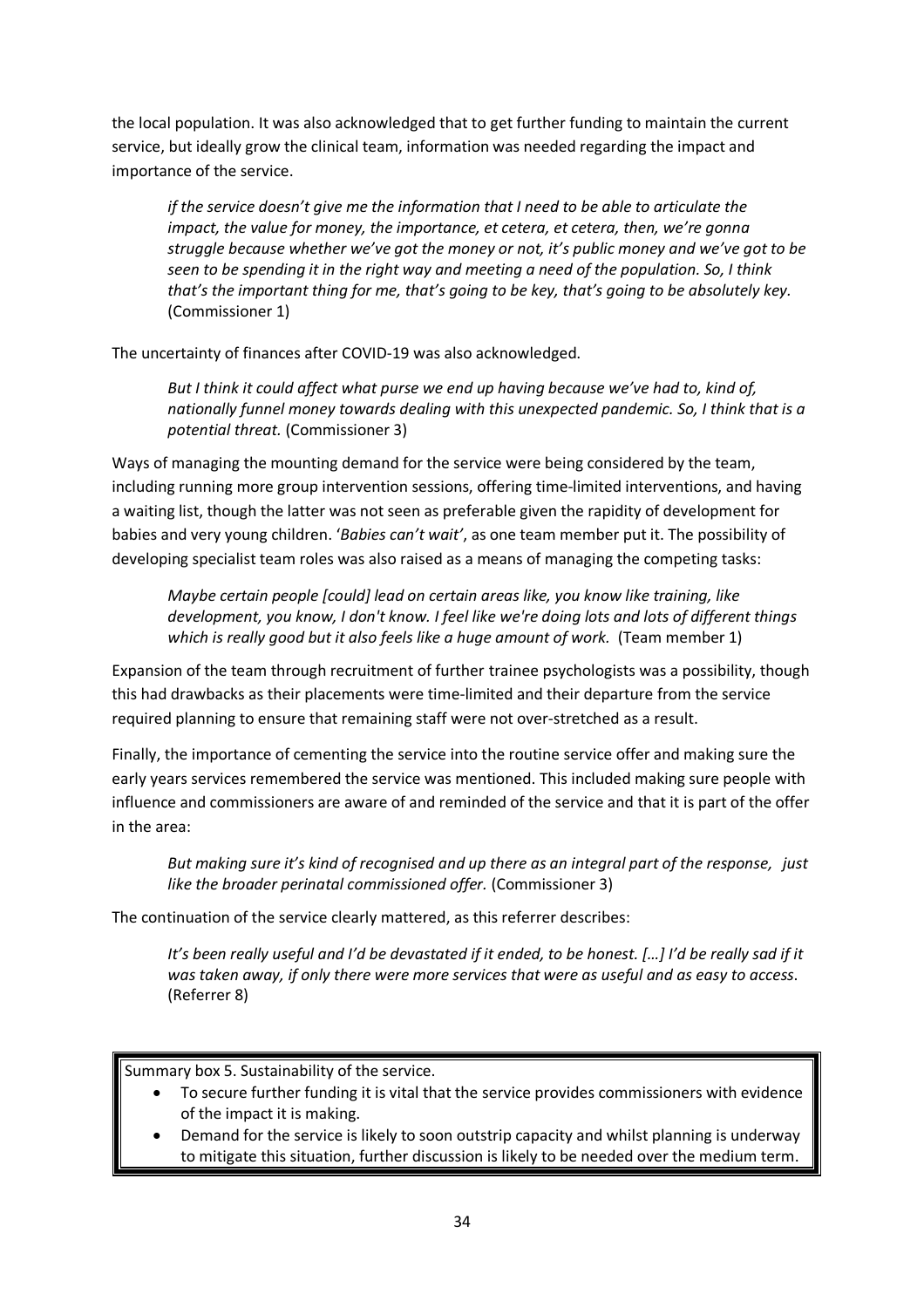# **4. Discussion**

The overall finding of this process evaluation is that the Together with Baby service has been implemented very successfully alongside already existing perinatal mental health and maternity and early years services. There is much learning that can be taken from this evaluation, and recommendations are summarised in section 5. That said, it needs to be noted that some of the context may be difficult to replicate such as the highly specialist team with their expertise and strong leadership and the effective partnership working between commissioners, service lead and Parent-Infant Foundation. We have discussed the two main issues coming out of this evaluation below which focuses on the sustainability of the service and evidencing its impact.

# 4.1 Service sustainability

The commissioning of this service was ambitious considering the small team and large geographic coverage expected of the service. Early signs indicate that it is succeeding in raising awareness of infant mental health among service providers and commissioners across the county, as shown by the training evaluation and the feedback on the impact of the team's consultations with practitioners. Commissioning on this geographic scale places many demands on a team, and its success is in no small part due to the enormous effort, commitment and skills of the team members. The service is highly valued among referrers, but is in danger of becoming overstretched as its reputation continues to grow and referrals continue to build. Increasing the size of the team needs to be considered to sustain the service. This may include a different team structure and specialist roles so that staff can lead on different components of the work. Focus for 2021 also needs to be agreed between the service and its commissioners, as more training of the local workforce will take away capacity to support families. The aftermath of COVID-19 must also be considered when more families than ever may need face-to-face support after months of isolation and reduced routine services (Best Beginnings, Home-Start UK, & Parent-Infant Foundation, 2020).

The COVID-19 pandemic was an enormous challenge that the clinical team managed well. Whilst it is hard to support families remotely, when this can be done the workload for the team can be shared, which is important when some areas provide more referrals than others. Looking to the future, online awareness raising and consultations with other services can save time on travel and can help with the team's capacity issue.

# 4.2 Evidencing impact

The quantitative data suggest that the service is having a positive impact on families in need: parents' mental health improved, parent-infant relationship perceptions improved, and only two families dropped out of the service once they had been engaged. However, the evaluation found that there were challenges in capturing the quantitative impact of the service and the evaluation is based on incomplete data. Evidencing impact relies on appropriate selection and use of measures that can capture outcomes the service is aiming to change.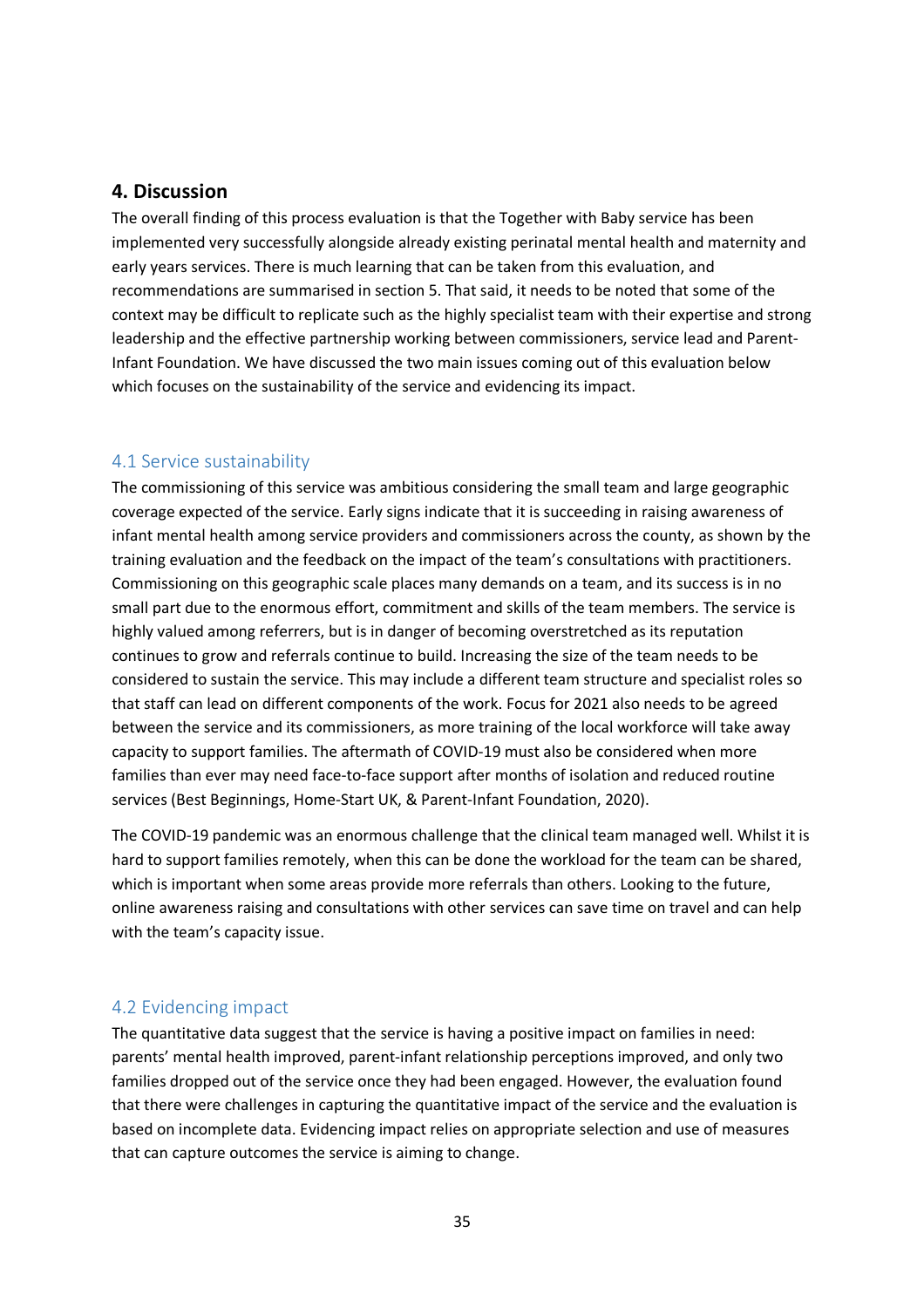As well as evidencing impact, routine outcome measures can be used to beneficially track parent symptoms, facilitate communication between the parent and team, identify parents in need of more treatment, and reduce the number of sessions for those who have improved (Wray, Ritchie, Oslin, & Beehler, 2018). The difficulty experienced by the team in choosing an observational measure to assess the parent-infant relationship is not unusual, with surveys indicating that up to 60% of clinicians do not collect or find it hard to collect outcome data (Boswell, Kraus, Miller, & Lambert, 2015). In parent-infant work there is not a gold-standard outcome measure in use, which was echoed in the findings of the meta-review of measures conducted for the Parent-Infant Foundation (Coates, Olander, Moran, & Ayers, 2020). The review found a potentially overwhelming 57 measures of parent-infant interaction each with a slightly different profile, that the team could potentially use. The lack of gold-standard is evidenced in other parent-infant relationship service evaluations where diverse measures are used such as Maternal/Paternal Antenatal Attachment Scale (Hunter, Glazebrook, & Ranger, 2020) and Parent-Infant Relationship – Global Assessment Scale (Goldsmith, Goldberger, Taylor, & Melbourne, 2018; Lee & Mee, 2015) or Postpartum Bonding Questionnaire (Goldsmith et al., 2018). Once a measure has been chosen, a clear implementation plan detailing how the team will use the measure and supporting them to do so would be beneficial (Wray et al., 2018).

As well as evidencing impact on families through assessment and satisfaction surveys at the end of the service, evidence of the impact of the service's consultation work with outside agencies is recommended. Collecting data about the nature of consultations, who the query came from, the time spent on the consultation and the outcome, would provide evidence for the substantial amount of time the team spend on this area of work and would allow comparison with other services (for example Hunter et al., 2020). It is also important to continue to evaluate the awareness training for attendance and its effect on referrals.

## 4.3 Evaluation strengths and limitations

There are several strengths to this evaluation. A good working relationship was quickly set up between the evaluation team, Parent-Infant Foundation and the clinical team, which facilitated effective and timely communication throughout the project and helped contextualise the findings. This evaluation is based on both qualitative and quantitative data which is good practice and adds to previous service evaluations who have only used quantitative data to explain service provision (Hunter et al., 2020; Lee & Mee, 2015). Interviewing the clinical team and the Parent-Infant Foundation twice provided information on the service's implementation journey and is something we recommend future similar evaluations to do.

Some limitations also need to be noted. We made attempts to interview potential referrers who had not had contact with the service in order to gather their views, however they did not respond. Our understanding of the perceptions of the service may be limited by the lack of this voice. We also attempted to interview four commissioners, but despite contacting several commissioners, only three gave their time to be interviewed.

Finally, there was a shortfall in the availability of quantitative data, which also limits what we can conclude about certain aspects of the service. Difficulties in the service's collection of quantitative data were in part due to challenges in selecting appropriate outcome measures for capturing parental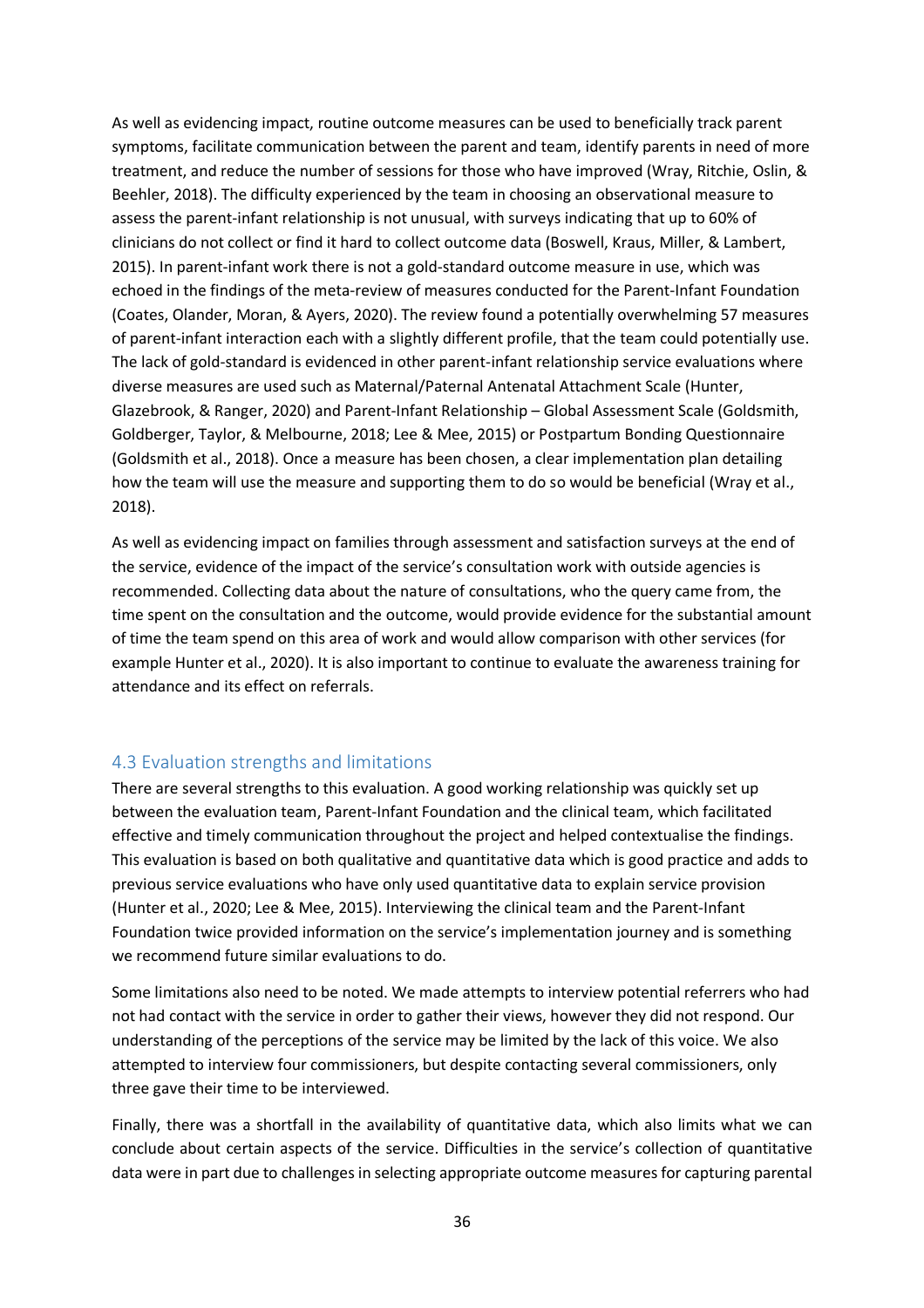mental health and parent-infant relationship factors, as well as challenges in aligning NHS IT systems with data requirements that adequately reflect the service.

# **5. Recommendations**

Interviewees were asked to provide recommendations to others who were going to implement a similar service to Together with Baby. Responses included using the Parent-Infant Foundation toolkit and network of other services, build partnerships in the local area with services and commissioning, consider the aim of meetings to avoid overcomplicating governance issues and have an implementation manager who can work across the charity sector and NHS utilising the strengths of both sectors. Several interviewees also mentioned the service user voice, and the importance of involving parents in the future development of the service.

Regarding funding for the service it was acknowledged that whilst joint funding is good, there must be a 'home' for this funding to make it less vulnerable to cuts. Finally, it was recognised that a service with a smaller geographical area may be able to show impact quicker, and thus focusing on a smaller area first and then expanding its remit could be considered by future services.

In addition to the above recommendations, some further recommendations are below based on the findings of this evaluation.

# 5.1 Factors facilitating the implementation of a parent-infant relationship team

## Team

- High calibre, experienced staff team with a diversity of professional skills and expertise supported by strong leadership.
- Investment in team training and supervision. This builds up team skills and flexibility, alongside enabling a common therapeutic approach to the service offer.
- As the team expands, consider developing team roles and responsibilities to capitalise on individual staff members' skills and strengths.

#### Service

- RAG-rating cases enable prioritisation of clients that informed the timing and intensity of input to better meet families' needs, as well as enabling the management of cases within the team in order to avoid individual team members being overloaded with very complex cases.
- Team size which matches the geographical spread of the service. With a large geographical spread, there is risk of the service being inequitable due to the team not being able to reach certain geographic pockets.
- Identifying appropriate measures for capturing parent-infant work outcomes, as well as the other work the service does to evidence the impact of the service. Collaborate with Trust IT management department to ensure databases can accurately collect data in a time efficient manner.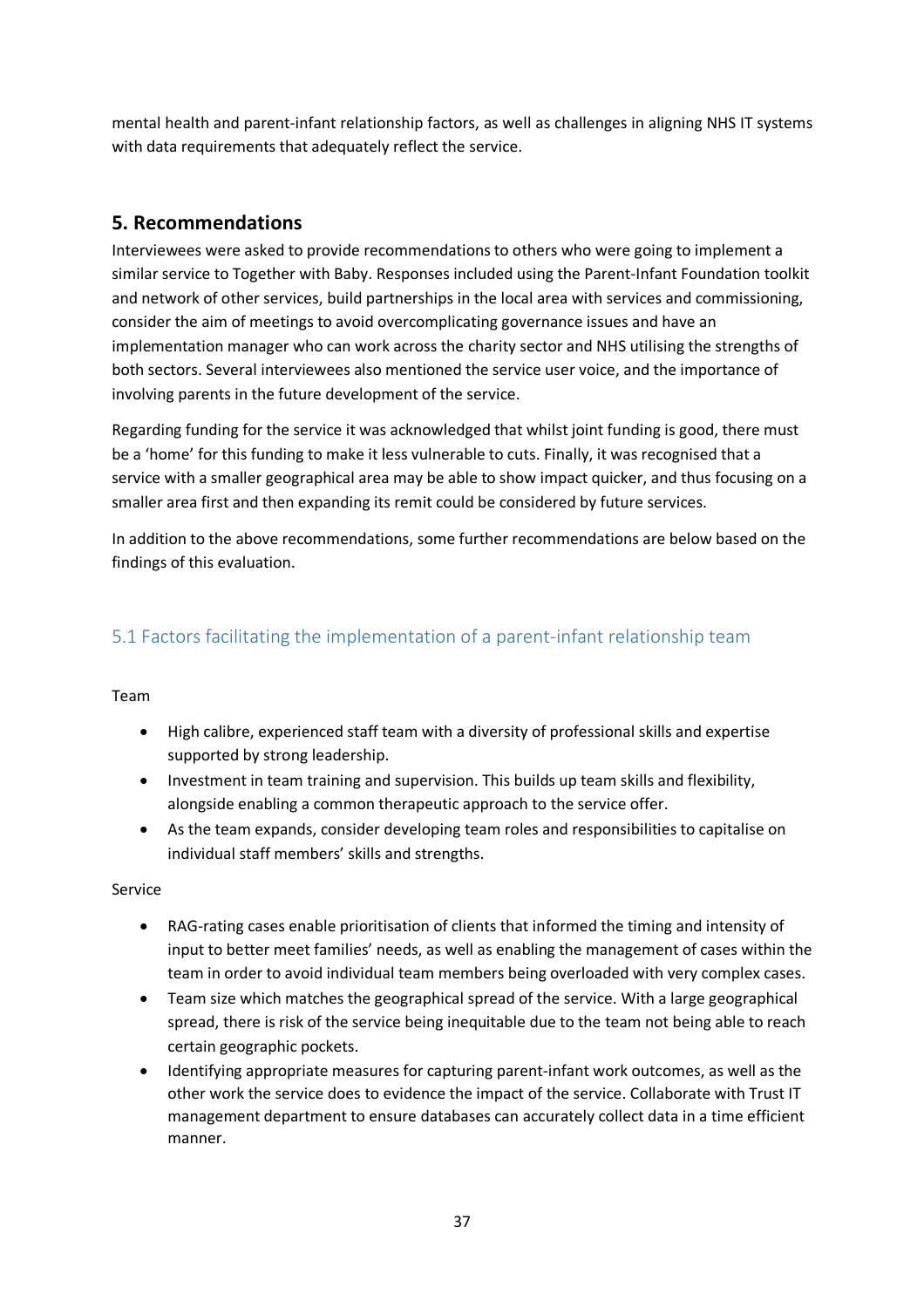Collaboration

- Networking with other Parent-Infant teams who have already developed their services and were in a position to offer guidance was supportive for the team.
- Strong collaboration and support between all key stakeholders including commissioning, clinical team and the Parent-Infant Foundation.
- Adopting a relational stance to all levels of working, whether with families or professionals, creating a system of support for families.

#### Referrals

- Generating referrals through allocation of regional sectors of the county to each team member to utilise existing their network and develop local knowledge of services.
- Building referrals incrementally helped to avoid overstretching the service in its initial implementation phase.
- Introducing parents sensitively to the service and referral to enable parental engagement.
- Keep raising awareness in local population through online events and visiting teams.
- Maintaining existing awareness by regular contact with referrers, through newsletters or other information sharing and utilising national events such as infant mental health week.

#### Resources

- Provide appropriate IT systems to allow for remote working following the pandemic outbreak. This can enable easier access to families located more remotely using video calling, and to wide-spread professional networks, and the ability to offer online training to professionals, thereby reaching a larger audience.
- Provide appropriate clinical base for team to meet at and work from.

# **6. References**

- Bachmann, C. J., Beecham, J., O'Connor, T. G., Scott, A., Briskman, J., & Scott, S. (2019). The cost of love: financial consequences of insecure attachment in antisocial youth. *Journal of Child Psychology and Psychiatry, 60*(12), 1343-1350.
- Bailey, H. N., Bernier, A., Bouvette-Turcot, A. A., Tarabulsy, G. M., Pederson, D. R., & Becker-Stoll, F. (2017). Deconstructing maternal sensitivity: Predictive relations to mother-child attachment in home and laboratory settings. *Social Development, 26*(4), 679-693.
- Bateson, K., Lang, B., Hogg, S., & Clear, A. (2019). *Development and Implementation Toolkit*. Retrieved from
- Benoit, D. (2004). Infant-parent attachment: Definition, types, antecedents, measurement and outcome. *Paediatrics & child health, 9*(8), 541-545.
- Best Beginnings, Home-Start UK, & Parent-Infant Foundation. (2020). *Babies in Lockdown: listening to parents to build back better.* . Retrieved from
- Boswell, J. F., Kraus, D. R., Miller, S. D., & Lambert, M. J. (2015). Implementing routine outcome monitoring in clinical practice: Benefits, challenges, and solutions. *Psychotherapy research, 25*(1), 6-19.
- Braun, V., & Clarke, V. (2006). Using thematic analysis in psychology. *Qualitative Research in Psychology, 3*(2), 77-101.
- Coates, R., Olander, E., Moran, P., & Ayers, S. (2020). *Outcome measures of the parent infant relationship: Meta-review.* . Retrieved from